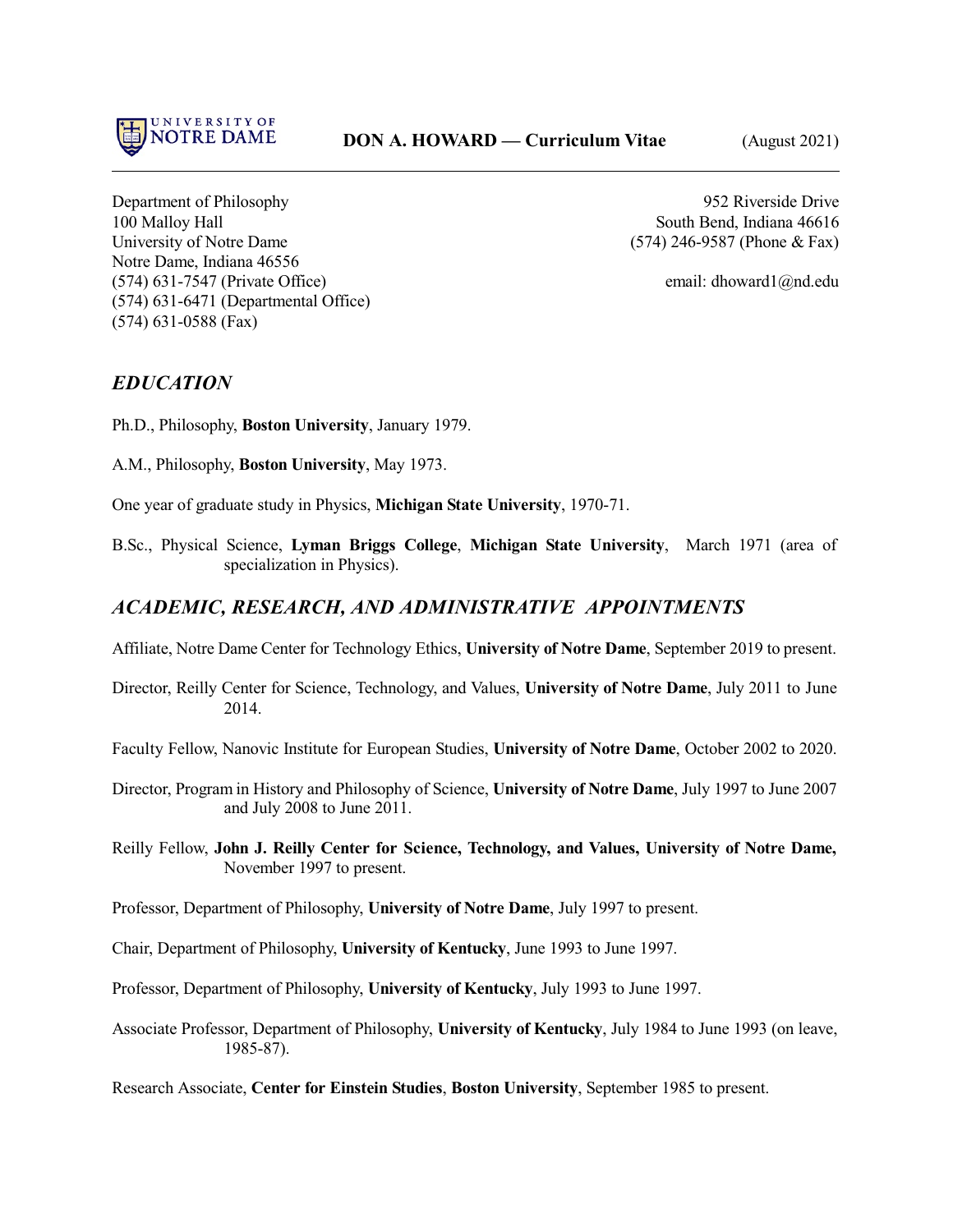- Assistant Editor, **The Collected Papers of Albert Einstein**, September 1985 to March 1986, and 1 January 1987 to 15 July 1987.
- Research Associate, **Center for the Philosophy and History of Science**, **Boston University**, September 1985 to August 1987.
- Fellow in the **Society of Fellows in the Humanities**, and Lecturer in the Department of Philosophy, **Columbia University**, July 1980 to June 1981.
- Assistant Professor, Department of Philosophy, **University of Kentucky**, August 1978 to June 1984 (on leave, 1980-81).
- Visiting Lecturer, Department of Philosophy, **University of Lowell**, September 1977 to July 1978.
- Lecturer, Department of English and Humanities, **Western New England College**, September 1976 to June 1977.

Teaching Assistant, Department of Physics, **Michigan State University**, September 1970 to June 1971.

### *GRANTS, FELLOWSHIPS, AND HONORS*

- **College of Arts and Sciences Distinguished Lecturer**, Indiana University-Purdue University, Fort Wayne, IN, October 23, 2015.
- **National Science Foundation**, Cultivating Cultures for Ethical STEM Grant, No. SES 1449469, "Cultivating Leaders for Ethical STEM," January 2015-December 2019. To support ethics training for Notre Dame graduate students. Co-PI with Laura Carlson, John Lubker, and Melinda Gormley.
- **National Science Foundation**, Ethics Education in Science and Engineering Grant, No. DMR 1338652, "Citizen-Scientists as Agents of Change: Training the Trainer in the Ethics of Science and Technology," July 2014-August 2019. To support research ethics training for Notre Dame graduate students.

**Distinguished Alumnus Award**, Lyman Briggs College, Michigan State University, 2011

- **Fellow, American Physical Society**, 2007.
- **National Science Foundation**, Research Grant, No. SES-0724550, "Scientific Philosophy: Its Origins and Development, 1850 to 1950," January 2008-August 2008. To support research and book writing.

**University of Notre Dame,** Kaneb Teaching Award, May 2004.

**Thyssen-Stiftung** and **Zentrum für interdiziplinäre Forschung**, Universität Bielefeld, Conference grants to support the Notre-Dame - Bielefeld Interdisciplinary Conference on Science and Values, Universität Bielefeld, 9-12 July 2003.

**University of Kentucky**, University Research Professorship, 1992-1993.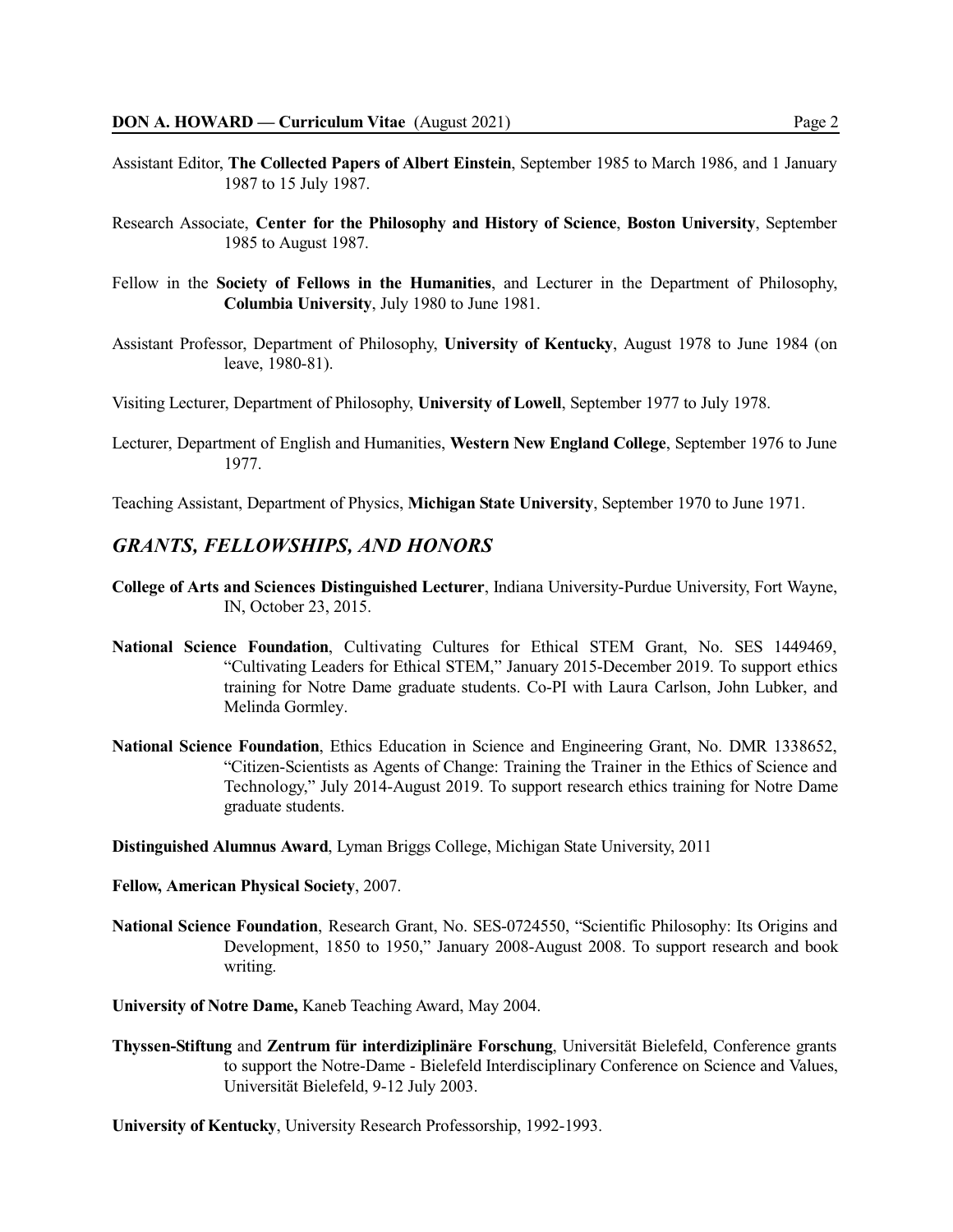- **University of Kentucky**, Office of the Vice-Chancellor for Research and Graduate Studies, Equipment Grant, March 1992.
- **Gaines Center for the Humanities**, University of Kentucky, Undergraduate Research Assistantship, Spring 1989. To support appointment of distinguished undergraduate student as research assistant.
- **University of Kentucky**, Faculty Award, 1988-1991. Three-year grant in recognition of outstanding research accomplishments.
- **Ford Foundation**, Curriculum development grant, "Literacy and the Liberal Arts: The Development of Student Literacy through Cross-Disciplinary Courses," 1986-1988. To support development of "paired" courses in the new general studies curriculum. [Co-participant.]
- **American Philosophical Society**, Research Grant, "Einstein as a Philosopher of Science: The Historical Background," March-June 1986. To support research at the Zentralbibliothek and the ETH Bibliothek, Zurich.
- **Deutscher akademischer Austauschdienst** (German Academic Exchange Service), Study Visit Grant, "Einstein as a Philosopher of Science: The Philosophical and Scientific Background," March-April 1986. To support research at the Deutsches Museum, Munich, and travel to lecture at German universities.
- **University of Kentucky Research Foundation**, Research Grant, May-June 1986. To support research on Einstein in the German Democratic Republic.
- **National Science Foundation**, Research Grant, No. SES-8420140, "Einstein as a Philosopher of Science," March 1985 to December 1986. To support research for a book on Einstein's philosophy of science.
- **University of Kentucky Research Foundation**, Major Research Equipment Grant, November 1984. For purchase of microcomputer, peripherals, and software, for use in research on Einstein's philosophy of science.
- **University of Kentucky Research Foundation**, Research Grant, January 1984. To support research at the Einstein Archive, Princeton.
- **National Academy of Sciences**, Travel Grant, July 1983. For travel to deliver a paper at the 7th International Congress for Logic, Methodology, and Philosophy of Science, Salzburg, Austria.
- **Columbia University**, **Society of Fellows in the Humanities**, Mellon Post-Doctoral Fellowship, August 1980 to June 1981.

**University of Kentucky Research Foundation**, Summer Research Fellowship, 1979.

- **Woodrow Wilson Fellow**, 1971-72.
- **National Science Foundation**, Graduate Fellowship, 1971-74.

Graduated with **High Honor**, Michigan State University, 1971.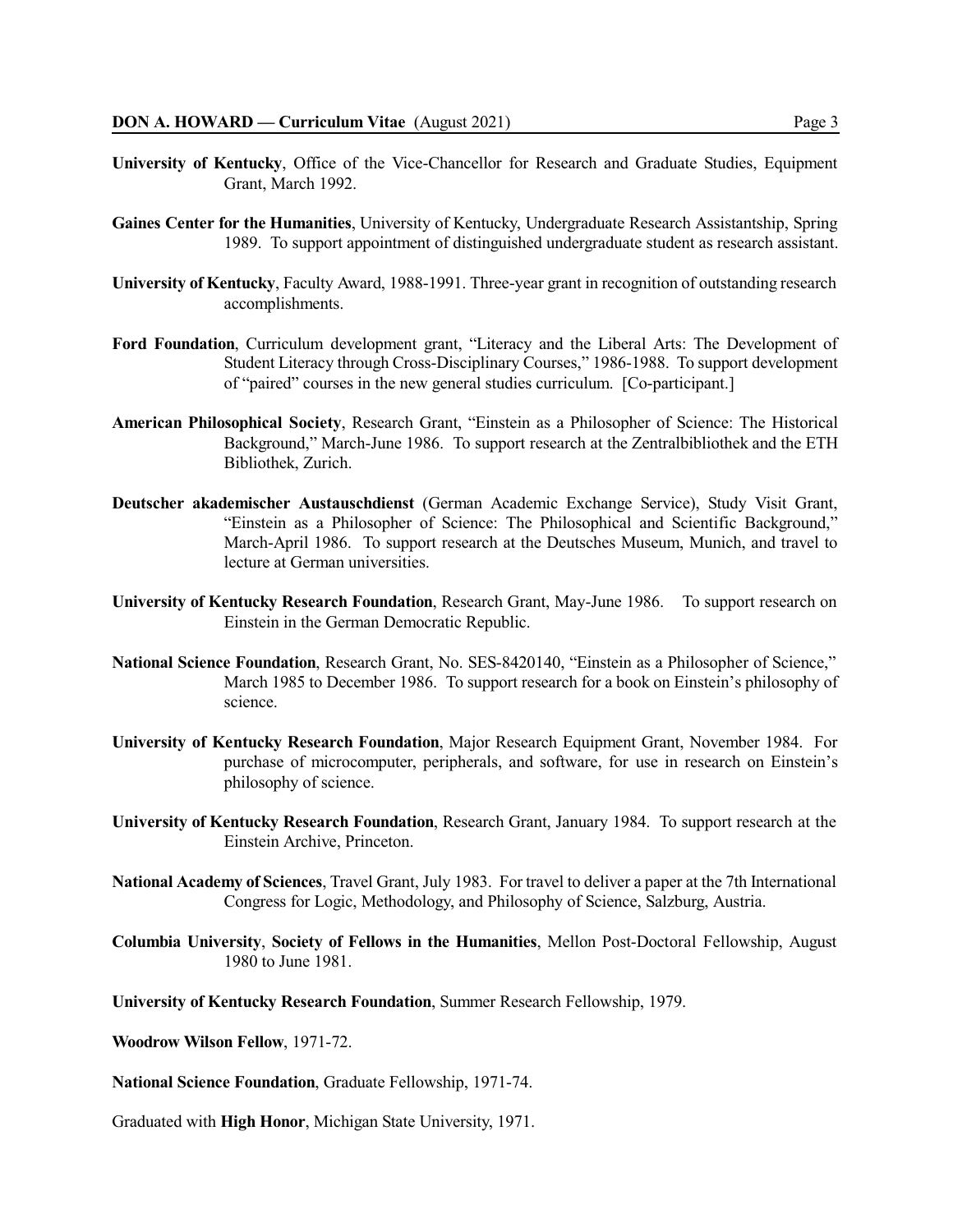Member of **Honors College**, Michigan State University, 1968-71.

**Armco Steel Foundation**, Scholarship, 1967-71.

# *SUMMER SCHOOLS*

- Co-director with Paola Crippa, "The Environment: Science, Policy, and Ethics" Summer Seminar, Office of Pre-College Programs, **University of Notre Dame**, 14-23 July 2019; 19-27 July 2021.
- Lecturer, XVIII International Summer School in Philosophy of Physics, "Einstein Philosopher-Scientist. A celebration for 100 years of General Theory of Relativity," **Cesena/Urbino, Italy**, 7-11 September 2015.
- Co-director with Jessica Baron, "Science, Ethics, and Responsibility" Summer Seminar, Office of Pre-College Programs, **University of Notre Dame**, 21-30 July 2013; 20-29 July 2014; 19-28 July 2015; 18-26 July 2016; 17-25 July 2017; 16-24 July 2018.
- Lecturer, summer school on "Einstein's Philosophy of Science," Forum Scientiarum, **Tübingen University**, 30 July - 3 August 2012.
- Principal Lecturer, with Elliott Sober, at the Vienna International Summer University—Scientific World Conceptions, "Unity and Plurality in Science," **University of Vienna**, 16–28 July 2001.

## *PUBLICATIONS*

#### a. **Books**

- *Anche Einstein gioca a dadi. La lunga lotta con la meccanica quantistica*. Vincenzo Fano and Isabella Tassani, eds. and trans. Rome: Carocci Editore, 2015.
- *Scientific Philosophy: Its Origins and Development, 1850 to 1950.* Routledge. In Preparation.

*Einstein as a Philosopher of Science*. Chicago: University of Chicago Press. In preparation.

*Complementarity and Ontology: Niels Bohr and the Problem of Scientific Realism in Quantum Physics*. Dissertation. Boston University, 1979. Ann Arbor, Michigan: University Microfilms **International** 

# b. **Edited Volumes**

- *Seeking Consonance: Christian Theology and Natural Science*. Ernan McMullin. Don Howard and John Slattery, eds. New York: Oxford University Press. In preparation.
- *Integrated History and Philosophy of Science in Practice. &HPS4.* Athens, 15-18 March 2012. With Theodore Arabatzis. A special issue of *Studies in History and Philosophy of Science*. 50 (2015).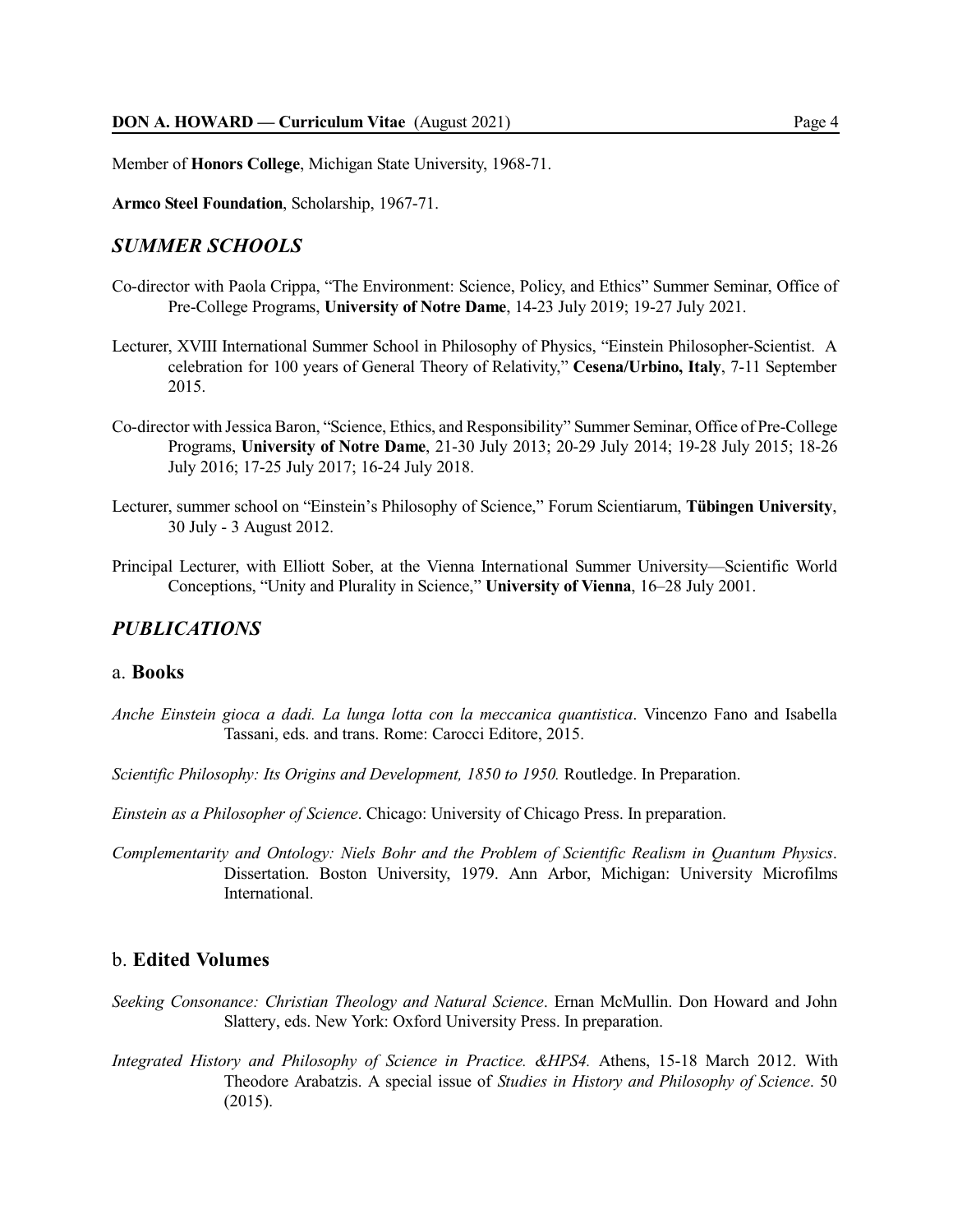- *The Challenge of the Social and the Pressure of Practice: Science and Values Revisited*. With Martin Carrier and Janet Kourany. Pittsburgh: University of Pittsburgh Press, 2008.
- *Revisiting the Foundations of Relativistic Physics: Festschrift in Honor of John Stachel*. With Abhay Ashtekar, Robert S. Cohen, Jürgen Renn, Sahotra Sarkar, and Abner Shimony. Boston Studies in the Philosophy of Science, no. 234. Dordrecht, Boston, and London: Kluwer, 2004.
- *History of Science and Philosophy of Science: HOPOS 2002*. Montreal, 21-23 June 2002. With Alan Richardson. A special issue of *Perspectives on Science: Historical, Philosophical, Social* 11, no. 1 (Spring 2003).
- *PSA98.* Part I, *Contributed Papers*. Proceedings of the 1998 Biennial Meeting of the Philosophy of Science Association, Kansas City, Missouri, October 22-24, 1998. A special issue of *Philosophy of Science* 66 (1999).
- *PSA98.* Part II, *Symposium Papers*. Proceedings of the 1998 Biennial Meeting of the Philosophy of Science Association, Kansas City, Missouri, October 22-24, 1998. A special issue of *Philosophy of Science* 67 (2000).
- *Selections from the First International Conference on the History of the Philosophy of Science*. Roanoke, Virginia, 19-21 April 1996. With Eric Palmer. A special issue of *Perspectives on Science: Historical, Philosophical, Social* 5, no. 3 (Fall 1997).
- *The Collected Papers of Albert Einstein*. Vol. 2, *The Swiss Years: Writings, 1901-1909*. Assistant Editor. With John Stachel, Robert Schulmann, David Cassidy, Jürgen Renn, and A. J. Kox. Princeton: Princeton University Press, 1989.
- *The Collected Papers of Albert Einstein*. Vol. 3, *The Swiss Years: Writings, 1909-1912*. Contributing Editor. With Martin Klein, Robert Schulmann, Jürgen Renn, A. J. Kox, and others. Princeton: Princeton University Press, 1994.

## c. **Series Editor**

- *Einstein Studies*. A series of occasional volumes published under the sponsorship of the Center for Einstein Studies, Boston University. Published by Birkhäuser/Springer. Co-edited with Diana Kormos Buchwald.
- Vol. 1: *Einstein and the History of General Relativity*. Proceedings of the 1986 Osgood Hill Conference, North Andover, Massachusetts, 8-11 May 1986. Don Howard and John Stachel, eds. 1989.
- Vol. 2: *Conceptual Problems of Quantum Gravity*. Proceedings of the 1988 Osgood Hill Conference, North Andover, Massachusetts, 16-19 May 1988. Abhay Ashtekar and John Stachel, eds. 1991.
- Vol. 3: *Studies in the History of General Relativity*. Proceedings of the Second International Conference, Marseilles-Luminy, France, 6-9 September 1988. Jean Eisenstaedt and A.J. Kox, eds. 1992.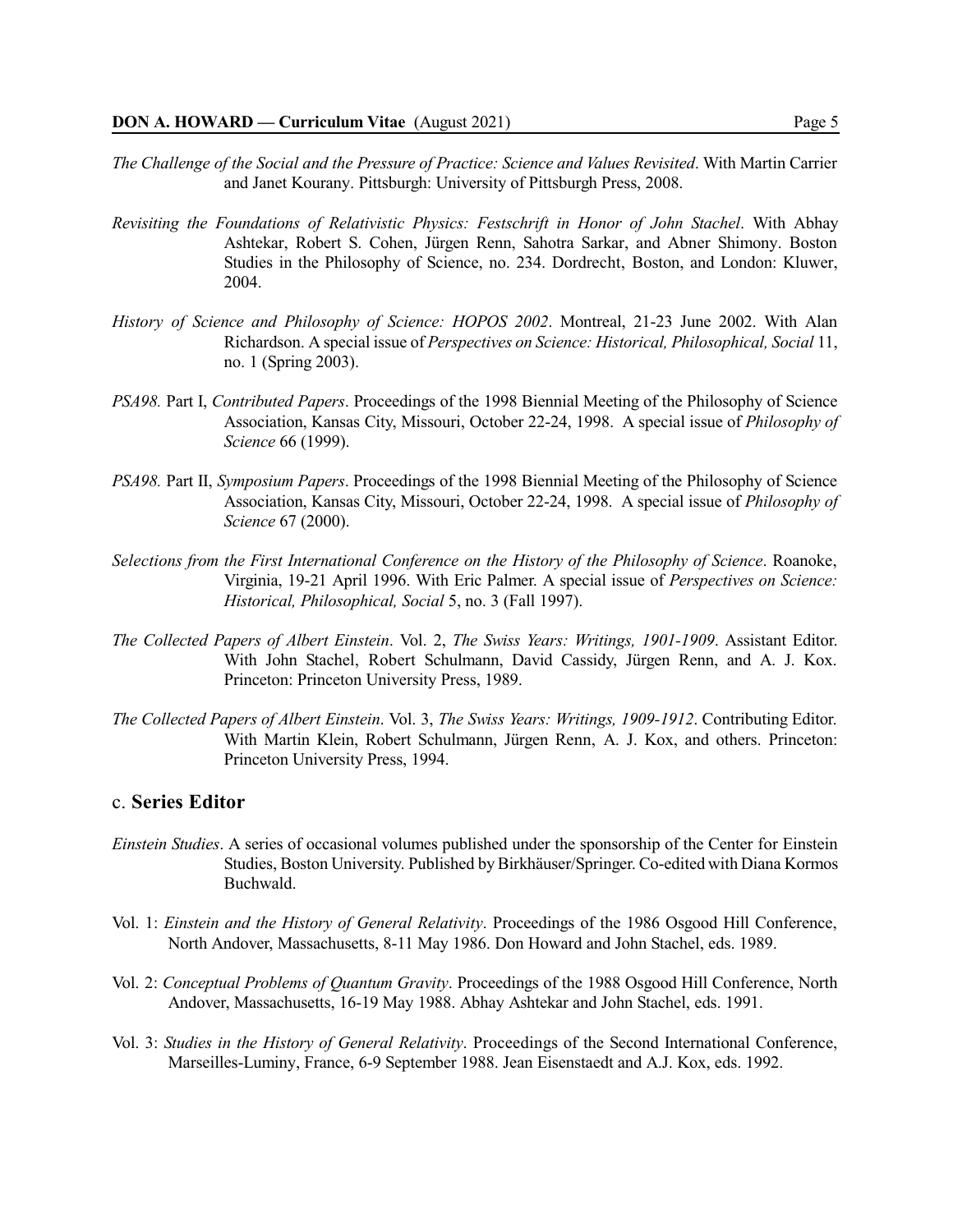- Vol. 4: *Recent Advances in General Relativity*. Proceedings of a Conference to Honor E. T. Newman during the Academic Year of His 60th Birthday. University of Pittsburgh, 3-5 May 1990. Abhay Ashtekar, ed. 1992.
- Vol. 5: *The Attraction of Gravitation: New Studies in the History of General Relativity*. Proceedings of the Third International Conference, University of Pittsburgh at Johnstown, 27-30 June 1991. John Earman, Michel Janssen, and John Norton, eds. 1994.
- Vol. 6: *Mach's Principle: From Newton's Bucket to Quantum Gravity.* Based on the Proceedings of the Conference at Tübingen, Germany, 26-30 July 1993. Julian Barbour and Herbert Pfister, eds. 1995.
- Vol. 7: *History of General Relativity IV: The Expanding Worlds of General Relativity.* Based upon the Fourth International Conference, Berlin, Germany 31 July-3 August 1995. Hubert Goenner, Jürgen Renn, Jim Ritter, and Tilman Sauer, eds. 1999.
- Vol. 8: *Einstein, the Formative Years, 1879-1909*. Based upon the 1990 Osgood Hill Conference, North Andover, Massachusetts, 4-6 October 1990. Don Howard and John Stachel, eds. 2000.
- Vol. 9: John Stachel. *Einstein from 'B' to 'Z.'* 2002.
- Vol. 10: *Einstein Studies in Russia.* Yuri Balashov and Vladimir Vizgin, eds. 2002.
- Vol. 11: *The Universe of General Relativity*. A. J. Kox and Jean Eisenstaedt, eds. 2005.
- Vol. 12: *Einstein and the Changing Worldviews of Physics*. Christoph Lehner, Jürgen Renn, and Matthias Schemmel, eds. 2011.
- Vol. 13: *Towards a Theory of Spacetime Theories*. Dennis Lehmkuhl, ed. 2017.
- Vol. 14: *Beyond Einstein.*.Based upon the conference, "Beyond Einstein," Johannes Gutenberg University, Mainz Germany, 22-26 September 2008. David Rowe, ed. 2018.
- Vol. 15: *Thinking about Space and Time: 100 Years of Applying and Interpreting General Relativity*. Based upon the conference, "Thinking about Space and Time: 100 Years of Applying and Interpreting General Relativity," Bern, Switzerland, 12-14 September 2017. Claus Beisbart, Tilman Sauer, and Christian Wüthrich, eds. 2020.
- Vol. 16 : *The Renaissance of General Relativity in Context*. Jürgen Renn and Alexander Blum, eds. 2020.

# d. **Journal Editor**

- Co-editor with Sebastián Murgueitio of the digital edition of *Epistemological Letters*. <https://curate.nd.edu/ show/ks65h992w12>
- Co-editor with Rose-Mary Sargent and Menachem Fisch of *HOPOS–The Journal of the International Society for the History of Philosophy of Science*, University of Chicago Press. 2011-2016.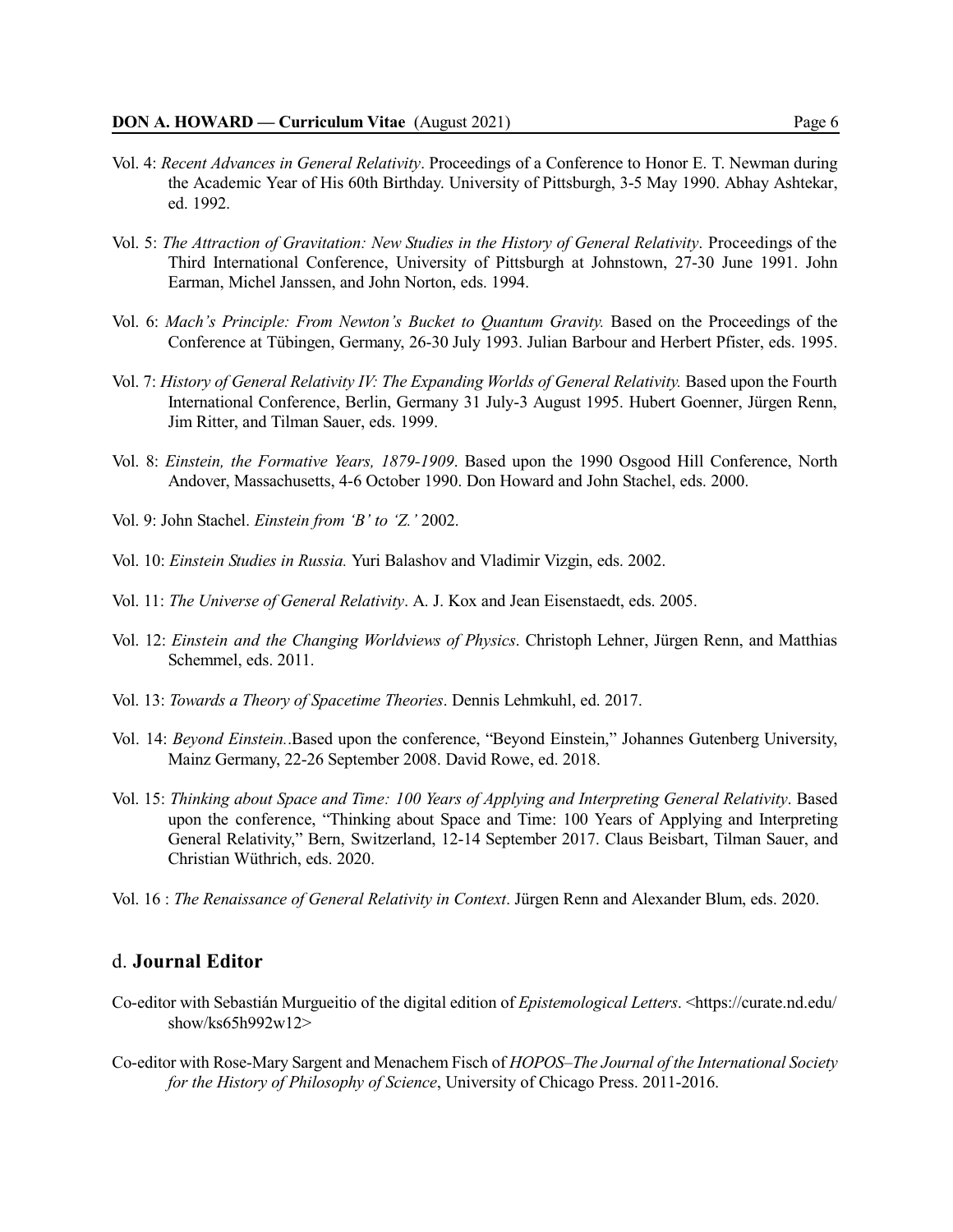## e. **Papers**

"The Obligation to Act." *American Scientist* 100 (2021), 203-205.

- "The Philosopher Physicists: Albert Einstein and Philipp Frank." In *Logical Empiricism and the Physical Sciences: From Philosophy of Nature to Philosophy of Physics*. Sebastian Lutz and Adam Tamas Tuboly, eds. New York: Routledge, 2021, 121-156.
- "Short-term and Long-term Health Impacts of Air Pollution Reductions from COVID-19 Lockdowns in China and Europe: A Modelling Study. (With Paolo Giani, Stefano Castrucci, Alessandro Anav, Wenjing Hu, and Paola Crippa.) *The Lancet Planetary Health*. 22 September 2020. DOI:https://doi.org/10.1016/S2542-5196(20)30224-2.
- "Complementarity and Decoherence." In *Quantum Arrangements*. Gregg Jaeger et al., eds. New York: Springer. (Forthcoming.)
- "The Moral Imperative of Green Nuclear Energy Production." *Notre Dame Journal on Emerging Technologies* 1 (2020), 64-91.
- "A Philosopher's Field Guide to Talking with Engineers." In *Philosophy for the Real World: An Introduction to Field Philosophy with Case Studies and Practical Strategies*. Evelyn Brister and Robert Frodeman, eds. Abingdon, England: Routledge, 2020, 209-221.
- "Epistemological Letters Introduction." *Epistemological Letters* (digital edition), 2019. < https://curate.nd. edu/downloads/p2676t08c63>
- "Whence and W(h)ither Technology Ethics." In *Oxford Handbook of Philosophy of Technology*. Shannon Vallor, ed. Oxford: Oxford University Press. (Forthcoming.)
- "How General Relativity Shaped Twentieth-Century Philosophy of Science." In *Einstein Was Right: The Science and History of Gravitational Waves*. Jed Z. Buchwald, ed. Princeton, NJ: Princeton University Press, 2020, 149-196.
- "Otto Neurath: The Philosopher in the Cave." In *Neurath Reconsidered: NewSources and Perspectives*. Jordi Cat and Adam Tamas Tuboly, eds. Basel: Springer, 2019, 45-65.
- "The Silver Lining in Gain-of-Function Experiments with Pathogens of Pandemic Potential." (Co-authored with Arturo Casadevall and Michael Imperiale.) In *Methods in Molecular Biology, Influenza Methods & Protocols*. Yohei Yamauchi, ed. New York: Springer, 2018, 575-587.
- "Technomoral Civic Virtues: A Critical Appreciation of Shannon Vallor's Technology and the Virtues." *Philosophy & Technology*. 31 (1918), 293-304.
- "Artificial Moral Cognition: Moral Functionalism and Autonomous Moral Agency." (Co-authored with Ioan Muntean.) *Philosophy and Computing*. Thomas Powers, ed. Cham, Switzerland: Springer, 2017, 121-159.
- "Civic Virtue and Cybersecurity." In *The Nature of Peace & the Morality of Armed Conflict*. Florian Demont-Biaggi, ed. Basingstoke, England: Palgrave Macmillan, 2017, 181-200.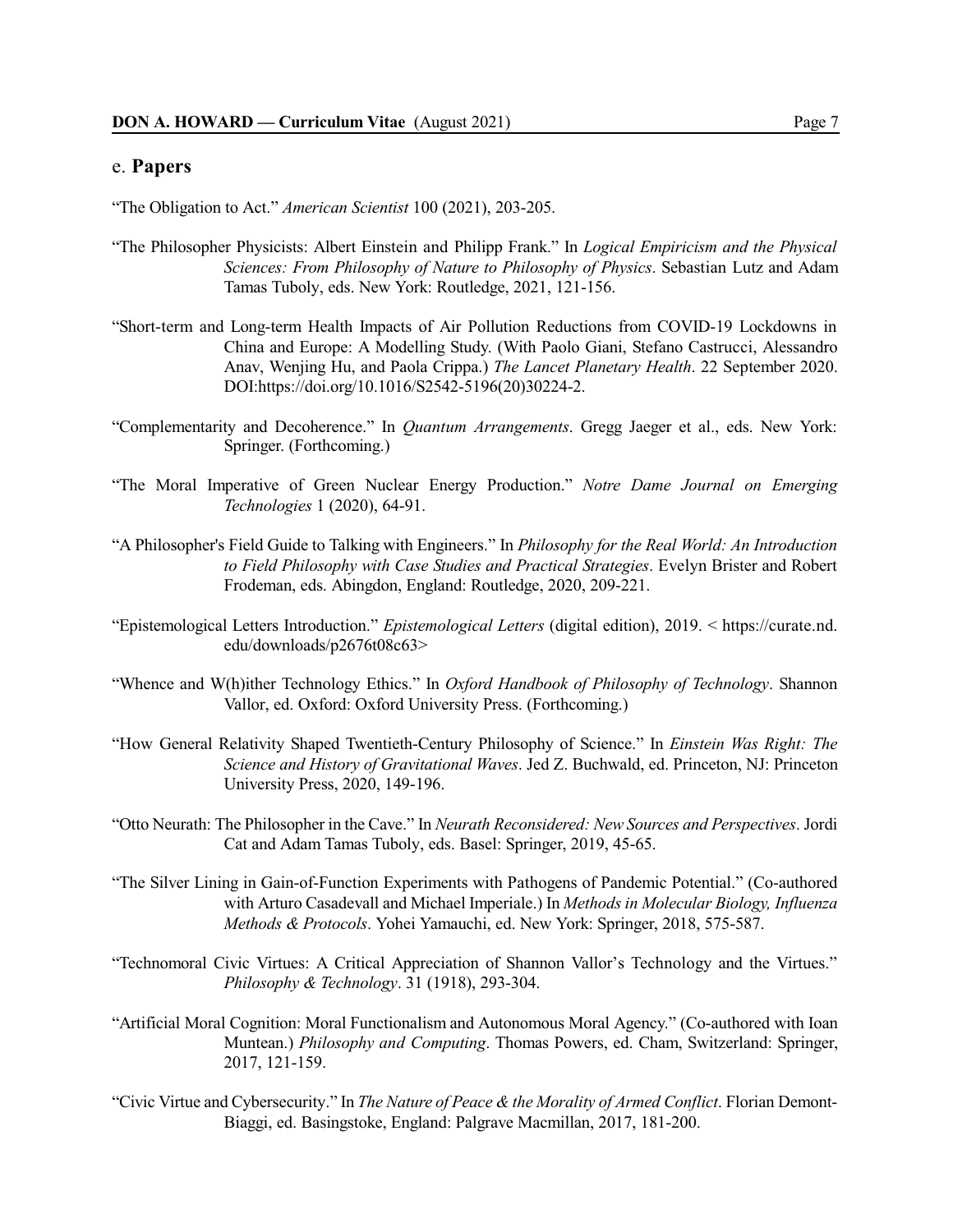- "The Artificial Autonomous Moral Agent (AAMA): AMinimalist Model." (Co-authored with Ioan Muntean.) In *Proceedings of the AAAI 2016 Spring Symposium on Ethical and Moral Considerations in Nonhuman Agents*. AAAI Press, 2016. https://www.aaai.org/ocs/ index.php/SSS/SSS16/paper/view/12760.
- "Introduction: Integrated History and Philosophy of Science in Practice." (Co-authored with Theodore Arabatzis.) In *Integrated History and Philosophy of Science in Practice. &HPS4.* Athens, 15- 18 March 2012. (Co-edited with Theodore Arabatzis.) A special issue of *Studies in History and Philosophy of Science*. 50 (2015), 1-3.
- "A Code of Ethics for the Human-Robot Interaction Profession." (Co-authored with Laurel Riek.) *Proceedings of We Robot*, 2014. SSRN <https://ssrn.com/abstract=2757805>
- "Artificial Moral Agents: Creative, Autonomous and Social. An Approach Based on Evolutionary Computation." (Co-authored with Ioan Muntean.) In *Sociable Robots and the Future of Social Relations*. Johanna Seibt, Raul Hakli, and Marco Nørskov, eds. Amsterdam: IOS Press, 2014, 217-230.
- "Einstein and the Development of Twentieth-Century Philosophy of Science." In *The Cambridge Companion to Einstein*. Michel Janssen and Christoph Lehner, eds. New York: Cambridge University Press, 2014, pp. 354-376.
- "Virtue and Cyberconflict." In *The Ethics of Information Warfare*. Luciano Floridi and Mariarosaria Taddeo, eds. London: Springer, 2014, pp. 155-168.
- "Quantum Mechanics in Context: Pascual Jordan's 1936 Anschauliche Quantentheorie." In *Research and Pedagogy: A History of Quantum Physics through Its Textbooks*. Massimilano Badino and Jaume Navarro, eds. Berlin: Editions Open Access, 2013, pp. 265-283.
- "Quine, Dewey, and the Pragmatist Tradition in American Philosophy of Science." (In manuscript.)
- "Popper and Bohr on Realism in Quantum Mechanics." *QUANTA* 1 (2012), 33-57. <http://dx.doi.org/ 10.12743%2Fquanta.v1i1.9>
- "Reference from a Behaviorist Point of View." In *Perception, Realism, and the Problem of Reference*. Athanasios Raftopoulos, ed. Cambridge: Cambridge University Press, 2012, pp. 183-211.
- "Are Elementary Particles Individuals? A Critical Appreciation of Steven French and Décio Krause's *Identity in Physics: A Historical, Philosophical, and Formal Analysis*." *Metascience* 20 (2011), 225- 231.
- "Philosophy of Science and the History of Science." In *The Continuum Companion to the Philosophy of Science*. Steven French and Juha Saatsi, eds. London and New York: Continuum, 2011, pp. 55-71.
- "'Let me briefly indicate why I do not find this standpoint natural.' Einstein, General Relativity, and the Contingent A Priori." In *Discourse on a New Method: Reinvigorating the Marriage of History and Philosophy of Science*. Michael Dickson and Mary Domski, eds. Chicago: Open Court, 2010, pp. 333-355.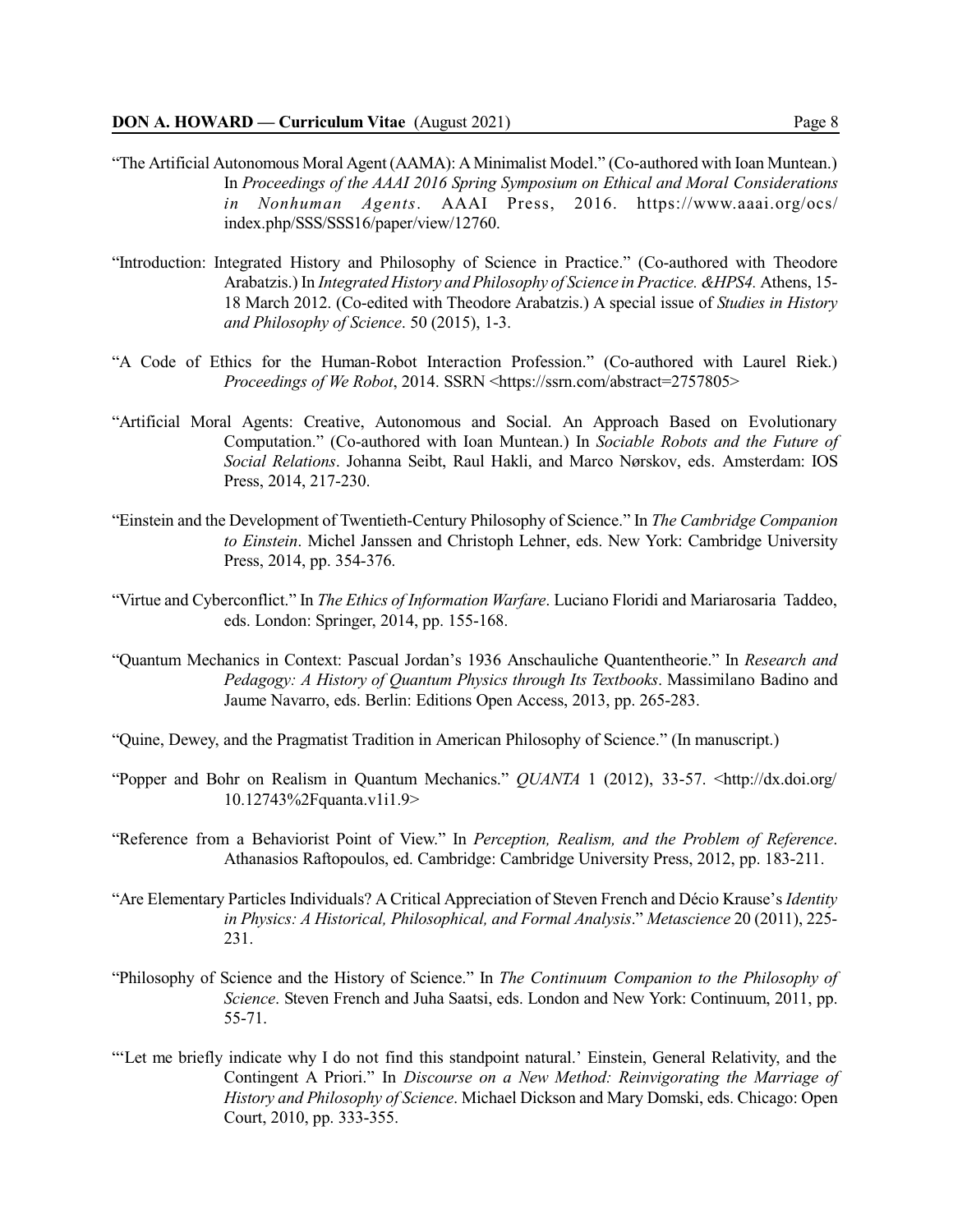"The Trouble with Metaphysics." (In manuscript.)

- "Revisiting the Einstein-Bohr Dialogue." On *ScientificBloogin*g. 8 January 2009. <http://www. scientificblogging.com/don\_howard/revisiting\_einsteinbohr\_dialogue>
- "Passion at a Distance." In *Quantum Reality, Relativistic Causality, and Closing the Epistemic Circle: Essays in Honour of Abner Shimony*. Wayne C. Myrvold and Joy Christian, eds. New York: Springer, 2009, pp.3-11.
- "Physics as Theodicy." In *Physics and Cosmology: Scientific Perspectives on the Problem of Natural Evil.* Nancey Murphy, Robert Russell, and William Stoeger, S.J., eds. Vatican City: Vatican Observatory; Berkeley: Center for Theology and the Natural Science, 2007, pp. 323-332.
- "'No Crude Surfeit': A Critical Appreciation of *The Reign of Relativity*." (In manuscript.)
- "Politics and the Philosophy of Science in the Nineteenth Century: Suggestions for an Agenda. (In manuscript.)
- "Better Red than Dead Putting an End to the Social Irrelevance of Postwar Philosophy of Science." *Science and Education* 18 (2009), 199-220.
- "Albert Einstein as a Philosopher of Science." In *E = Einstein: His Life, His Thought, and His Influence on Our Culture*. Donald Goldsmith and Marcia Bartusiak, eds. New York: Sterling, 2006, 67- 80.
- "Reduction and Emergence in the Physical Sciences: Some Lessons from the Particle Physics and Condensed Matter Debate." In *Evolution and Emergence: Systems, Organisms, Persons*. Nancey Murphy and William R. Stoeger, S.J., eds. Oxford: Oxford University Press, 2007, pp. 141- 157.
- "Revisiting the Einstein-Bohr Dialogue." *Iyyun: The Jerusalem Philosophical Quarterly* 56 (2007), 57-90. Special issue of dedicated to the memory of Mara Beller.
- 作为科学哲学家的爱因斯坦("Albert Einstein as a Philosopher of Science"). 科学文化评论 (Science *and Culture Review* – China) 36 (2006), 37-49.
- ("Albert Einstein as a Philosopher of Science.") (*Parity* – Japan) 21, no.8 (2006), 14-24.
- "Lost Wanderers in the Forest of Knowledge: Some Advice on How to Think about the Relation between Discovery and Justification." In *Revisiting Discovery and Justification: Historical and Philosophical Perspectives on the Context Distinction*. Jutta Schickore and Friedrich Steinle, eds. Dordrecht: Springer, 2006, pp. 3-22.

"Albert Einstein as a Philosopher of Science." *Physics Today* 58, no. 11 (2005): 34-40.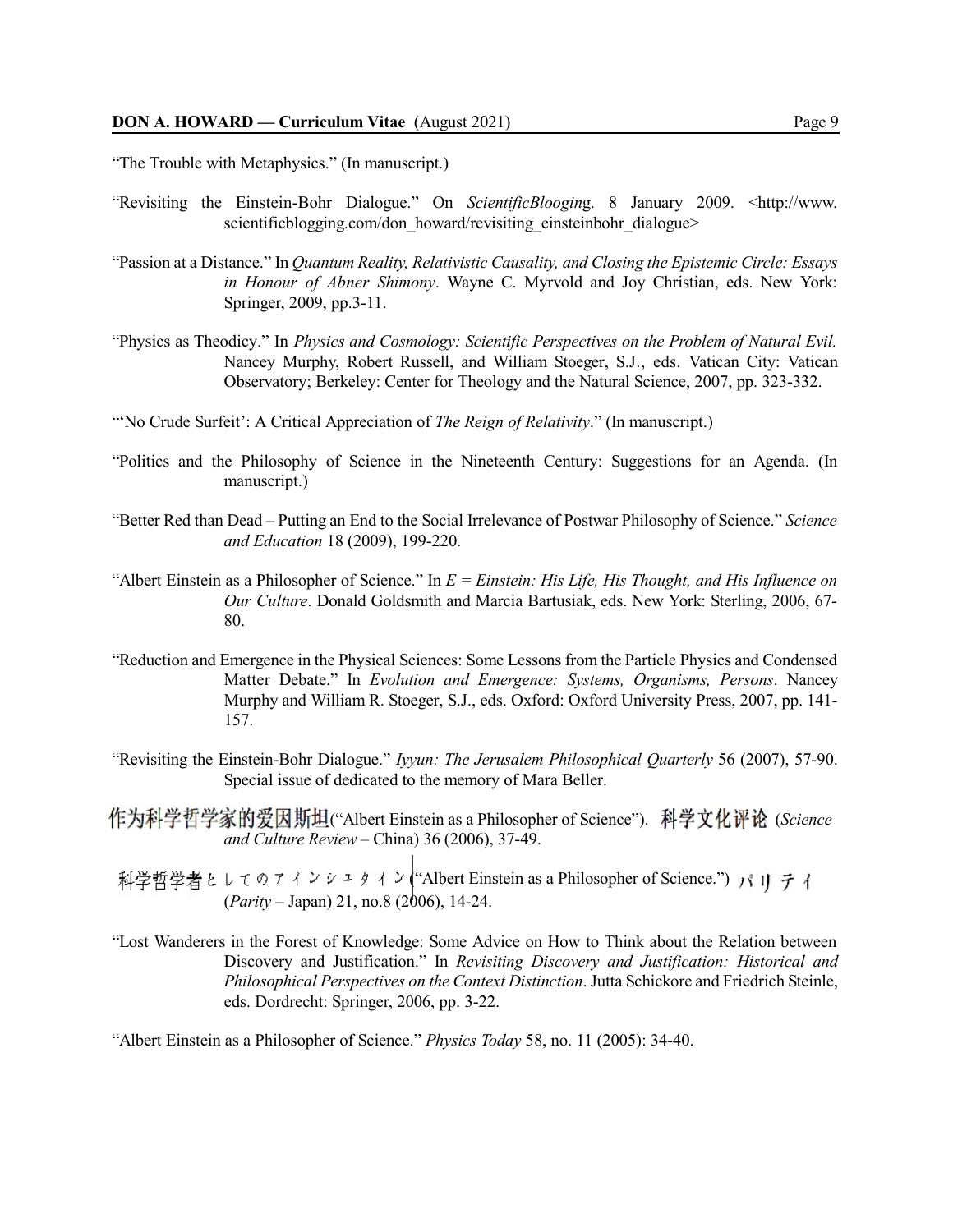- "Fisica e filosofia della scienza all'alba del XX secolo." ["Physics and Philosophy of Science at the Turn of the Twentieth Century."] In *Storia della scienza*. Vol. 8, *La Seconda revoluzione scientifica*. Umberto Bottazzini, John L. Heilbron, Gilberto Corbellini, and Daniel J. Kevles, eds. Rome: Istituto della Enciclopedia Italiana, 2004, pp. 3-16.
- "Who Invented the Copenhagen Interpretation? A Study in Mythology." *PSA 2002.* Part II*, Symposium Papers*. Proceedings of the 2002 Biennial Meeting of the Philosophy of Science Association, Milwaukee, Wisconsin, November 7-9, 2002. A special issue of *Philosophy of Science* 71 (2004): 669-682.
- "Two Left Turns Make a Right: On the Curious Political Career of North American Philosophy of Science at Mid-century." In *Logical Empiricism in North America*. Alan Richardson and Gary Hardcastle, eds. Mnnneapolis: University of Minnesota Press, 2003, pp. 25-93.
- "Lost Wanderers in the Forest of Knowledge: Some Advice on How to Think about the Relation between Discovery and Justification." In *Revisiting Discovery and Justification*. Max-Planck-Institut für Wissenschaftsgeschichte, Preprint 211. Berlin: 2002, pp. 41-58.
- "Point Coincidences and Pointer Coincidences: Einstein on Invariant Structure in Spacetime Theories." In *History of General Relativity IV: The Expanding Worlds of General Relativity*. Based upon the Fourth International Conference, Berlin, Germany 31 July-3 August 1995. Hubert Goenner, Jürgen Renn, Jim Ritter, and Tilman Sauer, eds., Boston: Birkhäuser, 1999, pp. 463-500.
- "Astride the Divided Line: Platonism, Empiricism, and Einstein's Epistemological Opportunism." In *Idealization in Contemporary Physics*. Niall Shanks, ed. Poznan Studies in the Philosophy of the Sciences and the Humanities, vol. 63. Amsterdam and Atlanta: Rodopi, 1998, pp. 143- 163.
- "Spacetime and Separability: Problems of Identity and Individuation in Fundamental Physics." In *Potentiality, Entanglement, and Passion-at-a-distance: Quantum Mechanical Essays in Honor of Abner Shimony,* vol. 2. Robert S. Cohen, Michael Horne, and John Stachel, eds. Boston: Kluwer, 1997, pp. 113-141.
- "The History that We Are: Philosophy as Discipline and the Multiculturalism Debate." In *Cross-Cultural Conversation (Initiation)*. Proceedings ofthe Symposiumon "Cross-CulturalConversations," Centre for Cultural Research, Aarhus University, Denmark, 26-27 May 1994. Anindita Balslev, ed. American Academy of Religion Cultural Criticism Series, no. 5. Cleo McNelly Kearns, ed. Atlanta: Scholars Press, 1996, pp. 43-76.
- "Relativity, *Eindeutigkeit,* and Monomorphism: Rudolf Carnap and the Development of the Categoricity Concept in Formal Semantics." In *Origins of Logical Empiricism*. Ronald N. Giere and Alan Richardson, eds. Minnesota Studies in the Philosophy of Science, vol. 16. Minneapolis and London: University of Minnesota Press, 1996, pp. 115-164.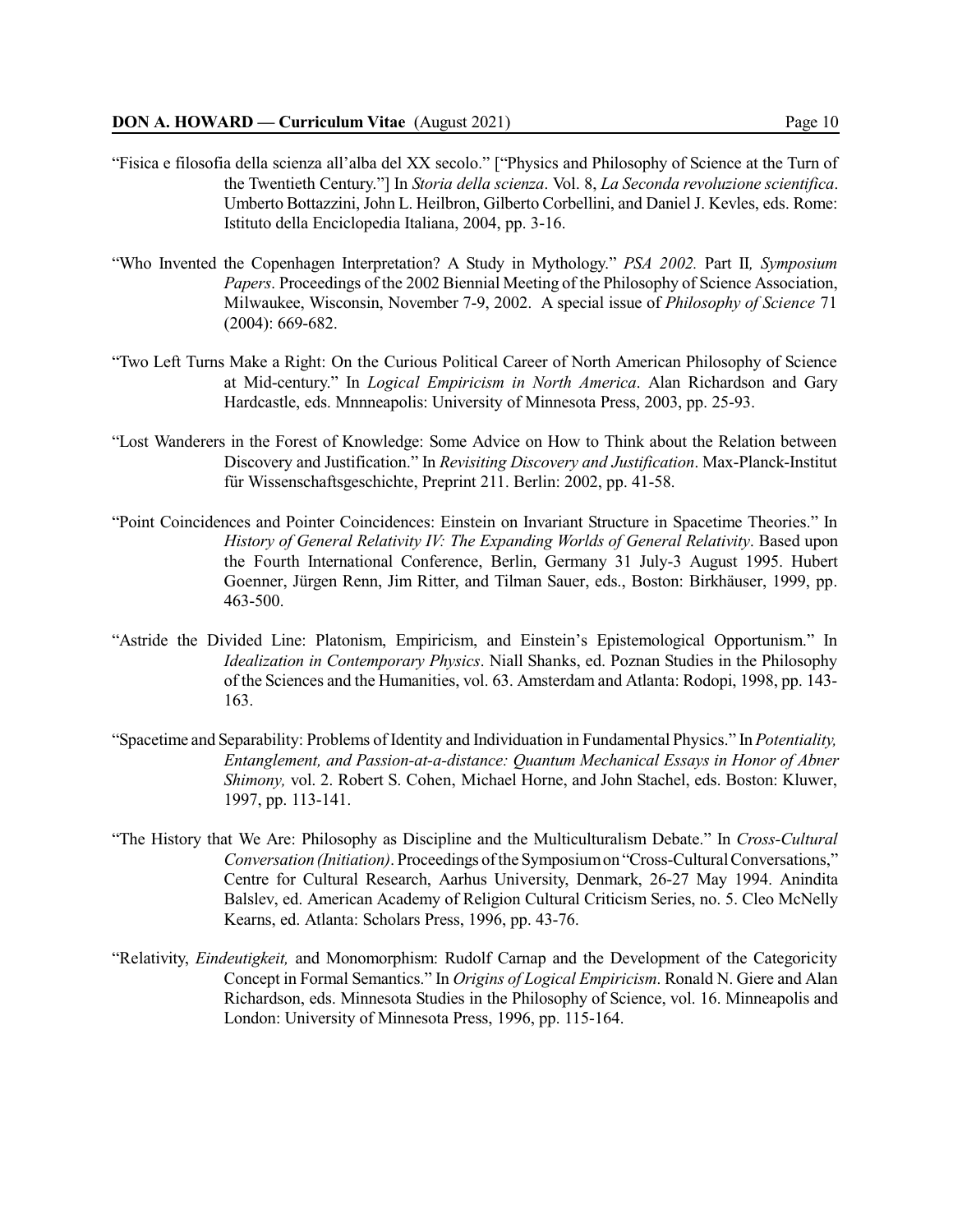- "A Peek behind the Veil of Maya: Einstein, Schopenhauer, and the Historical Background of the Conception of Space as a Ground for the Individuation of Physical Systems." In *The Cosmos of Science: Essays of Exploration*. John Earman and John D. Norton, eds. Pittsburgh-Konstanz Series in the Philosophy and History of Science, vol. 6. Pittsburgh: University of Pittsburgh Press; Konstanz: Universitätsverlag, 1997, pp. 87-150.
- "'A kind of vessel in which the struggle for eternal truth is played out'—Albert Einstein and the Role of Personality in Science." In *The Natural History of Paradigms: Science and the Process of Intellectual Evolution*. John H. Langdon and Mary E. McGann, eds. Indianapolis: University of Indianapolis Press, 1994, pp. 111-138.
- "What Makes a Classical Concept Classical? Toward a Reconstruction of Niels Bohr's Philosophy of Physics." In *Niels Bohr and Contemporary Philosophy*. Jan Faye and Henry Folse, eds. Boston Studies in the Philosophy of Science. Boston: Kluwer, 1994, pp. 201-229.
- "Einstein fu davvero un realista?" In *Realismo/Antirealismo: Aspetti del dibattito epistemologico contemporaneo*. Alessandro Pagnini, ed. Florence: La Nuova Italia, 1995, pp. 93-141.
- "Was Einstein Really a Realist?" *Perspectives on Science: Historical, Philosophical, Social* 1 (1993), 204- 251.
- "Locality, Separability, and the Physical Implications of the Bell Experiments: A New Interpretation." In *Bell's Theorem and the Foundations of Modern Physics*. Proceedings of the 1991 Conference, 7-10 October, Cesena, Italy. A. van der Merwe, F. Selleri, and G. Tarrozi, eds. Singapore: World Scientific, 1993, pp. 306-314.
- "Out of the Labyrinth? Einstein, Hertz, and the Göttingen Answer to the Hole Argument." Coauthored with John Norton. In *The Attraction of Gravitation: New Studies in the History of General Relativity*. Proceedings of the Third International Conference, University of Pittsburgh at Johnstown, 27-30 June 1991. John Earman, Michel Janssen, and John Norton, eds. Boston: Birkhäuser, 1994, pp. 30-62.
- "Einstein, Kant, and the Origins of Logical Empiricism." In *Language, Logic, and the Structure of Scientific Theories*. Proceedings of the Carnap-Reichenbach Centennial, University of Konstanz, 21-24 May 1991. Wesley Salmon and Gereon Wolters, eds. Pittsburgh: University of Pittsburgh Press; Konstanz: Universitätsverlag, 1994, pp. 45-105.
- "Old Quine in New Bottles: Empiricism, Naturalism, and Antifoundationalism in the Study of Science." (In manuscript).
- "Einstein and Duhem." In *Pierre Duhem: Historian and Philosopher of Science*. Proceedings of the Conference at Virginia Polytechnic Institute and State University, Blacksburg, Virginia, 16- 18 March 1989. Roger Ariew and Peter Barker, eds. *Synthese* 83 (1990), 363-384.
- "The Ultimate Refutation of Realism: Noncategoricity and the Unique Representation of Reality." (In manuscript.)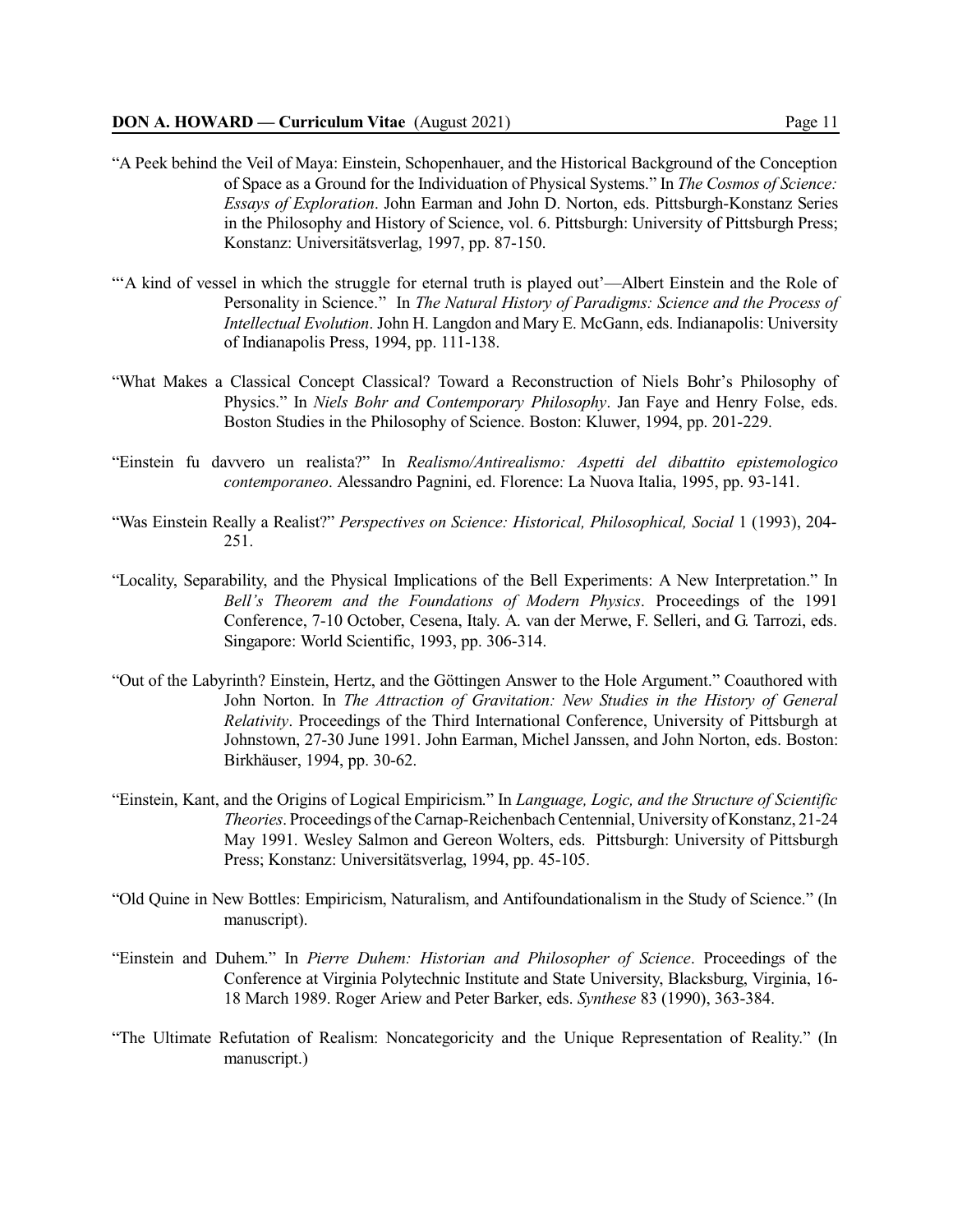- "'Nicht sein kann was nicht sein darf,' or the Prehistory of EPR, 1909-1935: Einstein's Early Worries about the Quantum Mechanics of Composite Systems." In *Sixty-Two Years of Uncertainty: Historical, Philosophical, and Physical Inquiries into the Foundations of Quantum Mechanics*. Proceedings of the 1989 Conference, "Ettore Majorana" Centre for Scientific Culture, International School of History of Science, Erice, Italy, 5-14 August. Arthur Miller, ed. New York: Plenum, 1990, pp. 61-111.
- "Einstein and *Eindeutigkeit*: A Neglected Theme in the Philosophical Background to General Relativity." In *Studies in the History of General Relativity*. Proceedings of the Second International Conference, Marseilles-Luminy, France, 6-9 September 1988. Jean Eisenstaedt and A. J. Kox, eds. Boston: Birkhäuser, 1992, pp. 154-243.
- "Holism, Separability, and the Metaphysical Implications of the Bell Experiments." In *Philosophical Consequences of Quantum Theory: Reflections on Bell's Theorem*. James T. Cushing and Ernan McMullin, eds. Notre Dame, Indiana: University of Notre Dame Press, 1989, pp. 224- 253.

"Einstein on Locality and Separability." *Studies in History and Philosophy of Science* 16 (1985), 171-201.

"How to Naturalize Epistemology: Outlines of an Operant Theory of Knowledge." (In manuscript.)

"Realism and Conventionalism in Einstein's Philosophy of Science: The Einstein-Schlick Correspondence." *Philosophia Naturalis* 21 (1984), 618-29.

"Objectivity and Realism: A Critique of Popper's Interpretation of Quantum Mechanics." (In manuscript.)

"Commoner on Reductionism." *Environmental Ethics* 1 (1979), 159-76.

## **e. Review Essays**

- "Time for a Moratorium? Isaacson, Einstein, and the Challenge of Scientific Biography." A review of Walter Isaacson. *Einstein: His Life and Universe*. New York: Simon & Schuster, 2007. *Journal of Historical Biography* 3 (Spring 2008), 124-133.
- Hugh LaFollette and Niall Shanks. *Brute Science: Dilemmas of Animal Experimentation*. New York: Routledge, 1996. *Metascience* (7) 1998), 260-272.

## f. **Book Reviews**

- "Albert Einstein's Year in Prague." A review of: Michael D. Gordin. *Einstein in Bohemia*. Princeton, NJ: Princeton University Press, 2020. *Physics Today* 73 (October 2020), 58-59.
- "Science and Philosophy in the Shadow of War." A review of: Karl Sigmund. *Exact Thinking in Demented Times: The Vienna Circle and the Epic Quest for the Foundations of Science*. New York: Basic Books, 2017. *Physics Today* 71 (June 2018), 53-54.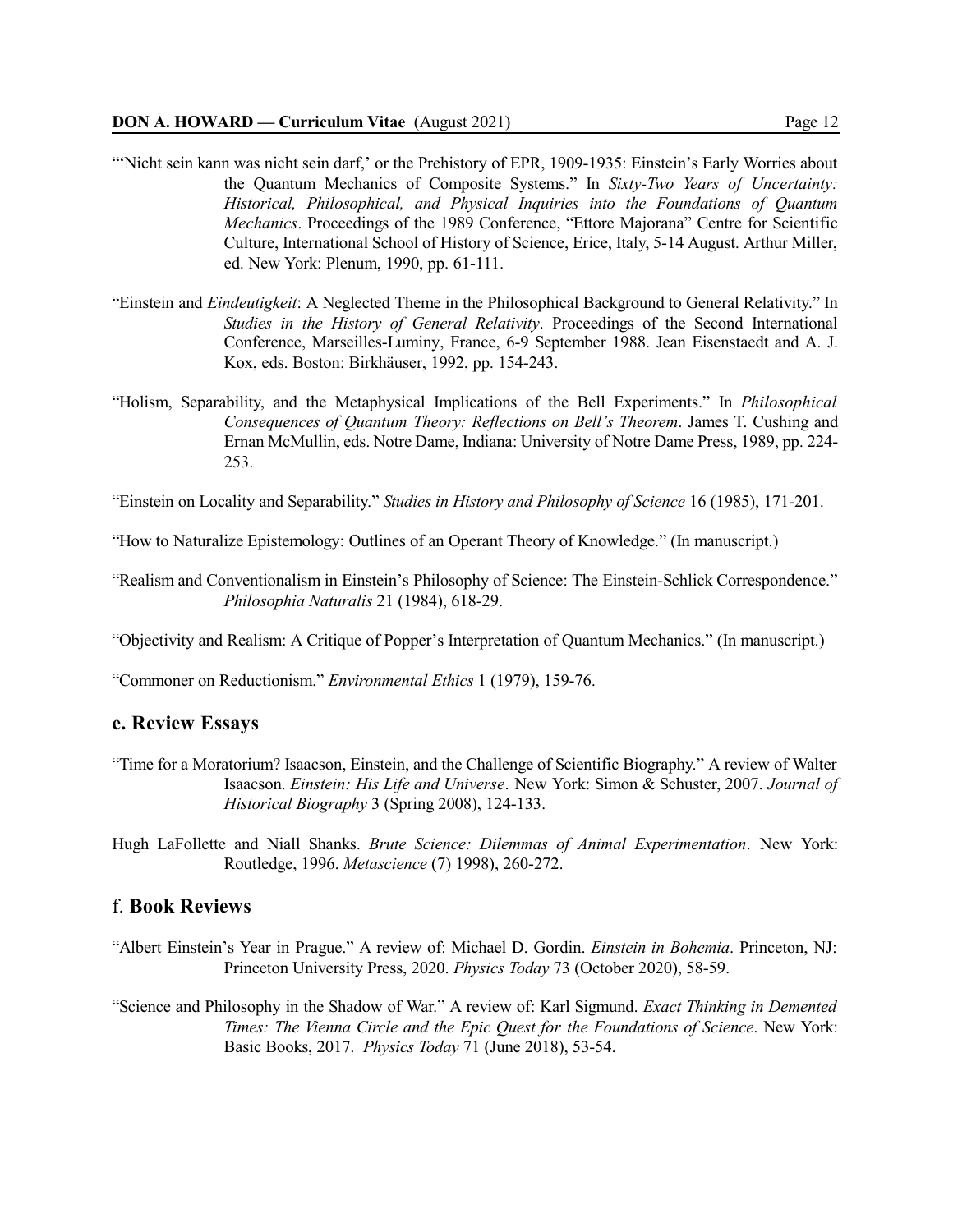- "Albert Einstein: Thinker and Tinker." A review of: Stephen Gimbel. *Einstein's Jewish Science: Physics at the Intersection of Politics and Religion*. Baltimore: Johns Hopkins, 2012; József Illy. *The Practical Einstein: Experiments, Patents, Inventions*. Baltimore: Johns Hopkins, 2012. *Physics Today*. January 2013, 42-43.
- Louisa Gilder. *The Age of Entanglement: When Quantum Physics was Reborn*. New York: Knopf, 2008; Manjit Kumar. *Einstein, Bohr, and the Great Debate about the Nature of Reality*. Cambridge: Icon, 2008. *Nature* 456, no. 7223 (11 December 2008), 706-707.
- Emilio Segrè. *Faust in Copenhagen: The Struggle for the Soul of Physics and the Birth of the Nuclear Age*. London: Jonathan Cape, 2007. *Physics World*. 20, no. 11 (November 2007), 44-45.
- Albrecht Fölsing. *Albert Einstein: A Biography.* New York: Viking, 1997. Dennis Brian. *Einstein: A Life*. New York: Wiley, 1996. *Science* 278 (14 November 1997), 1241-1242.
- Arthur Fine. *The Shaky Game: Einstein, Realism, and the Quantum Theory*, 2nd ed. Chicago: University of Chicago Press, 1988. *Synthese* 86 (1991), 123-141.
- Arthur Fine, *The Shaky Game: Einstein, Realism, and the Quantum Theory*. Chicago: University of Chicago Press, 1986. *Science* 238 (1987), 409-410.
- Gereon Wolters, *Mach I, Mach II, Einstein und die Relativitätstheorie. Eine Fälschung und ihre Folge*. Berlin and New York: Walter de Gruyter, 1987. *Isis* 78 (1987), 606-607.
- A. P. French and P. J. Kennedy, eds., *Niels Bohr: A Centenary Volume*. Cambridge, Massachusetts: Harvard University Press, 1985. *Annals of Science* 44 (1987), 196-98.
- Henry J. Folse, *The Philosophy of Niels Bohr: The Framework of Complementarity*. Amsterdam: Elsevier, 1985. *Isis* 77 (1986), 117-18.
- Norman Stockman, *Antipositivist Theories of the Sciences*. Dordrecht, Holland: Reidel, 1983. *Review of Metaphysics* 39 (1985), 377-78.
- Roman U. Sexl, ed. *Ludwig Boltzmann Gesamtausgabe*. Vol. 8. *Internationaler Tagung, 5.-8. September 1981: Ausgewählte Abhandlungen*. Ed. Roman U. Sexl and John Blackmore. Graz: Akademische Druck- u. Verlagsanstalt, 1983. *Isis* 75 (1984), 621.
- Anton Dumitriu, *History of Logic*. 4 Vols. Tunbridge, Kent: Abacus Press, 1977. *Journal of the History of Philosophy* 20 (1982), 101-6. (With Alan Perreiah.)

# g. **Translations**

- Consultant to Princeton University Press on the English Translation volumes accompanying volumes 3 through 5 of *The Collected Papers of Albert Einstein*:
- *The Collected Papers of Albert Einstein*. Vol. 3, *The Swiss Years: Writings, 1909-1912. English Translation*. Consultant. Anna Beck, trans. Princeton: Princeton University Press, 1994.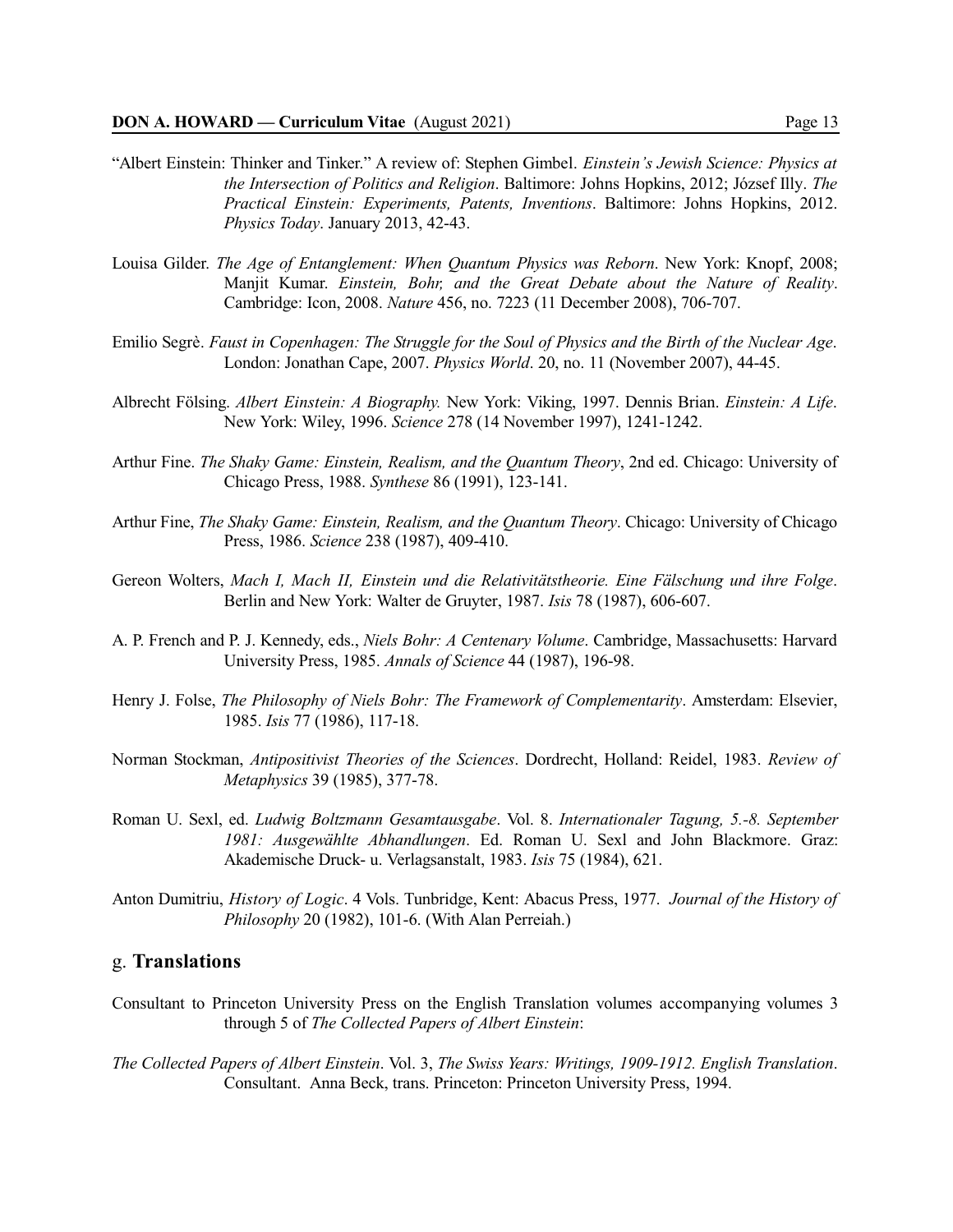- *The Collected Papers of Albert Einstein*. Vol. 4, *The Swiss Years: Writings, 1912-1914. English Translation*. Consultant. Anna Beck, trans. Princeton: Princeton University Press, 1996.
- *The Collected Papers of Albert Einstein*. Vol. 5, *The Swiss Years: Correspondence, 1902-1914. English Translation*. Consultant. Anna Beck, trans. Princeton: Princeton University Press, 1995.
- Vladimir Vizgin, "Einstein, Hilbert, and Weyl: The Genesis of the Geometrical Unified Field Theory Program." In *Einstein and the History of General Relativity*. Proceedings of the 1986 Osgood Hill Conference, North Andover, Massachusetts, 8-11 May 1986. Ed. Don Howard and John Stachel. Boston: Birkhäuser, 1989, pp. 300-315. Translation of "Einstein, Hilbert, Weyl: Genesis des Programms der einheitlichen geometrischen Feldtheorien," *NTM-Schriftenreihe für die Geschichte der Naturwissenschaften, Technik und Medizin* (Leipzig) 21 (1984), 23-33.

## h. **"Science Matters" Blog** [\(http://donhoward-blog.nd.edu/\)]((http://donhoward-blog.nd.edu/))

- "The Moral Imperative of a Permanent, Human Presence on the Moon, Mars, and Beyond." Posted 10 July 2019.
- "Apocalyptomania Why We Should Not Fear an AI Apocalypse." Posted 26 July 2017.
- "On the Pseudoproblem of Interdisciplinarity." Posted 22 Feb 2016.
- "The Liberal, Environmentalist Argument for the Keystone Pipeline." Posted 13 November 2014.
- "On the Moral and Intellectual Bankruptcy of Risk Analysis: Garbage In, Garbage Out." Posted 28 September 2014.
- "The Scientist qua Scientist Has a Duty to Advocate and Act." Posted 24 March 2014.
- "Nuclear Options: What Is Not in the Interim Agreement with Iran." Posted 28 November 2013.
- "Robots on the Road: The Moral Imperative of the Driverless Car." Posted 7 November 2013.
- "I Sing the Body Electric." Posted 6 November 2013.
- "Science in the Crosshairs." Posted 8 October 2013.
- "How to Talk about Science to the Public 2. Speak Honestly about Uncertainty." Posted 11 March 2012.
- "Science and Values 1. The Challenge for the Philosopher." Posted 1 March 2012.
- "Physics as Theodicy." Posted 29 February 2012.
- "How to Talk about Science to the Public  $-1$ . Don't Insult the Intelligence of Your Audience." Posted 29 February 2012.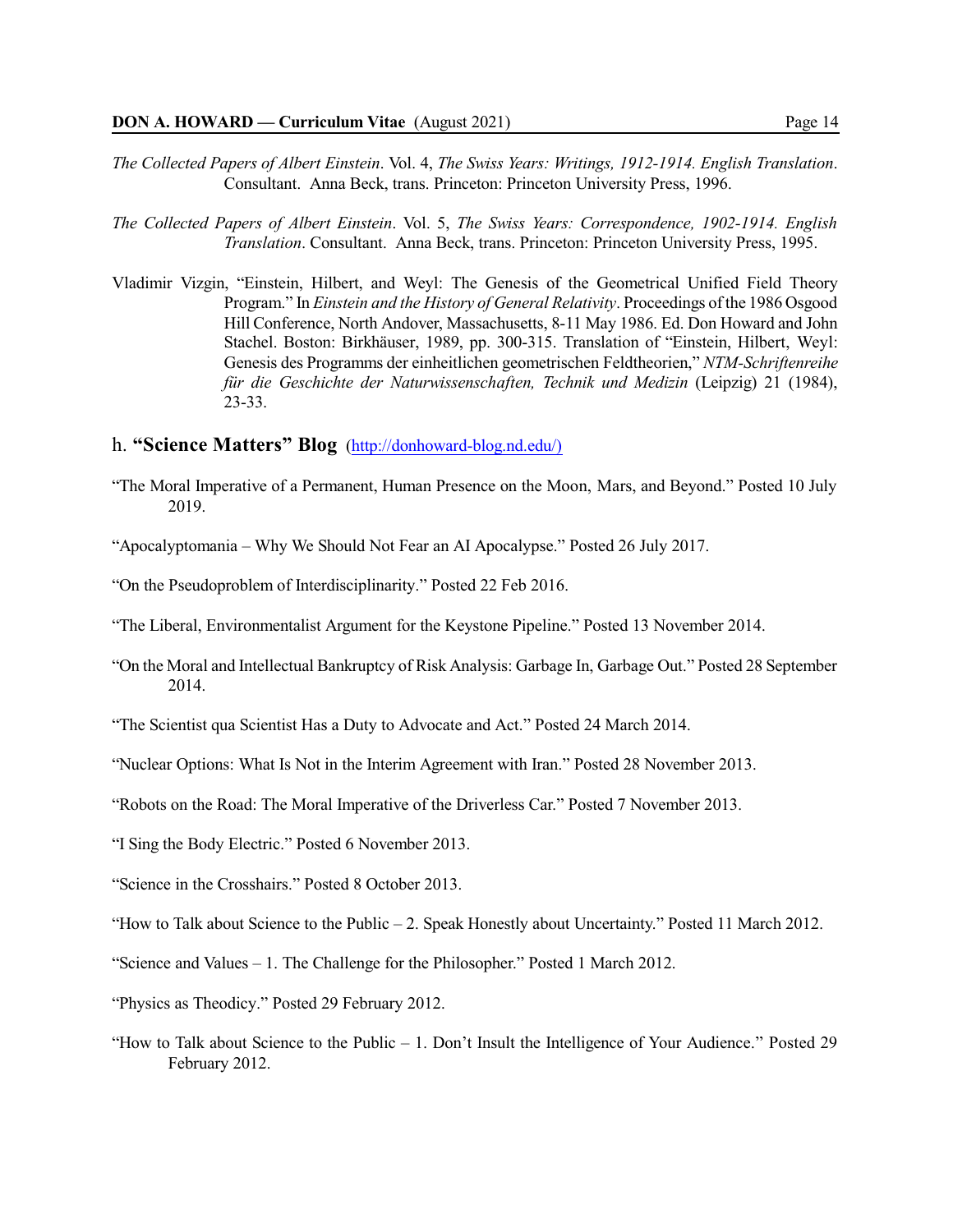"Where's the Intelligence in Intelligent Design?" Posted 29 February 2012.

"Physics and Humility." Posted 28 February 2012.

## i. **Other Published Works**

- "The Good News about Technology Ethics." *AI and Faith Newsletter*, January 30, 2020. (https://aiandfaith.org/the-good-news-about-technology-ethics/)
- *Ethical, Legal, and Societal Implications of New Weapons Technologies*. (Co-authored with Maj. Gen. (Ret.) Robert Latiff.). Washington, DC: National Academies Press, 2015. This is a suite of training materials for in-service learning, based upon the DARPA-NRC report, *Emerging and Readily Available Technologies and National Security: A Framework for Addressing Ethical, Legal, and Societal Issues* (2014). Included are multiple power point presentations (8-hour, 4-hour, and 2-hour versions), a 34-page briefing book, and a 28-page bibliography. Published here: http://reilly.nd.edu/research/initiatives/darpa-nrc/
- "Abner E. Shimony, 1928–2015." A memorial note in the *Proceedings and Addresses of the American Philosophical Association*, 2015.
- "The Apocalypse as a Rhetorical Device in the Influenza Virus Gain-of-Function Debate." (Co-authored with Arturo Casadevall and Michael Imperiale.) *mBio: An Open Acccess Journal Published by the American Society for Microbiology* 5 (5) e01875-14. (http://mbio.asm.org/ content/5/5/e02062-14.full)
- "An Epistemological Perspective on the Value of Gain-of-Function Experiments Involving Pathogens with Pandemic Potential." (Co-authored with Arturo Casadevall and Michael Imperiale.) *mBio: An Open Acccess Journal Published by the American Society for Microbiology* 5 (5) e01875-14. (http://mbio.asm.org/content/5/5/e01875-14.full)
- "Punch the Accelerator on Self-Driving Cars: The technology exists to save millions of lives. So why are regulators hitting the brakes?" (Co-authored with Mark Mills.) *Wall Street Journal*, February 20, 2014.

"The Virtuous Robot." *CRUSER News*. Naval Postgraduate School. January 2013, 2.

- "Where's the Intelligence in Intelligent Design?" *Reilly Center Reports* (2008). URL = <http://reilly. nd.edu/assets/65753/rcrhoward.pdf>
- "Einstein's Philosophy of Science." *The Stanford Encyclopedia of Philosophy* (2004), Edward N. Zalta, ed., URL = <http://plato.stanford.edu/entries/einstein-philscience/>

"James Thomas Cushing" (coauthored with William McGlinn). *Physics Today* 55 (October 2002), 70.

"Einstein, Albert (1879-1955)." In *World Book Encyclopedia*. (2002 edition.)

Articles on: Pierre Duhem, Max Planck, Eduard Le Roy, and Albert Einstein (the last coauthored with Arthur Fine and John Norton). In *Routledge Encyclopedia of Philosophy*, 1998.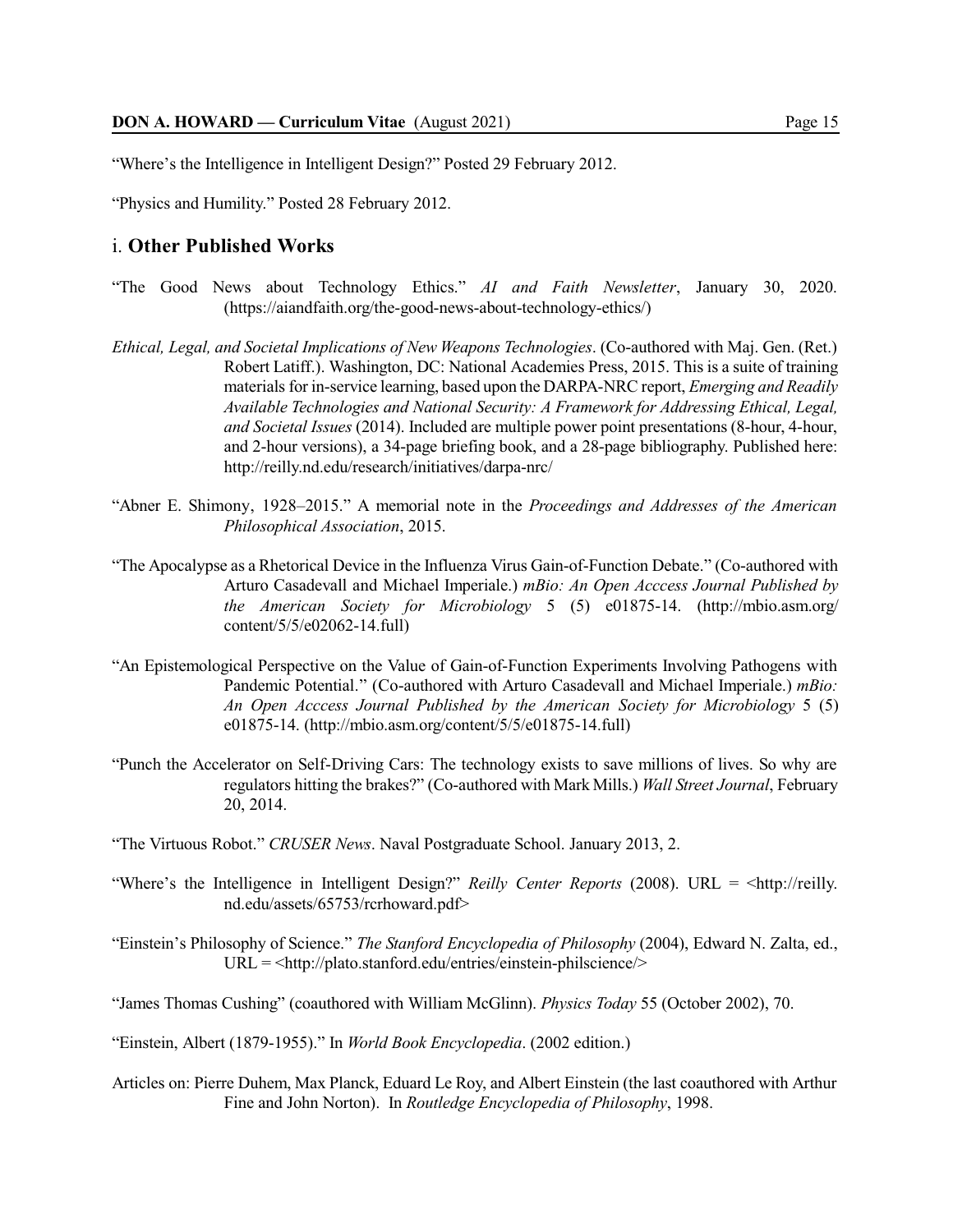"Albert Einstein, 1879-1955." In *Read All About It: An Encyclopedia of Information on Historical Figures and Events*, vol. 3. Ann Arbor, Michigan: Pierian Press, 1989, pp. 183-185.

Articles on: Hugo Dingler, "Das physikalische Weltbild" (pp. 564-65); Albert Einstein, "Die Grundlage der allgemeinen Relativitätstheorie" (p. 314), "Physik und Realität" (p. 567); Max Planck, "Das Weltbild der neuen Physik" (p. 807); Henri Poincaré, "La Science et l'Hypothèse" (p. 628), "La Valeur de la Science" (pp. 761-62). In *Lexikon der philosophischen Werke*. Julian Nida-Rümelin and Franco Volpi, eds. Stuttgart: Alfred Kröner Verlag, 1988.

# *MEDIA RELATIONS*

"Quantum Interest: Notre Dame Restores Forgotten Letters of Scholars' Physics Debates" (https://www.nd.edu/stories/quantum-interest/) **Notre Dame Stories**, February 3, 2020

"From Einstein's Philosophy to the Ethics of High Technology: A Conversation With Don Howard." (https://athenaeumreview.org/podcast/from-einsteins-philosophy-to-the-ethics-of-high-technology-a-conve rsation-with-don-howard/)

**Anthenaeum Review Podcast**, March 7, 2019.

"Whether Robots Deserve Human Rights Isn't the Correct Question. Whether Humans Really Have Them Is.." (https://www.nbcnews.com/think/opinion/don-howard-robot-rights-ncna864621) **NBC Think**, April 11, 2018.

"When Being a Scientist is Politically Dangerous." (http://www.abc.net.au/radionational/programs/sciencefriction/when-being-a-scientist-is-politically-danger ous/8467406) **Science Friction**, Australian National Broadcasting Corporation, April 29, 2017

"The Robot Scabs Are Coming to Take Your Jobs." (http://www.cnn.com/2017/04/15/opinions/the-robot-scabs-are-coming-to-take-your-jobs-howard-opinion/) **CNN**, April 15, 2017

"The Robotic Moral Code – Programming Ethics into Machines" (http://sparkdialog.com/robotic-moral-code/) **Spark Dialog** with Elizabeth Fernandez, February 14, 2017

"Can Machines Become Moral" (https://www.bigquestionsonline.com/2016/10/23/can-machines-become-moral/) **Big Questions Online**, October 23, 2016

"Don Howard on Robot Ethics." (http://srpoise.org/news/don-howard-on-robot-ethics/) An Interview with Dave Saldana. **SRPoiSE:** The Consortium for Socially Relevant Philosophy of/in Science.

"Ethics-DARPA Hard" (http://www.insidesources.com/ethics-darpa-hard/) Don Howard **InsideSources**, May 7, 2014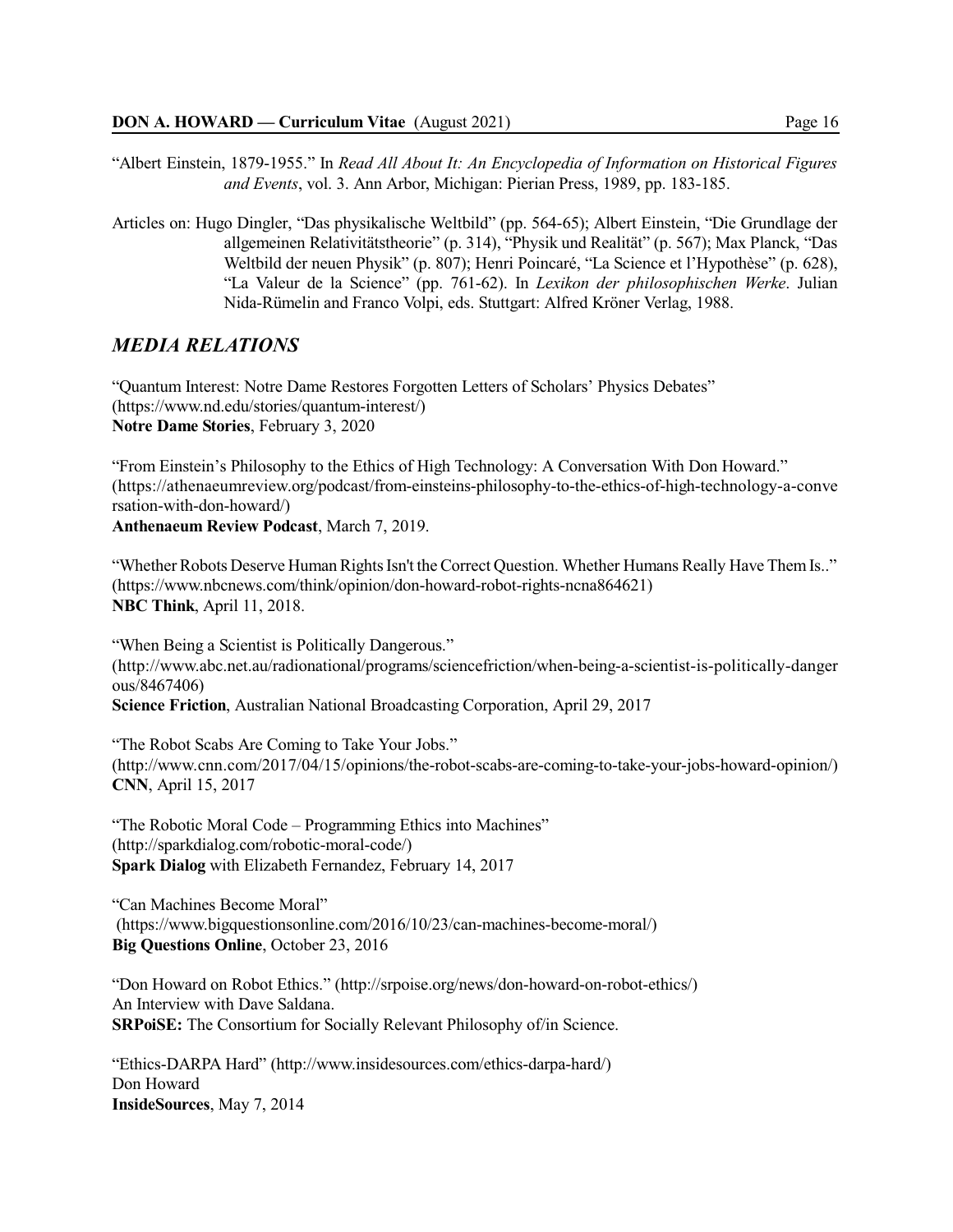"Robot 'Code of Ethics' Could Move From Sci-Fi to Real Life" (http://www.nbcnews.com/tech/innovation/ robot-code-ethics-could-move-sci-fi-real-life-n83201) Nidhi Subbaraman **NBC News**, April 28, 2014

"Ahead of the Curve: Anticipating Ethical, Legal, and Societal Issues Posed by Emerging Weapons Technologies" (http://www.wnit.org/expmichiana/e/april-14th-2014.html#segment=4) Inside Michiana **WNIT Public Television**, April 13, 2014

"Punch the Accelerator on Self-Driving Cars: The technology exists to save millions of lives. So why are regulators hitting the brakes?" (http://online.wsj.com/news/articles/SB100014240527023044280045 79354520148991170) Don Howard and Mark Mills **Wall Street Journal**, February 20, 2014

"Albert Einstein" (http://newstalk.ie/reader/47.305.379/849/blog\_list/) Talking History **Newstalk.ie, Dublin, 106-108 fm**, May 20, 2013

"Challenging Einstein Usually a Losing Venture" (http://usatoday30.usatoday.com/tech/science/story/ 2011-09-22/particle-travels-faster-than-speed-of-light/50518790/1) Seth Borenstein **USA Today**, September 23, 2011

"Brilliant Minds: Secrets of the Cosmos." Science **Channel**, 2003.

# *ADDRESSES, LECTURES, AND TALKS*

# **a. Lecture Series**

"Albert Einstein: Physicist, Philosopher, Humanitarian." **The Teaching Company**. Chantilly, VA, 2008.

# **b. Academic and Professional Lectures and Talks**

## **2020-2021 Academic Year:**

- "Nuclear Technology: A Moral Imperative." Invited lecture in the ND Energy Distinguished Lectures series, **University of Notre Dame**, 17 February 2021.
- "Expertise and Responsibility: Why the Possession of Specialist Knowledge Entails an Obligation to Moral and Political Action." Invited presentation and discussion, Socially Engaged Philosophy of Science Works-in-Progress workshop, **Michigan State University**, 6 November 2020.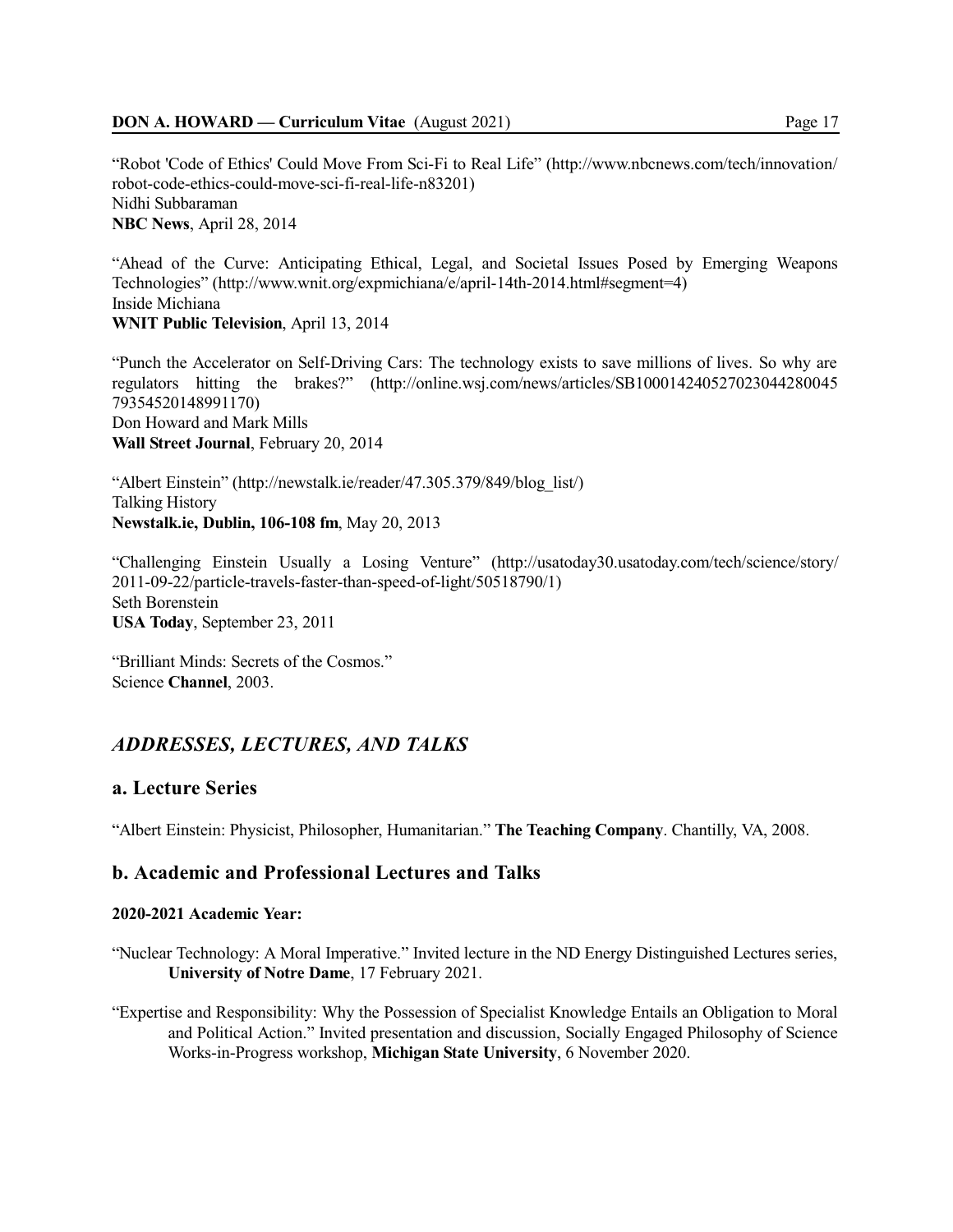#### **2019-2020 Academic Year:**

- "The Philosopher Physicists: Albert Einstein and Philipp Frank." Invited lecture to have been given to the Einstein Papers Project, **California Institute of Technology**, 10 March 2020.
- "Complementarity and Decoherence." Invited lecture given to the Department of Physics at the **Universidad de los Andes**, Bogota, Colombia, 21 February 2020.
- "Expertise and Responsibility: Why the Possession of Specialist Knowledge Entails an Obligation to Moral and Political Action." Invited keynote lecture given at the conference, "From Industry 4.0 to an Inclusive Society 4.0?", sponsored by the School of Engineering at the **Universidad de los Andes**, Bogota, Colombia, 20 February 2020.
- "Big Data, AI, and Civic Virtue." Invited lecture to be given at the Beijing Forum "Humanity and Legal Governance in the Digital Era," **Peking University**, 2 November 2019.
- "Big Data, AI, and Civic Virtue." Invited lecture given at the 2019 Virginia Tech Philosophy Graduate Conference Schedule, **Virginia Tech**, Blacksburg, Virginia, 5 October 2019.

## **2018-2019 Academic Year:**

- "Big Data, AI, and Civic Virtue." Invited Lecture to be given at the conference, "Media Ethics. Human Ecology in a Connected World," **University of Toronto**, 29 June 2019.
- "What Is Complementarity?" Invited lecture to have been given at the conference, "Quantum Limits of Knowledge,"Niels Bohr Institute, **Copenhagen, Denmark**, 19-21 June, 2019.
- "Philosophy When Desirable." Invited talk delivered at the conference, "Looking Back as We Move Forward: The Past, Present, and Future of the History of Science. A Conference in Honor of Jed Z. Buchwald." **California Institute of Technology**, Pasadena, California, 27 April 2019.
- "Big Data, AI, and Civic Virtue." Invited lecture delivered as part of the lecture series on " AI, Big Data and the Algorithmic Society," **University of Texas at Dallas**, 6 March 2019.
- "Big Data, AI, and Civic Virtue." Invited lecture given as part of the lecture series on "Ethics in the Information Age," **Indiana University, Bloomington**, 28 February 2019.
- "A Philosopher's Field Guide to Talking with Engineers." Invited talk given as part of the panel on "Opportunities for Public Philosophers: Science and Technology Policy," American Philosophical Association Central Division Meeting, **Denver, Colorado**, 23 February 2019.
- "Big Data, AI, and Civic Virtue." Invited lecture delivered to the Adam Smith Society, Mendoza College of Business, **University of Notre Dame**, 12 February 2019.
- "Why Do We Need Space?" Invited lecture delivered at the conference on "The Origins and Evolution of Space-Time," **Pontifical Lateran University, Rome**, 27 November 2018.
- "Einstein the Theologian." Invited lecture delivered at the workshop on "How Theories are Born between Science, Philosophy and Theology," **Pontifical Lateran University, Rome**, 26 November 2018.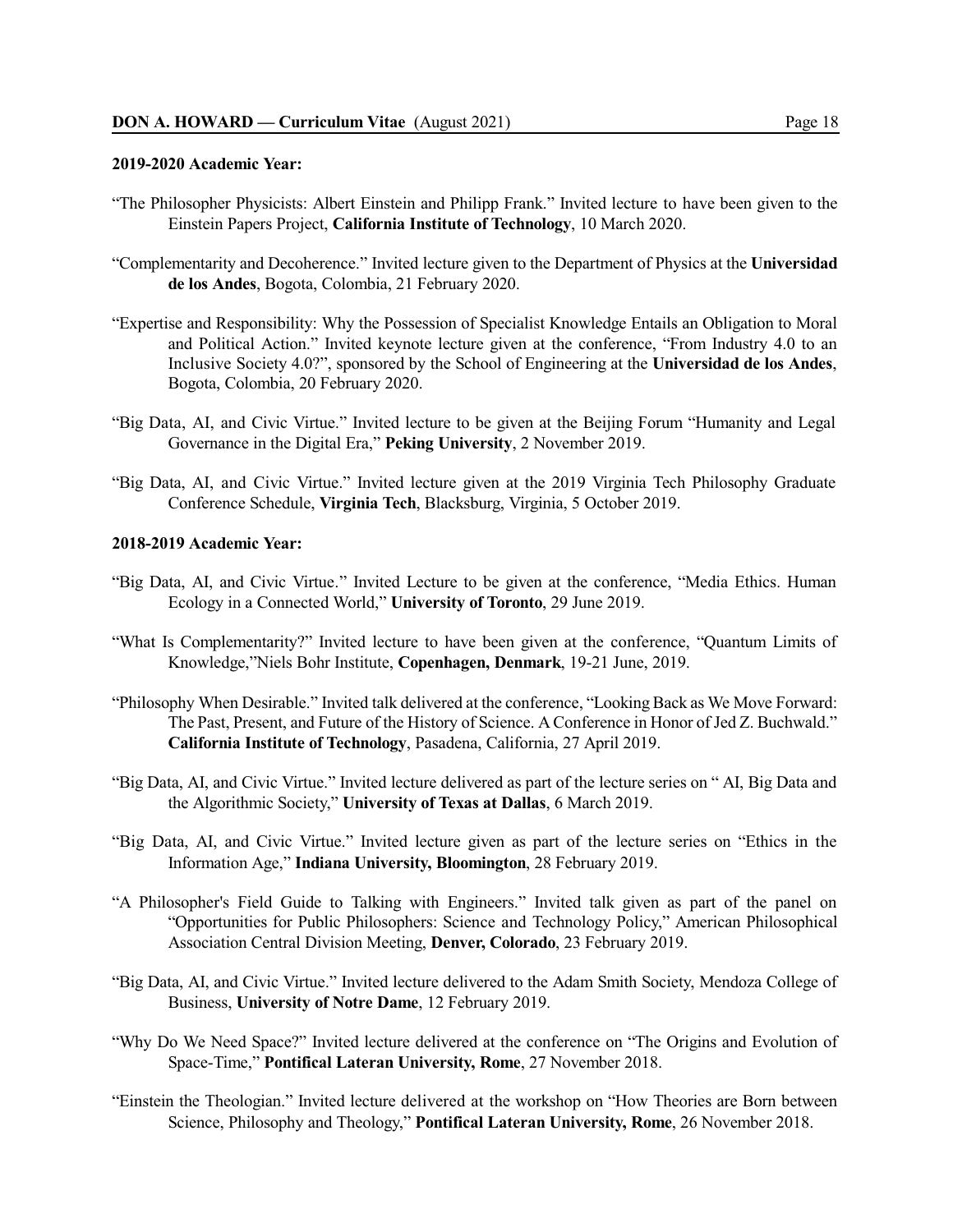- "How General Relativity ShapedTwentieth-Century Philosophy of Science." Invited keynote lecture delivered at the First Biennial Midwest Summer School in Philosophy of Physics, **University of Chicago**, 25 August 2018.
- "Quine, Dewey, and the Pragmatist Tradition in American Philosophy of Science." Lecture given as part of a symposium on "Pragmatism in the Philosophy of Science," at HOPOS 2018: The Twelfth International Conference of the International Society for the History of Philosophy of Science in **Groningen, the Netherlands**, 9-12 July 2018.

#### **2017-2018 Academic Year:**

- "Concepts of Completenessin Einstein's Critique of Quantum Mechanics." Invited talk given at the workshop on "The Formal Semantics of Theories: Conceptual and Historical Foundations," **University of Salzburg**, 7-8 June 2018.
- "Complementarity and Decoherence." Invited lecture given at the Munich Center for Mathematical Philosophy, **University of Munich**, 6 June 2018.
- "Citizen Scientists as Agents of Change: A Virtue Ethics Approach to Research Ethics Training." Invited lecture given at the conference on "Science, Technology, and the Good Life," **University of Notre Dame**, 7 April 2018.
- "Ernst Mach's Vienna: The Place of History and Philosophy in Science." Invited lecture given asthe inaugural Erik Banks Memorial Lecture, **Wright State University**, Dayton, Ohio, 22 March 2018.
- "Complementarity and Decoherence." Invited lecture given at the Niels Bohr Institute, **Copenhagen, Denmark**, 12 March 2018.
- "Virtue Ethics and Technology-Enhanced Warfare." Invited Lecture at the conference, "Technology-Enhanced Warfare: Perspectives from Ethics and Social Science," Notre Dame Global Gateway Center, **Rome, Italy**, 17 October 2017.
- "Back to the Future: Ernst Mach and Integrated History and Philosophy of Science for the Twenty-first Century." The Alberto Coffa Memorial Lecture, **Indiana University-Bloomington**, 5 October 2017.

## **2016-2017 Academic Year:**

- "Physics and Human Rights Then and Now." Invited lecture given at the semi-annual Statistical Mechanics Conference, **Rutgers University**, New Brunswick, NJ, 8 May 2017.
- "Technomoral Civic Virtues: A Critical Appreciation of Shannon Vallor's *Technology and the Virtues*." Invited panel presentation, Central Division Meeting of the American Philosophical Association, **Kansas City, MO**, 2 March 2017.
- "Einstein on Simplicity in Theory Choice." Invited lecture given to the Department of Philosophy, **Johns Hopkins University**, Baltimore, MD, 9 February 2017.
- "Civic Virtue and Cybersecurity." Invited panel presentation at the Computer Privacy and Data Protection 2017 conference, **Brussels, Belgium**, 26 January 2017.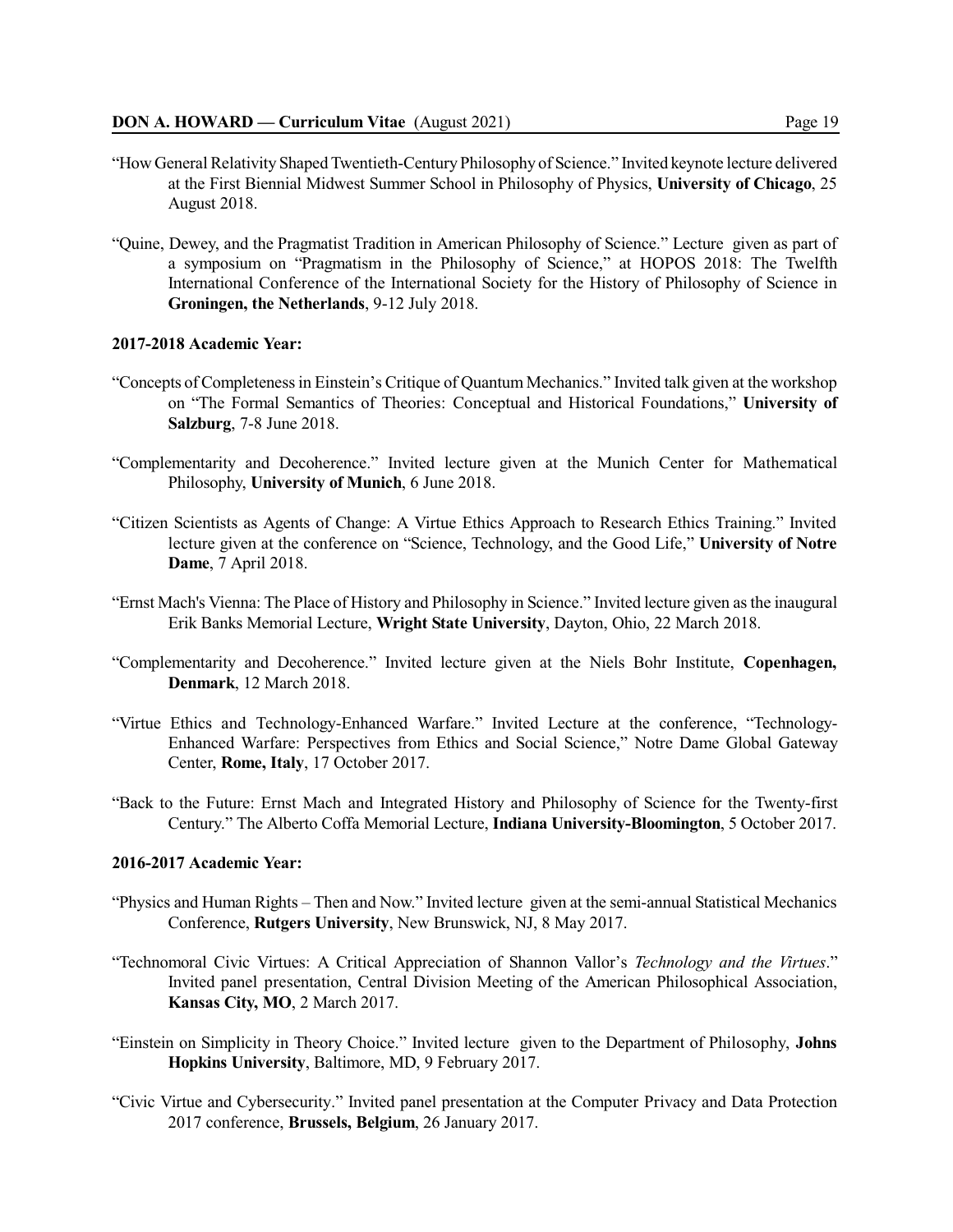"Civic Virtue and Cybersecurity." Invited lecture given at the conference, "Developing a Normative Framework for Cyberwarfare," at the **US Naval Academy**, Annapolis, MD, 17-18 October 2016.

### **2015-2016 Academic Year:**

- "The Virtuous Robot." Invited lecture given at the **Air Force Research Laboratory, Rome, NY**, 6 June 2016.
- "Back to the Future: Ernst Mach and Integrated History and Philosophy of Science for the Twenty-first Century." Invited keynote lecture given at the conference, "Ernst Mach (1838-1916): Life, Work, and Influence," at the **University of Vienna** and the **Austrian Academy of Sciences**, 16-18 June 2016.
- "In Defense of (Virtuous) Autonomous Weapons." Invited talk given at the Inaugural Human Rights Center IHL/LOAC Conference on "Autonomous Weapons Systems" at the **University of Minnesota Law School**, Minneapolis, 4 April 2016.
- "How General Relativity Shaped Twentieth-Century Philosophy of Science." Invited talk given at the conference, "General Relativity at One Hundred." **California Institute of Technology**, 10-12 March 2016.
- "Taking Responsibility for Problem-Solving Opportunities: Towards a Positive Engineering Ethics." Invited lecture given in connection with the conference, "Nuclear Condition(s) - Technology, Politics, Philosophy," **Technical University of Darmstadt**, Darmstadt, Germany, 11 February 2016.
- "The Artificial Autonomous Moral Agent (AAMA): A Minimalist Model." (Co-authored with Ioan Muntean.) Talk given at the AAAI 2016 Spring Symposium on Ethical and Moral Considerations in Nonhuman Agents, **Stanford University**, 21-23 March 2016. (Talk given by my collaborator, Ioan Muntean.)
- "In Defense of (Virtuous) Autonomous Weapons." Invited lecture given to the Department of Philosophy, **Purdue University**, 15 December 2015.
- "In Defense of (Virtuous) Autonomous Weapons." Invited lecture given at the conference on "The Transformation of War through Information Technology and Its Impact on the Ethics and Law of Armed Conflicts." Centre for Ethics, **University of Zurich**, Zurich, Switzerland, 6-7 November 2015.
- "Robot Ethics." Invited Lecture given as The College of Arts and Sciences 2015 Distinguished Lecture, **Indiana University – Purdue University, Fort Wayne**, 23 October 2015.
- "Robot Ethics." Invited Lecture given as the opening keynote lecture for Digital Week, **University of Notre Dame**, 22 September 2015.

#### **2014-2015 Academic Year:**

"Virtue in Machine Ethics: An Approach Based on Neural Nets and Evolutionary Computation." (With Ioan Muntean.) Lecture delivered at the joint meeting of the International Association for Computing and Philosophy and the Computer Ethics: Professional Enquiry group, **University of Delaware**, 22-25 June 2015.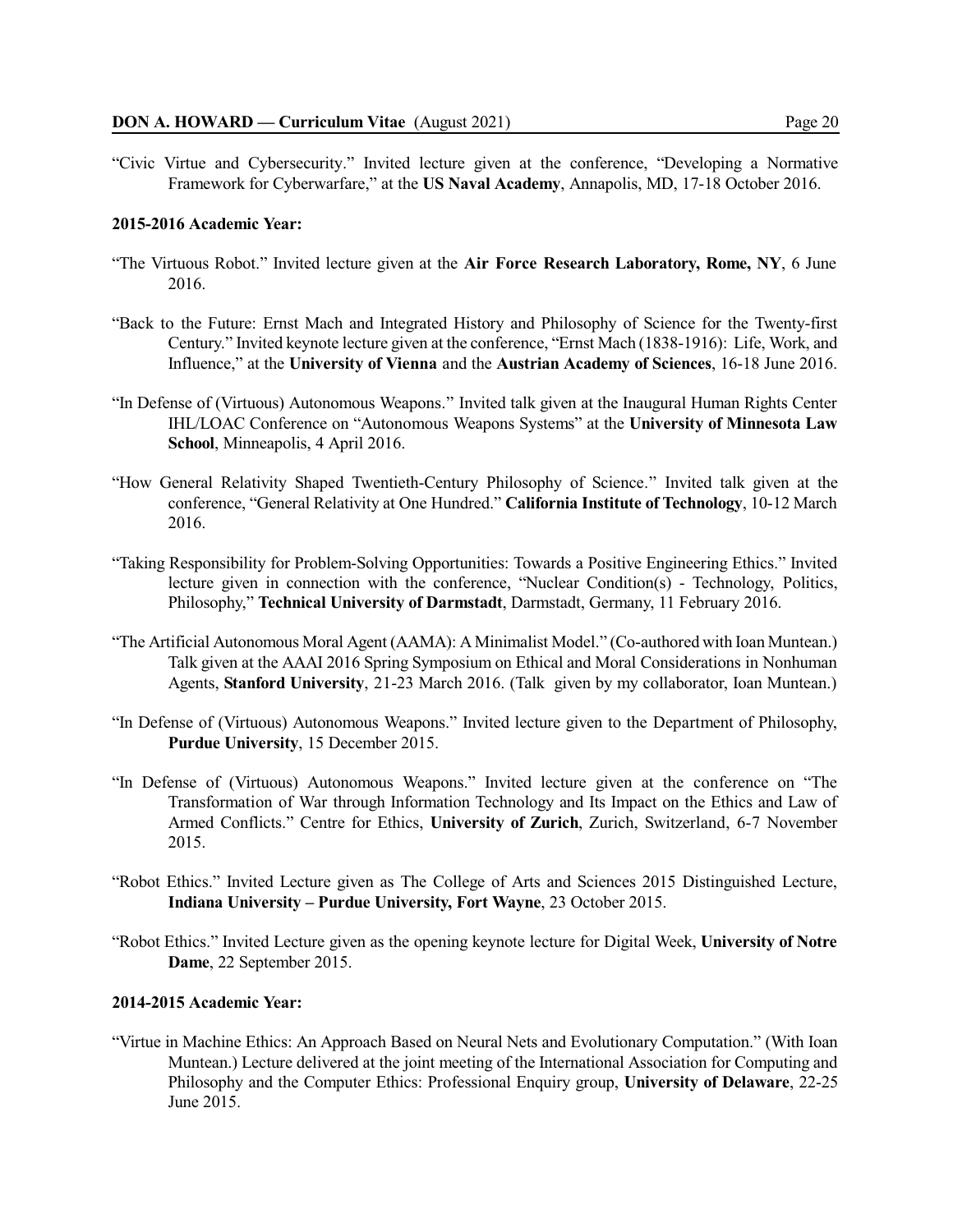- "Einstein and the Development of 20<sup>th</sup> Century Philosophy of Science." Invited lecture at the conference, "100 th Anniversary of General Relativity," Center for Philosophy and History of Science, **Boston University**, 27 March 2015.
- "Einstein as a Philosopher of Science." Invited departmental colloquium talk, Department of Philosophy, **St. Louis University**, 27 February 2015.
- "Virtue in Machine Ethics: An Approach Based on Evolutionary Computation." (Co-authored with Ioan Muntean). Paper presented at the annual meeting of the Central Division of the American Philosophical Association, **St. Louis, Missouri**, 18-21 February 2015.
- "Robot Ethics." Invited presentation as part of the panel on SRPo/iSE: Socially Responsible Philosophy of/in Science and Engineering at the annual meeting of the Eastern Division of the American Philosophical Association, **Philadelphia, Pennsylvania**, 27-30 December 2014.
- "Virtue in Cyberconflict." Invited lecture for the workshop, "Technology-mediated Tragic Decisions in Military, Cybersecurity, and Humanitarian Crises." Centre for Ethics, **University of Zurich**, Zurich, Switzerland, 21-22 October 2014.
- "Back to the Future: Whence and Whither HPS." Lecture delivered at the conference celebrating the 25<sup>th</sup> anniversary of the Notre Dame History and Philosophy of Science Graduate Program, **University of Notre Dame**, 26-28 September 2014.

## **2013-2014 Academic Year:**

- "Robot Ethics." Invited lecture to the Joint Contest-Olimpia-Eager School on "System Integration," Fraunhofer EMFT Institute, **Munich, Germany**, 26-28 May 2014.
- "A Code of Ethics for the Human-Robot Interaction Profession." (Co-authored with Laurel Riek.) Paper presented to the conference, "We Robot 2014," **University of Miami**, 4-5 April 2014.
- "Einstein the Philosopher." Invited lecture in the Series, "Lectures on Quantum Phenomena," Pacific Institute for Theoretical Physics, **University of British Columbia**, 5 March 2014.
- "Albert Einstein: Philosopher-Scientist." Invited talk at the conference "An Intellectual Life across Disciplines: Colloquium in Honour of John Stachel's 85th Birthday," at the **Max Planck Institute for the History of Science**, Berlin, Germany, 12-13 September 2013.
- "A Cyber Pugwash Movement." Invited keynote lecture at the conference, "Ethics of Cybersecurity," **Australian National University**, Canberra, Australia, 5-6 August 2013.

## **2012-2013 Academic Year:**

- "What Is Complementarity?" Invited talk given at the Erhard Scheibe Memorial Conference, **Technical University of Dortmund**, 15 June 2013.
- "Einstein als Wissenschaftstheoretiker." Invited keynote address given at the workshop on "Einstein's Philosophy of Science," Institute of Philosophy, **Bucharest University**, 25 May 2013.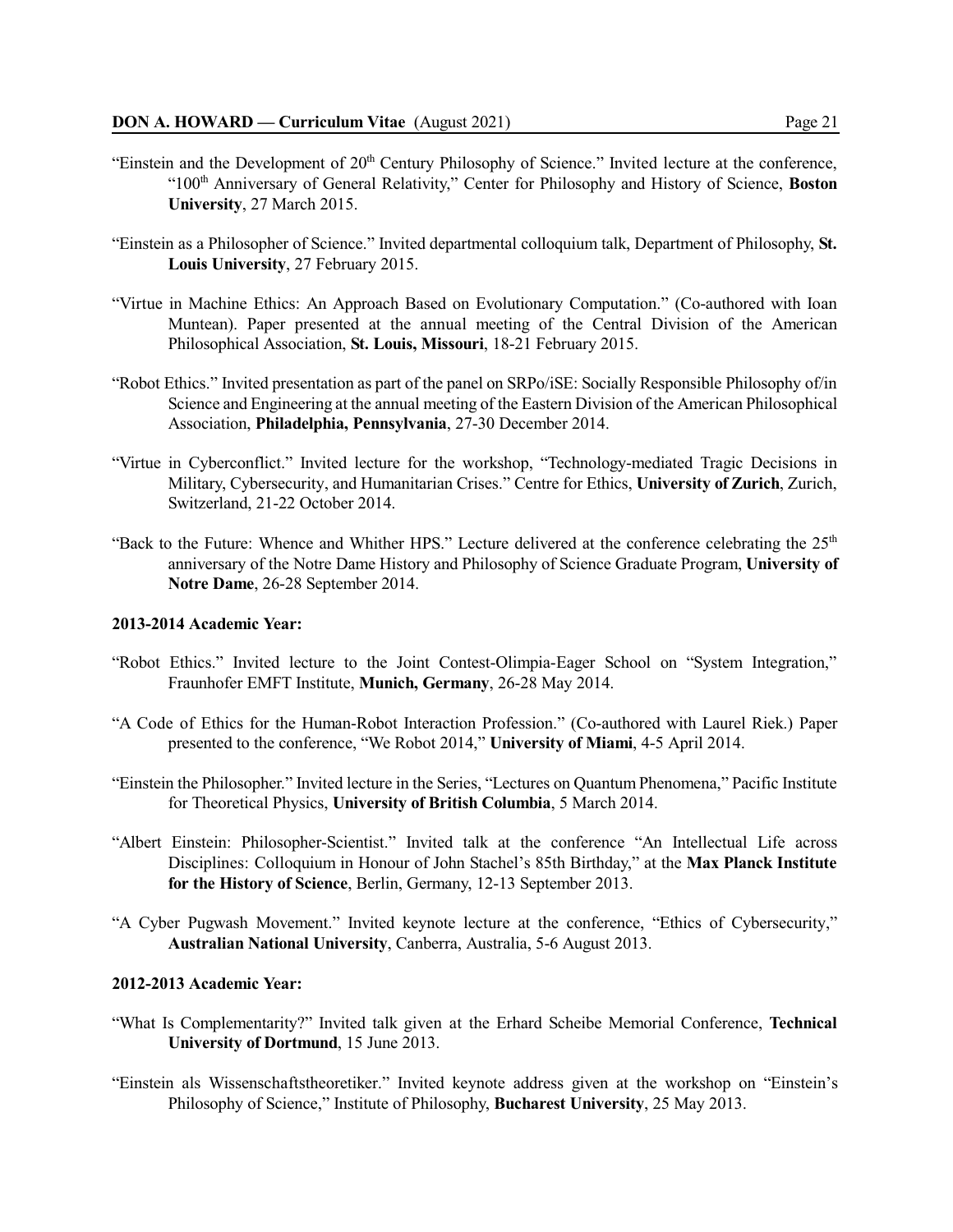- "Decoherence and Complementarity." Invited keynote address given at the Bucharest Colloquium in Analytic Philosophy conference on "New Directions in Physics," Institute for Philosophy, **Bucharest University**, 24 May 2013.
- "What Is Complementarity?" Invited talk given at the session on the "100<sup>th</sup> Anniversary of the Bohr Atom," at the American Physical Society April Meeting, **Denver, Colorado**, 16 April 2013.
- "Einstein and the Vienna Circle." Invited lecture, given as the 20<sup>th</sup> Annual Vienna Circle Lecture, Institute Vienna Circle, **University of Vienna**, 13 December 2012.
- "Einstein on Principle and Constructive Theories." Invited lecture, Institute of Philosophy, **Hungarian Academy of Sciences**, Budapest, Hungary, 11 December 2012.
- "Einstein and the Vienna Circle." Invited lecture, Institute of Philosophy, **Hungarian Academy of Sciences**, Budapest, Hungary, 10 December 2012.
- "Civic Virtue and Cybersecurity." Invited lecture given at the conference on "Online Security and Civil Rights," **University of Hertfordshire**, Hatfield, England, 26-27 October 2012.
- *"Mehrdeutigkeit* and Meaning in Physical Theory: An Historical-Critical Appreciation of Laura Ruetsche's *Interpreting Quantum Theories*." Talk given at the symposium, "Quantum and Geometric Possibility: A book Symposium Celebrating Recent Books by Gordon Belot and Laura Ruetsche," **University of Western Ontario**, London, Ontario, 15 September 2012.

### **2011-2012 Academic Year:**

- "Philosophy of Science in Science Policy." Invited talk given at the conference on "The Social Relevance of Philosophy of Science," Zentrum für interdiziplinäre Forschung, **Universität Bielefeld**, 11-13 June 2012.
- "Quine, Dewey, and the Pragmatist Tradition in American Philosophy of Science." Invited talk given at the conference on "Pragmatism in Philosophy of Science," **University of San Francisco**, 30-31 March 2012.
- "Concepts of Completeness in Einstein's Critique of Quantum Mechanics." Invited talk given to the Einstein Papers Project, **Caltech**, Pasadena, California, 8 March 2012.
- "The Trouble with Metaphysics." Invited keynote lecture at PhiloSTEM: The Midwest Workshop on Philosophy of Science, Technology, Engineering, and Mathematics, Indiana University-Purdue University-Fort Wayne, 11 November 2011.

#### **2010-2011 Academic Year:**

"Commencement Address." Invited commencement address on the occasion of the 40<sup>th</sup> anniversary of the first graduating class (of which I was a member) of **Lyman Briggs College, Michigan State University**, East Lansing, Michigan, 7 May 2011.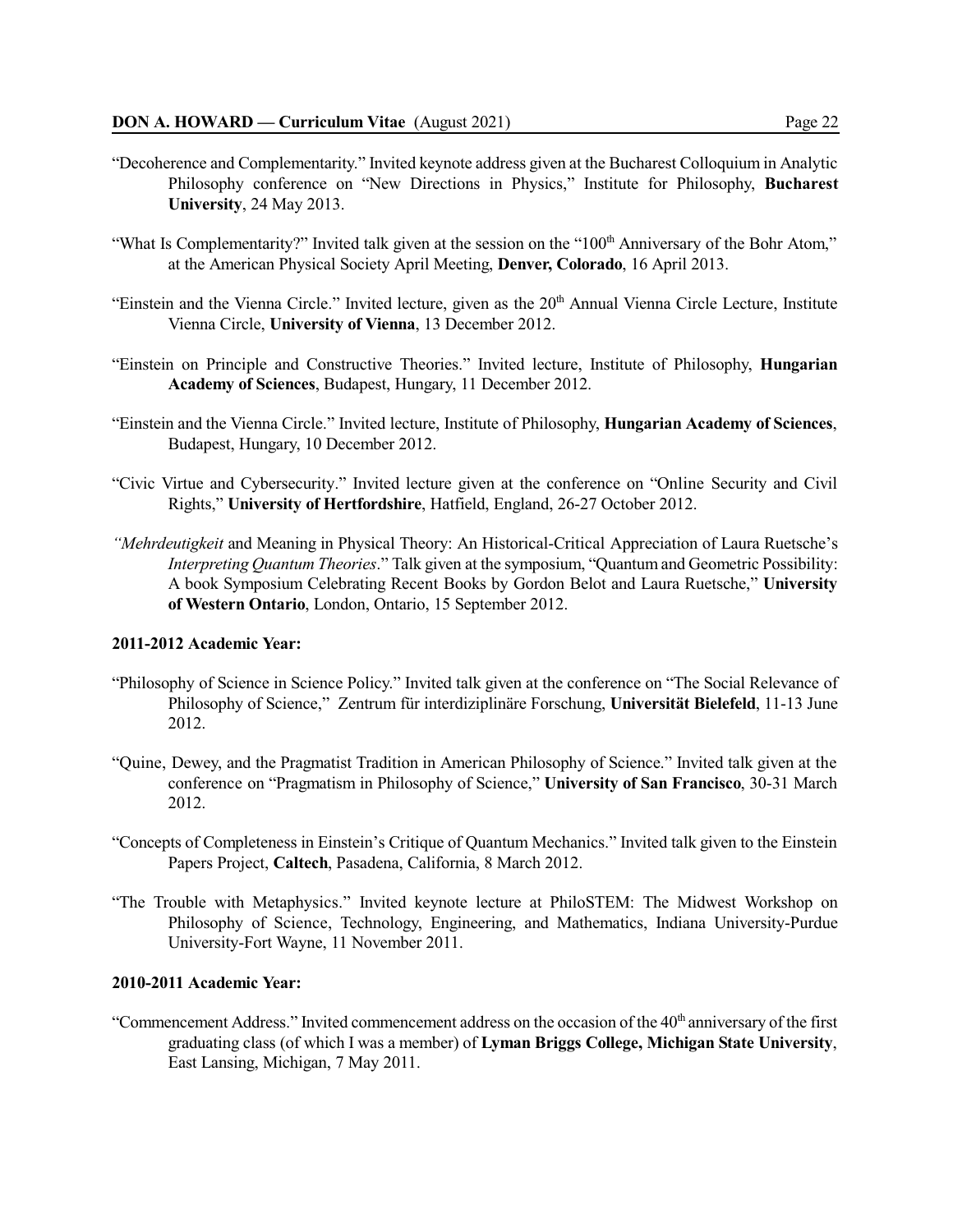- "Cyberwarfare and Its Challenges to the Laws of Armed Conflict." Talk given as part of a symposium on "Ethics on the Edge: Emerging Military Technologies and the Just War Tradition," at ISME 2011, the annual meeting of the **International Society for Military Ethics**, San Diego, 26 January 2011.
- "Einstein as a Philosopher of Science." Invited lecture given as part of the Distinguished Lecture Series, Department of Philosophy, **Virginia Tech**, 3 December 2010.
- "Unitarily InquivalentRepresentations of AQFT, Non-categoricity, and Ontic StructuralRealism." Invited talk given at the workshop on "Structuralism," **University of Notre Dame**, 20 November 2010.
- "The Genius of Albert Einstein: His Science and Life." Invited lecture at **One Day University**, New York, 3 October 2010.
- "Quantum Mechanics in Context: Pascual Jordan's 1936 Anschauliche Quantentheorie." Lecture given at HQ3, the Third International Conference on the History and Foundations of Quantum Physics at the **Max Planck Institute for the History of Science**, Berlin, Germany, 2 July 2010.
- "Boltzmann Edits Maxwell: The German-language Reception of the "Model" Concept from British Electrodynamics." Lecture given at HOPOS 2010, the Eighth International Conference of the International Society for the History of Philosophy of Science at the **Central European University** in Budapest, Hungary, 26 June 2010.

#### **2009-2010 Academic Year:**

- "Facts, Values, and the Social Organization of Science." Invited talk given at the workshop on "Science, Facts, and Values," **University of Western Ontario**, 14-16 May 2010.
- "The Trouble with Metaphysics." Invited lecture given as part of the conference on "Philosophy and History of Science: Then and Now," Boston Colloquium for Philosophy of Science, **Boston, Massachusetts**, 15 April 2010. This is the Jubilee Celebration of the 50<sup>th</sup> Anniversary of the Boston University Center for Philosophy of Science.
- "Black Holes, Gravitational Lensing, and the Expanding Universe: Einstein on Relativistic Cosmology." Invited talk given to the **Michiana Astronomical Society**, Mishawaka, IN, 15 March 2010.
- "Pauli's 1933 *Die allgemeinen Prinzipien der Wellenmechanik*." Invited talk given as part of the symposium on "A History of Quantum Physics through the Textbooks," History of Science Society Annual Meeting, **Phoenix, Arizona**, 21 November 2009.
- ""But this is wondrous strange!' Constructing an Agenda for the Philosophy of Astronomy." Invited talk given at the Ninth Biennial History of Astronomy Workshop, **University of Notre Dame**, 8-12 July 2009.

### **2008-2009 Academic Year:**

"Dewey as a Philosopher of Science." Invited talk given at the conference on "Pragmatism & Science," Center for Inquiry Transnational, **Amherst, New York**, 19-20 June 2009.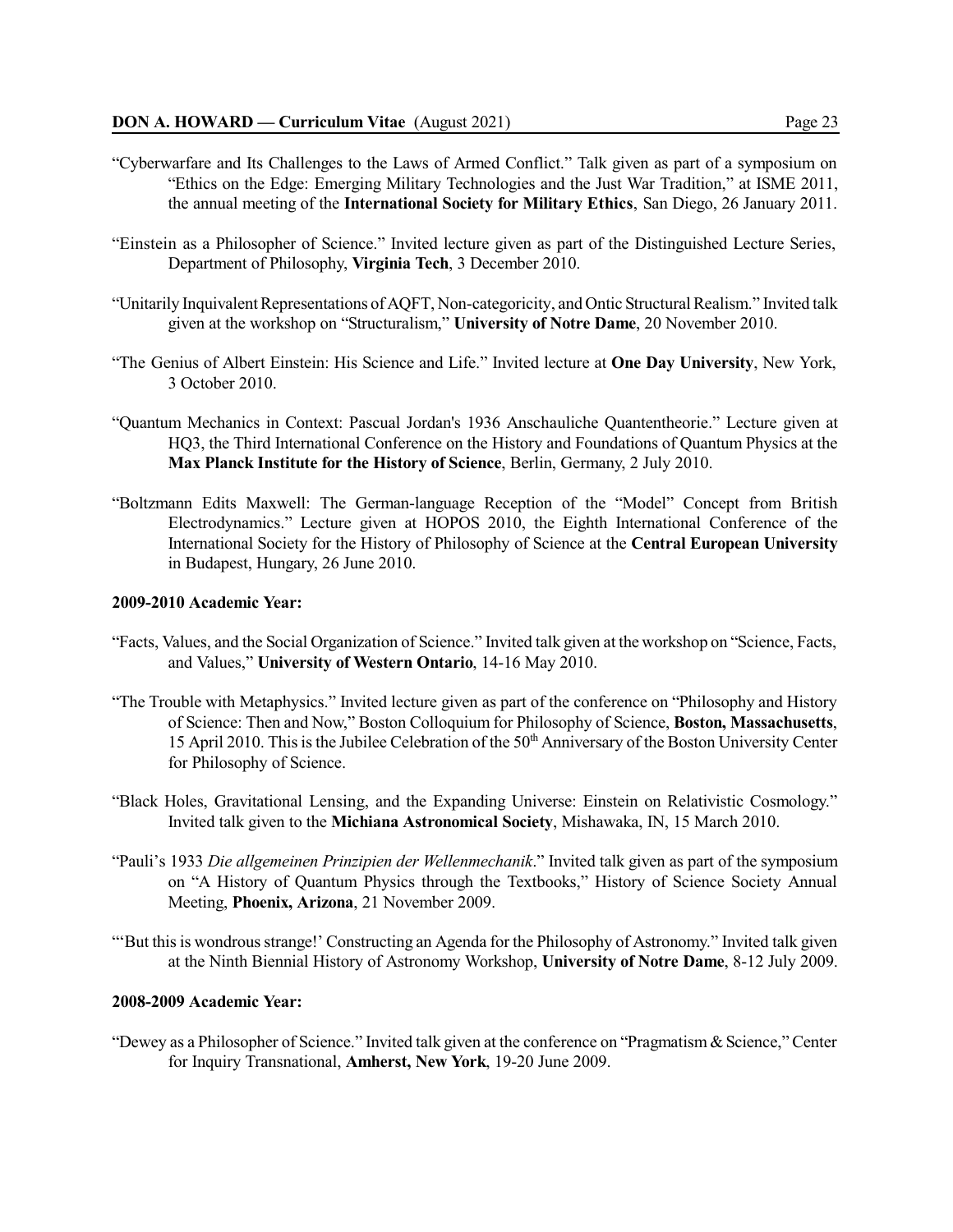- "Transient Underdetermination and the Place of the Political in Science." Invited talk given at the conference on "Science and Values: The Politicisation of Science." Center for Interdisciplinary Research (ZiF), **Bielefeld, Germany**, 25-30 May 2009.
- "Science and the Human Good." An invited lecture, the Arthur J. Schmitt Lecture, delivered under the auspices of the Center for Ethics and Culture, **University of Notre Dame**, 21 April 2009.
- "Are Elementary ParticlesIndividuals? A Critical Appreciation of Steven French and Décio Krause's *Identity in Physics: A Historical, Philosophical, and Formal Analysis*." Invited lecture delivered as part of an authors-meet-critics session on Stephen French and Decio Krause, *Identity in Physics: A Historical, Philosophical, and Formal Analysis* (Oxford: Clarendon, 2006), at the annual meeting of the Pacific Division of the American Philosophical Association, **Vancouver, Canada**, 8-12 April 2009.
- "Albert Einstein: Physicist, Philosopher, and Humanitarian." Invited lecture given at **Youngstown State University**, 25 March 2009.
- "Progressivism, Pragmatism, and Science: John Dewey's Theory of Science." Talk presented as part of a symposium on "Pragmatism at the Interface of Science and Politics" at the Twenty-first Biennial Meeting of the Philosophy of Science Association, **Pittsburgh, Pennsylvania**, 6 November 2008.
- "Entanglement, Complementarity, and Decoherence: Bohr on the Classical and the Macroscopic." Invited talk given at a session on "History and Philosophy of Physics," at the 75<sup>th</sup> annual meeting of SESAPS, the **Southeastern Section of the American Physical Society**, Raleigh, North Carolina, 29 October - 1 November, 2008.
- "Einstein the Philosopher." An invited lecture, the Sawyier Philosophy Lecture in Science, Technology, and Society, **Illinois Institute of Technology**, Chicago, 24 October 2008.
- "Entanglement, Complementarity, and Decoherence: Bohr on the Classical and the Macroscopic." Invited talk given at a workshop on "Classical Concepts and Metaphysical Presuppositionsin Quantum Physics," Carmen de la Victoria, **Grenada, Spain**, 9-10 October 2008.

### **2007-2008 Academic Year:**

- "A Proto-Bell Experimental Program? Walther Bothe's Quantum Correlations Experiments of the Mid-1920s." Talk to have been given at the conference, HQ2 - History of Quantum Physics, **Utrecht, The Netherlands**, 14-17 July 2008. (Trip cancelled because of overwork.)
- "Progress and Understanding in Space-Time Theories: Deploying Einstein's'Principle Theories/Constructive Theories' Distinction." Invited talk delivered at the symposium on "Time and Relativity," **University of Minnesota**, 25-27 October 2007.
- "Knowing 'where the shoe pinches': Einstein on the Role of History and Philosophy of Science in Physics." Invited lecture given to a joint colloquium of the Department of Philosophy and Religion and the Department of History, **University of Mississippi**, 12 September 2007.
- "The Early History of Quantum Entanglement: 1905-1935." Invited lecture given at the conference "Time and Matter (TAM 2007)," **Bled, Slovenia**, 26-31 August 2007.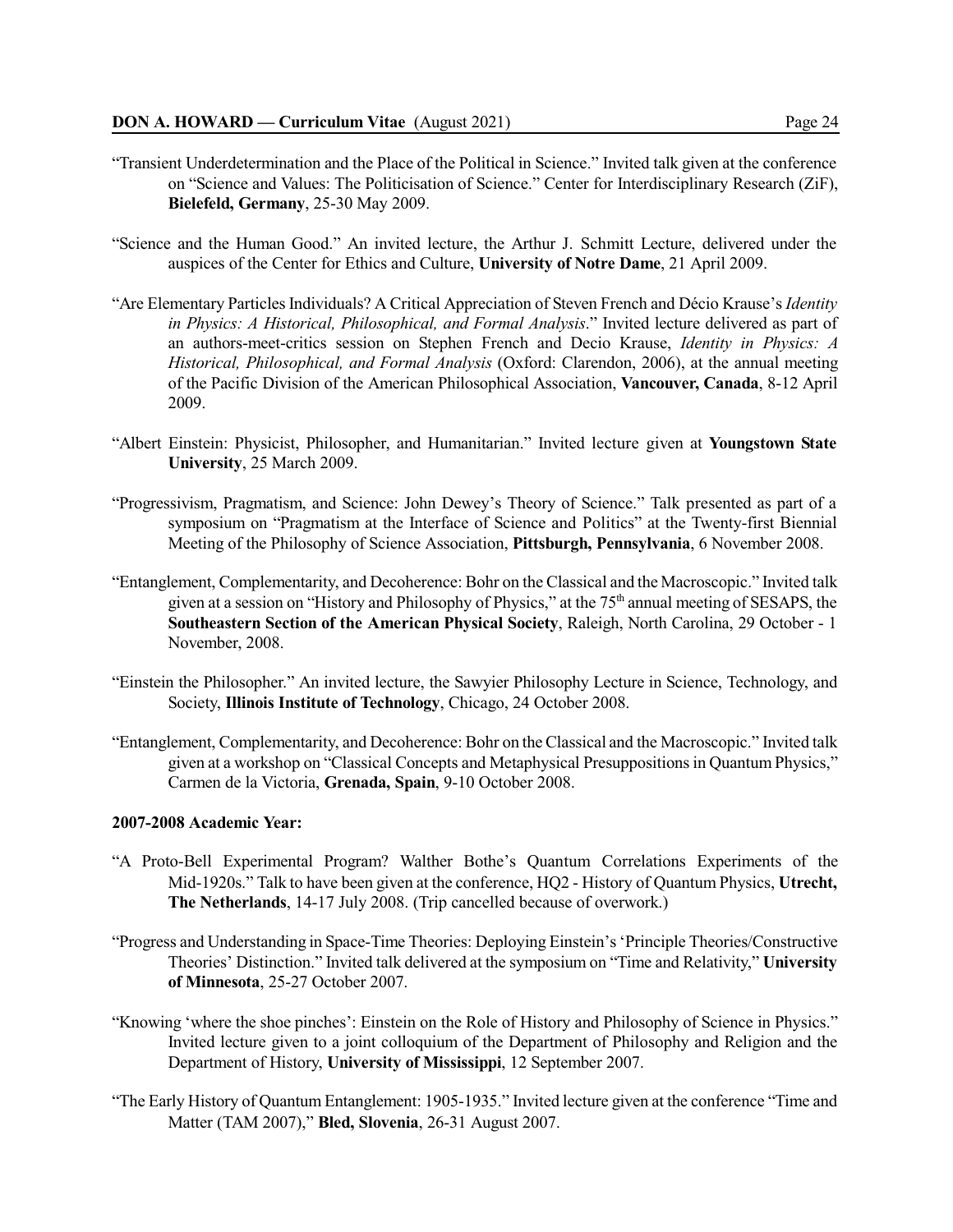"EPR and the Hole Argument: In What Sense Did Einstein Think Quantum Mechanics Incomplete?" Talk delivered at the conference "History and Foundations of Quantum Physics," Max Planck Institute for the History of Science, **Berlin, Germany**, 2-6 July 2007.

## **2006-2007 Academic Year:**

- Invited lecture to have been delivered at the conference on "The Cultural Alchemy of the Exact Sciences: Revisiting the Forman Thesis," **University of British Columbia**, Vancouver, Canada, March 2007. (Trip cancelled because of overwork.)
- "The Metaphysics of Entanglement and the Entanglement of Metaphysics." Invited lecture at the STARS (Science and Transcendence Advanced Research Series) conference, "Cosmology, Physics, and the Possibility of Life, " **Cancun, Mexico**, January 4-8, 2007.

#### **2005-2006 Academic Year:**

- "Einstein's Debt to Hilbert." Invited lecture given as part of a symposium on "The Legacy of Hilbert: The Sixth Problem," at the Sixth International Conference on the History of the Philosophy of Science, **École Normale Supérieure, Paris**, June 14-18, 2006.
- "Einstein as a Philosopher of Science." Invited lecture given to the Department of Physics, **Washington University**, St. Louis, Missouri, 26 April 2006.
- "Einstein as a Philosopher of Science" and "Einstein's Path to His 'Miracle Year' 1879-1905." Two invited lectures, the first given to the Departments of Physics and Philosophy and the second as a public address at **Northern Arizona University**, April 3-4, 2006.
- "The Early History of Quantum Entanglement: 1905-1935." Invited lecture given at the conference on "Quantum Information and Entanglement," part of the Boston Colloquium for the Philosophy of Science, **Boston University**, 24-25 March 2006.
- "'Coat Please . . .' Einstein on the Relation between Theory and Experience." Invited lecture given as part of the session, "Centennial of Einstein's Theory of Relativity," at the 102<sup>nd</sup> Annual Meeting of the **Eastern Division of the American Philosophical Association**, New York, 27-30 December, 2005.
- "Revisiting the Einstein-Bohr Dialogue." Invited lecture delivered in the Bar-Hillel Colloquium for the History, Philosophy, and Sociology of Science, Van Leer Jerusalem Institute, **Jerusalem, Israel**, 7 December 2005.
- "Living with the Bomb during the Cold War, or How I Learned to Start Worrying and Hate the Bomb." Invited lecture delivered as part of the series, "Thoughts on the Unthinkable: Perspectives on Nuclear Weapons and Warfare," Department of Physics, **University of Notre Dame**, 8 November 2005.
- "Revisiting the Einstein-Bohr Dialogue." Invited lecture delivered at the conference in memory of Mara Beller, **California Institute of Technology**, 28-30 October 2005.
- "Physics as Theodicy" Invited lecture delivered at the CTNS/Vatican Observatory conference on "Scientific Perspectives on the Problem of Evil," Castel Gandolfo, **Rome, Italy**, 12-16 September 2005.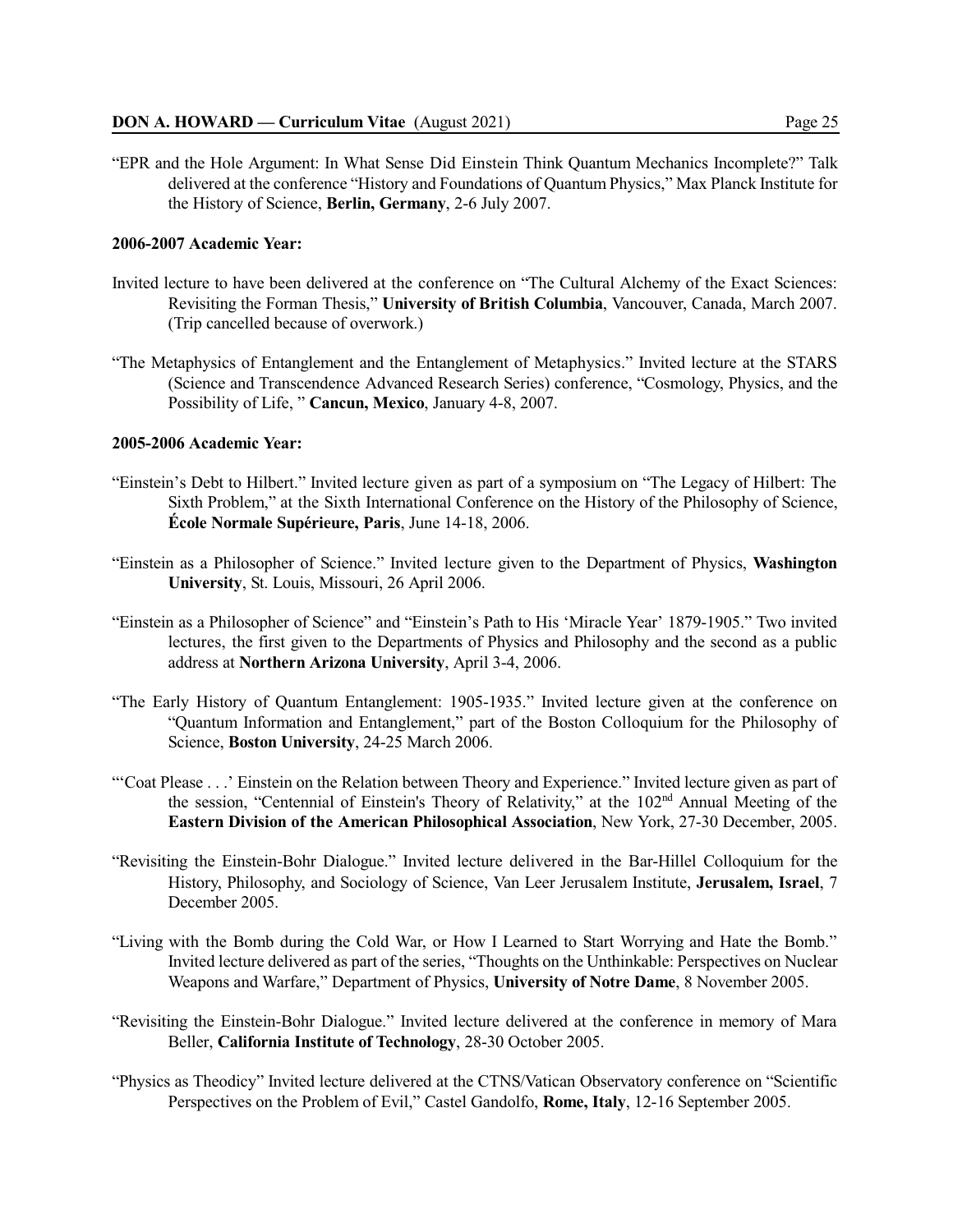"Einstein as a Philosopher of Science." Invited lectured delivered at the forum, "Einstein in Cross-Cultural Perspectives: Celebrating the Centennial Anniversary of Einstein's Miraculous Year," Tsinghua University, **Beijing, China**, 25 July 2005.

#### **2004-2005 Academic Year:**

- "Reduction, Supervenience, and Emergence: Philosophical Perspectives on the Relationship between Particle Physics and Condensed Matter Physics." Invited talk delivered at the Ninth Annual Seven Pines Symposium, "The Classical-Quantum Borderlands." **Stillwater, Minnesota**, 4-8 May 2005.
- "Einstein's Path to His 'Miracle Year' 1879-1905." Invited lecture given to participants in the National Science Bowl competition, **Washington, DC**, 30 April 2005.
- "'No Crude Surfeit': A Critical Appreciation of *The Reign of Relativity*." Invited lecture delivered at the annual meeting of the Pacific Division of the American Philosophical Association, **San Francisco, California**, 26 March 2005.
- "Einstein as a Philosopher of Science." Invited lecture delivered at the annual meeting of the Deutsche Physikalische Gesellschaft, **Berlin, Germany**, 7 March 2005.
- "'And I Shall Not Mingle Conjectures with Certainties': Einstein on the Principle Theories–Constructive Theories Distinction."Invited lecture delivered at the conference, "2005: The Centenary of Einstein's Annus Mirabilis 1905," British Academy, **London, England**, 4-5 March 2005.
- "Einstein as a Philosopher of Science." Invited lecture delivered to the annual meeting of the American Association for the Advancement of Science, **Washington, DC**, 20 February 2005.
- "Einstein as a Philosopher of Science." Invited lecture inaugurating the "World Year of Physics" series, Department of Physics, **University of Notre Dame**, 4 January 2005.
- "Entanglement Big and Small: On the Relation between Condensed Matter Physics and Particle Physics" and "Social Normativity and the Epistemology of Science: Philosophy of Science in the Public Domain." Talks given at Nineteenth Biennial Meeting of the Philosophy of Science Association, **Austin, Texas**, 18-20 November 2004.
- "'Let me briefly indicate why I do not find this standpoint natural.' Einstein, General Relativity, and the Contingent A Priori." Invited lecture delivered at the conference, "Synthesis and the Growth of Knowledge: Examining Michael Friedman's Approach to the History of Philosophy and Science," **University of South Carolina**, 1-3 October 2004.
- "Quest and Consequences: Reflections on Oppenheimer and the Atomic Bomb." Invited talk as part of panel discussion in conjunction with staging of Carson Kreitzer's "The Love Song of J. Robert Oppenheimer," **University of South Carolina**, 30 September 2004.
- "Frank and Einstein." Invited lecture delivered at the symposium on "Philipp Frank: Wien Prag Boston," **Universität Wien**, 27-28 September 2004.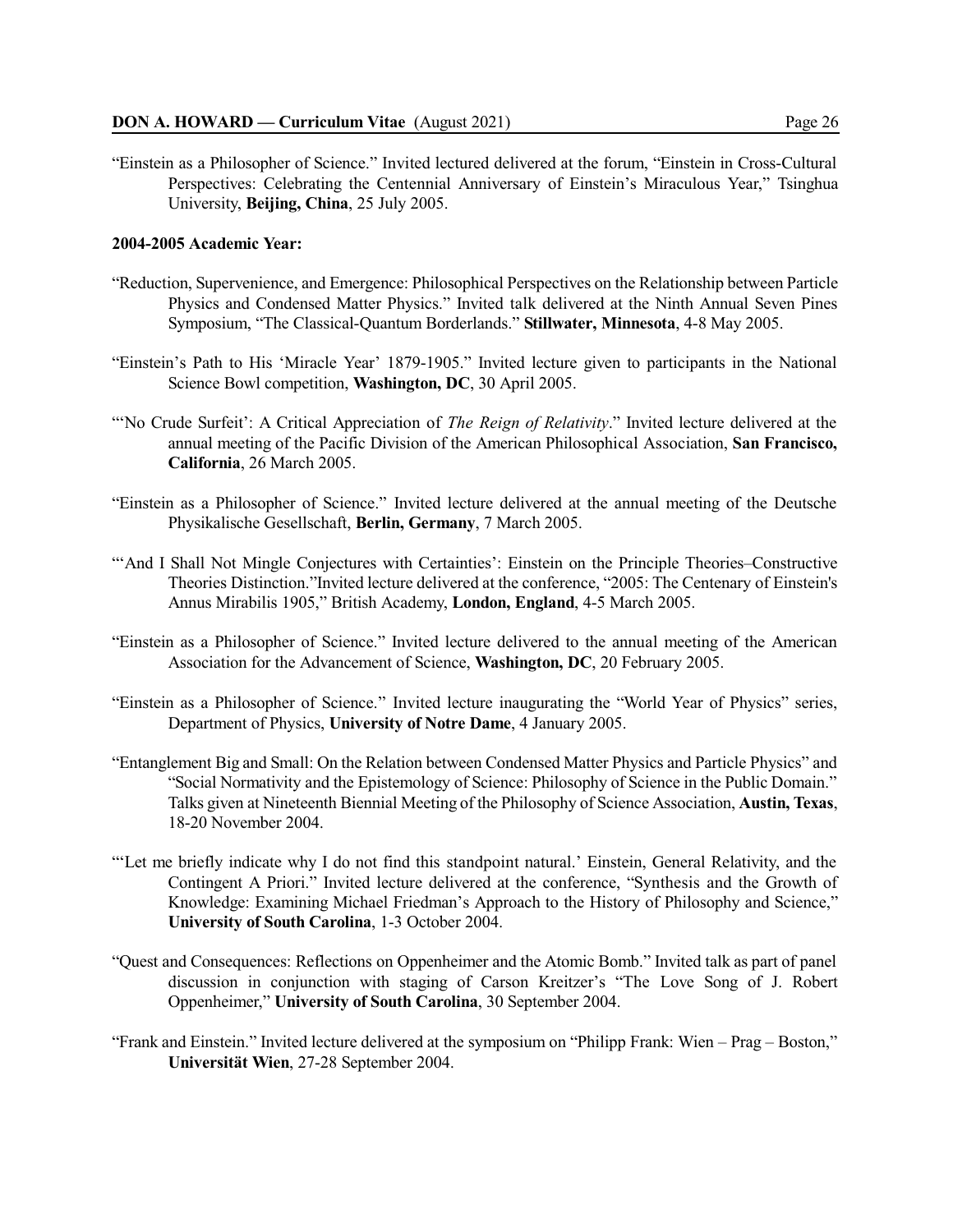### **2003-2004 Academic Year:**

- "Schlick, Einstein, and the Role of Convention in Spacetime Physics" and "Scientific Objectivity as 'Socially-Organized Experience': Early Marxist Debates about the Social Character of Scientific Knowledge." Invited lectures at the Fifth International Conference on the History of the Philosophy of Science, **San Francisco**, 23–27 June 2004.
- "Who Invented the Copenhagen Interpretation? A Study in Mythology." Invited talk delivered at the Eighth Annual Seven Pines Symposium, "Quantum Mechanics, Quantum Information, and Quantum Computation." **Stillwater, Minnesota**, 5-9 May 2004.
- "Conventionalism in Spacetime Theories"; "The Hole Argument in General Relativity"; and "Covariance and Relativity." Invited lectures at the **Bonn-Cologne "Philosophy of Physics" Spring School**, Wermelskirchen, Germany, 28 March-4 April, 2004.
- "Spin, Space, Symmetries, and Statistics: Some Questions about Covariance, Nonseparability, and Particle Identity in the 1920s." Invited talk delivered at the conference on Spacetime, **Oxford University**, 23- 27 March 2004.
- "The Elimination of Metaphysics through Dialectical Analysis of Science: Marxism in the Background of Logical Empiricism." Invited talk delivered to the Department of Philosophy, **University of British Columbia**, Vancouver, Canada, 11 December 2003.
- "Who Invented the Copenhagen Interpretation? A Study in Mythology." Invited lecture delivered in the series, Green College Lectures on Quantum Phenomena, **University of British Columbia**, Vancouver, Canada, 10 December 2003.
- "Reduction and Emergence in the Physical Sciences: Some Lessons from the Particle Physics–Condensed Matter Physics Debate." Invited paper delivered at the conference on Reductionism and Emergence: Implications for the Science/Theology Dialogue, **University of San Francisco**, 7-11 October 2003.
- "Political Engagement and Disengagement in the Philosophy of Science: A Few Chapters of History." Invited talk delivered to the Department of Philosophy, **University of San Francisco**, 7 October 2003.
- "The Elimination of Metaphysics through Dialectical Analysis of Science: Marxism in the Background of Logical Empiricism." Invited paper delivered at the Notre-Dame - Bielefeld Interdisciplinary Conference on Science and Values, Zentrum für interdiziplinäre Forschung, **Universität Bielefeld**, 9-12 July 2003.

#### **2002-2003 Academic Year:**

- "Who Invented the Copenhagen Interpretation? A Study in Mythology." Invited talk delivered at the Conference in Honor of James T. Cushing, **Oxford University**, 26 June 2003.
- "Physik, Philosophie und Freundschaft: Über die Beziehung zwischen Moritz Schlick und Albert Einstein"; "Koinzidenz und Konvention: Schlick, Einstein und die philosophische Bedeutung der Relativitätstheorie"; and "Vom Apriori zur Zuordnungsdefinition und zum Theorienholismus: Schlick und Einstein über den empirischen Inhalt physikalischer Theorien." Invited lectures given as the Moritz Schlick Vorlesungen, **Universiät Rostock**, 23-24 June 2003.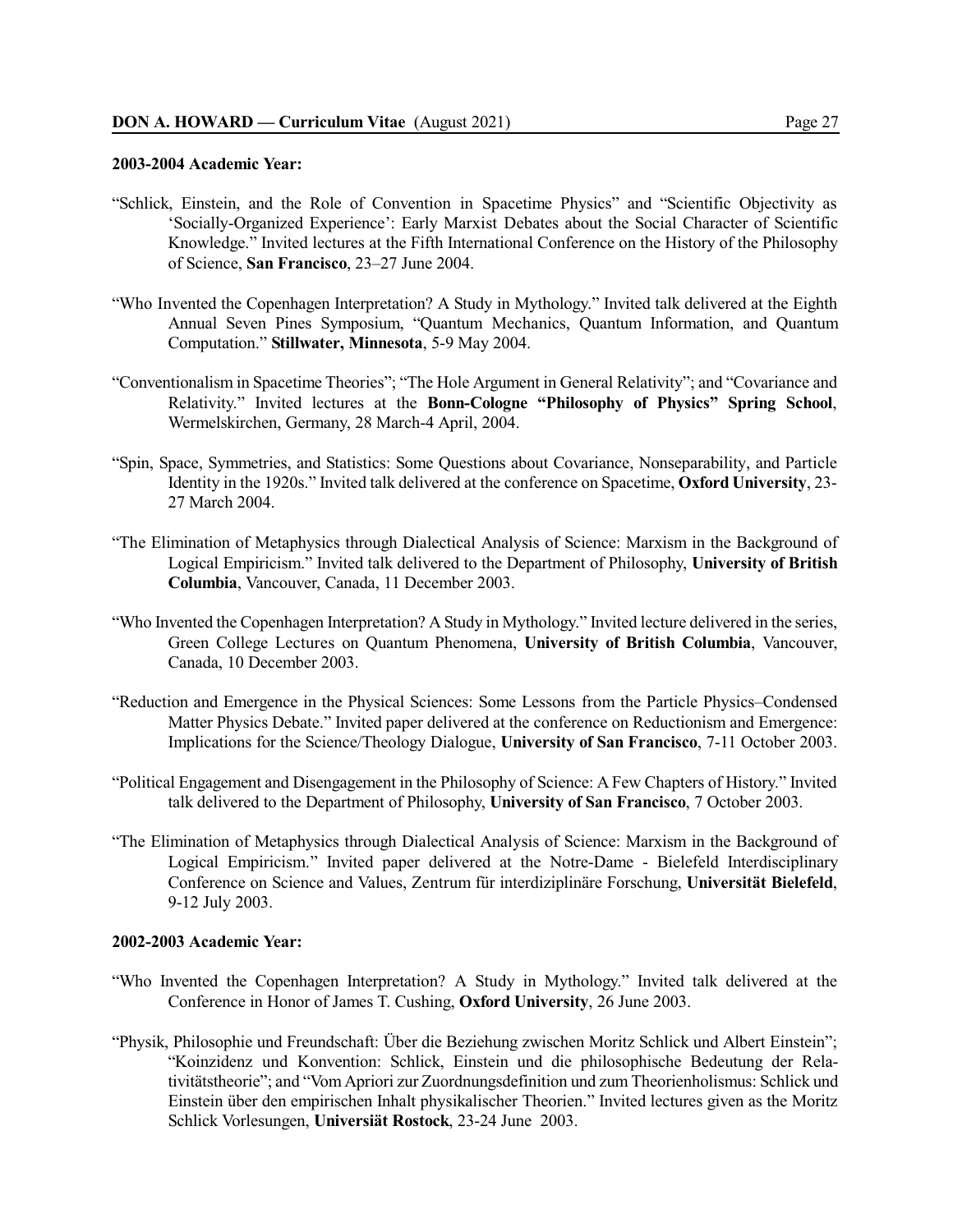- "From the Pre-Socratics to Newton: Early Views on the Vacuum." Invited talk delivered at the Seventh Annual Seven Pines Symposium, "The Concept of the Vacuum in Physics," **Stillwater, Minnesota**, 7-11 May 2003.
- "Politics and the Philosophy of Science in the Nineteenth Century: Suggestions for an Agenda." Invited paper to have been delivered in the Bar-Hillel Colloquium for the History, Philosophy, and Sociology of Science, at the Cohn Institute for History and Philosophy of Science, **Tel Aviv, University**, 10 March 2002. [Talk cancelled for security reasons.]
- "Who Invented the Copenhagen Interpretation? A Study in Mythology." Invited talk delivered at the Eighteenth Biennial Meeting of the Philosophy of Science Association, **Milwaukee, Wisconsin**, 7-10 November 2002.
- "Another Voice in the Quantum Dialogue: Einstein's Contribution to the Interpretation Debate." Invited talk to have been delivered at the Eighteenth Biennial Meeting of the Philosophy of Science Association, **Milwaukee, Wisconsin**, 7-10 November 2002. [Talk cancelled due to illness of another participant in the session.]
- "The Political History and Political Future of Philosophy of Science." Talk delivered at the History of Science Society Annual Meeting, **Milwaukee, Wisconsin**, 7-10 November 2002.
- "The Philosopher's View of Time." Invited talk delivered at the conference Time and Matter: An International Colloquium on the Science of Time, **Venice, Italy**, 11-17 August 2002. [Talk cancelled for health reasons.]

## **2001-2002 Academic Year:**

- "Einstein, Friedman, and Kant: Are There Contingent APriori Elementsin the General Theory of Relativity?" Talk delivered at the Sixth International Conference on the History of General Relativity, **University of Amsterdam**, 26-29 June 2002. [Talk cancelled for health reasons.]
- "Politics and the Philosophy of Science in the Nineteenth Century: Suggestions for an Agenda." Plenary address delivered at HOPOS 2002, the Fourth International Conference on the History of the Philosophy of Science, **Montreal, Canada**, 21–23 June 2002.
- "Lost Wanderers in the Forest of Knowledge: Some Advice on How to Think about the Relation between Discovery and Justification." Invited talk delivered to the Program in Science, Ethics, and Public Policy, **California Institute of Technology**, 6 June, 2002.
- "Lost Wanderers in the Forest of Knowledge: Some Advice on How to Think about the Relation between Discovery and Justification." Invited talk delivered at the workshop on "Revisiting Discovery and Justification," **Max Planck Institut für Wissenschaftsgeschichte**, Berlin, 28 February–3 March, 2002.
- "Values and Logical Empiricism: Some Reflections." Invited talk delivered at the conference on "The Vienna Circle and Logical Empiricism," **Universität Wien**, 12-14 July 2001.

## **2000–2001 Academic Year:**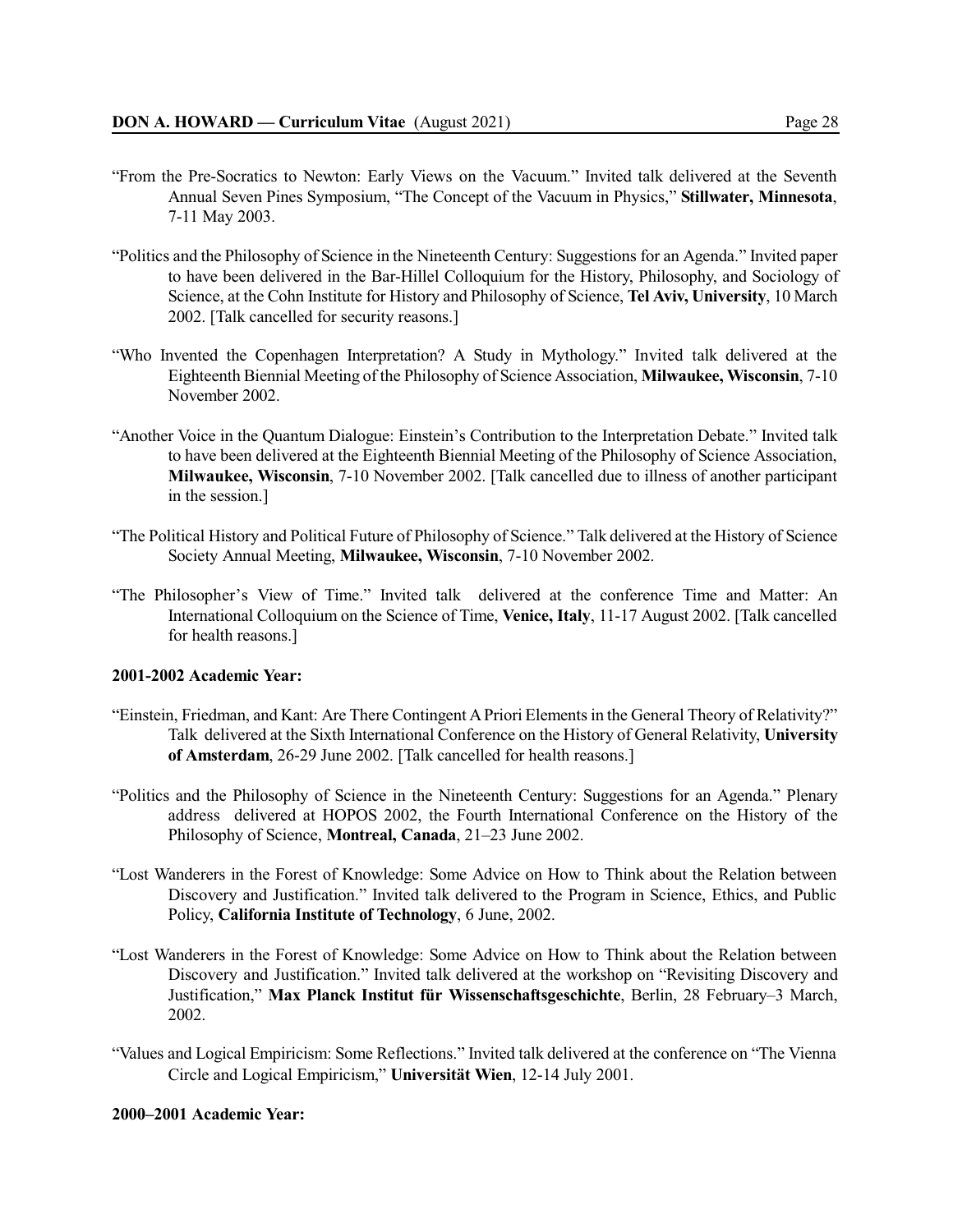- "A Brief on Behalf of Bohr." Invited paper delivered to the Department of History and Philosophy of Science, **Indiana University**, 1 December 2000.
- "'Inner Perfection': Einstein on Simplicity as a Criterion of Theory Choice." Invited talk given to the Department of Philosophy, **Northern Illinois University**, 20 October 2000.
- "'Ein gegensetiges Wechselspiel': Reflections on the Relationship between History and Philosophy of Science." Invited keynote address at the conference JASHOPS 2000 (Joint Atlantic Seminar on the History of Science), "Interactions Between the History and the Philosophy of Science," **University of Pittsburgh**, 22-23 September 2000.
- "Kith or Kin? On the Relationship between History and Philosophy of Science." Invited paper delivered at the conference on "What Is to Be Done? History of Science in the New Millennium." Fourth British-North American Joint Meeting of the British Society for the History of Science, the Canadian Society for History and Philosophy of Science, and the History of Science Society, **St. Louis, Missouri**, 3-6 August 2000.
- "Vertrieben und Verirrt: Politics and the Philosophy of Science in Exile." Paper delivered at HOPOS 2000, the Third International Conference on the History of the Philosophy of Science, **Institut Wiener Kreis**, Vienna, Austria, 6-9 July 2000.

#### **1999–2000 Academic Year:**

- "Two Left Turns Make a Right: On the Curious Political Career of North American Philosophy of Science at Mid-century." Invited paper delivered to the Department of Philosophy, **University of Toronto**, 6 April 2000.
- "Categoricity, Completeness, Entanglement, and Quantum Mechanics." Invited paper delivered to the Department of Philosophy, **University of Illinois at Chicago**, 21 February 2000.
- "Philosophical Reflections on the Ontology of Quantum Field Theory." Invited paper that was to have been delivered at the conference on "Ontological Aspects of Quantum Field Theory" at the Zentrum für interdiziplinäre Forschung, **Universität Bielefeld**, 11-14 October 1999, but the trip was canceled owing to the impending birth of our first child.

### **1998–1999 Academic Year:**

- "Paul Hertz and the Axiomatics of Physical Theories." Invited paper that was to have been delivered at the conference, "The Use of Axiomaticsin the Exact Sciences. A Workshop on the Occasion of the 100th Anniversary of Hilbert's Grundlagen der Geometrie," **Georg-August-Universität Göttingen**, 11-12 June 1999, but the trip was canceled owing to the impending birth of our first child.
- "A Brief on Behalf of Bohr." Invited paper that was to have been delivered in the Bar-Hillel Colloquium for the History, Philosophy, and Sociology of Science, at the Cohn Institute for History and Philosophy of Science, **Tel Aviv, University**, 29 March 1999, but the trip was canceled owing to the impending birth of our first child.
- "A Brief on Behalf of Bohr." Invited paper delivered to the Committee on the Conceptual Foundations of Science, **University of Chicago**, 29 January 1999.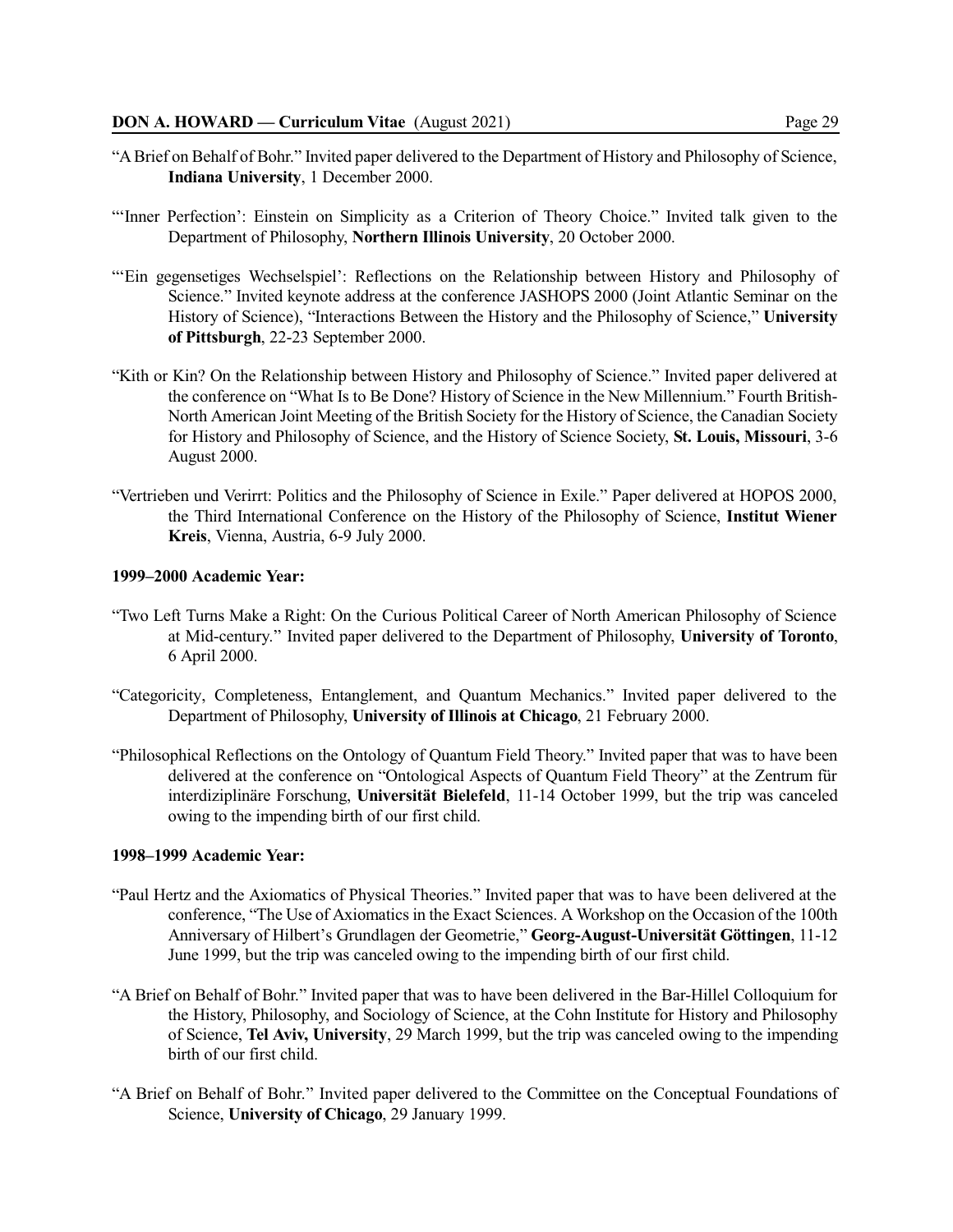- 
- "And That Was the Way It Was.' On the Historiography of the Philosophy of Science." Invited paper delivered at the conference on "Philosophical Problemsin the Historiography of Science," **University of Pittsburgh**, Pittsburgh, Pennsylvania, 14-15 November 1998.
- "A Brief on Behalf of Bohr." Invited paper delivered at the conference on "Epistemological & Experimental Perspectives on Quantum Physics," **Institute Vienna Circle** and **Erwin Schrödinger International Institute for Mathematical Physics**, Vienna, Austria, 3-6 September 1998.

### **1997–1998 Academic Year:**

- "Categoricity, Completeness, Entanglement, and Quantum Mechanics." Invited paper delivered at the conference, "Space-Time, Quantum Entanglement, and Critical Epistemology: A Workshop in Honor of John Stachel," **Max-Planck-Institut für Wissenschaftsgeschichte**, Berlin, Germany, 5-6 June 1998.
- "Astride the Divided Line: Platonism, Empiricism, and Einstein's Epistemological Opportunism." Invited paper delivered to the Abteilung Philosophie, **Universität Bielefeld**, 3 June 1998.
- "The End of the Science and Values Debate in 1950s Philosophy of Science." Invited paper delivered at the workshop on "Logical Empiricism in North America," **Harvard University**, 7-10 May 1998.
- "The End of the Science and Values Debate in 1950s Philosophy of Science." Invited paper delivered to the Department of Philosophy, **University of Minnesota**, 17 April 1998.

#### **1996–1997 Academic Year:**

- "Quantum Gravity and the Problem of Individuation: An Historical and Philosophical Approach." Invited talk delivered at the symposium, "Historical Perspectives and Philosophical Problems in the Unification of Physics," The **First Annual Seven Pines Symposium**, Seven Pines Lodge, Lewis, Wisconsin, 14- 18 May 1997.
- "Philosophy of Science and Social Responsibility: Some Historical Reflections." Invited paper delivered as part of a symposium on "Science and Social Responsibility: A Role for Philosophy of Science?" at the 1996 **Biennial Meeting of the Philosophy of Science Association**, Cleveland, Ohio, 1-3 November 1996.

#### **1995–1996 Academic Year:**

- "PointCoincidences and PointerCoincidences: Einstein on Invariant Structure in SpacetimeTheories." Invited paper delivered to the Department of Philosophy, **University of Notre Dame**, 26 January 1996.
- "Point Coincidences and Pointer Coincidences: Einstein on Invariant Structure in Spacetime Theories." Invited paper delivered to the Department of Philosophy, **Boston University**, 13 May 1996.
- ""And I Shall Not Mingle Conjectures and Certainties': The Roots of Einstein's Principle Theories/ Constructive Theories Distinction." Paper delivered at the **FirstInternational History of Philosophy of Science Conference (HOPOS)**, Roanoke, Virginia, 19-21 April 1996.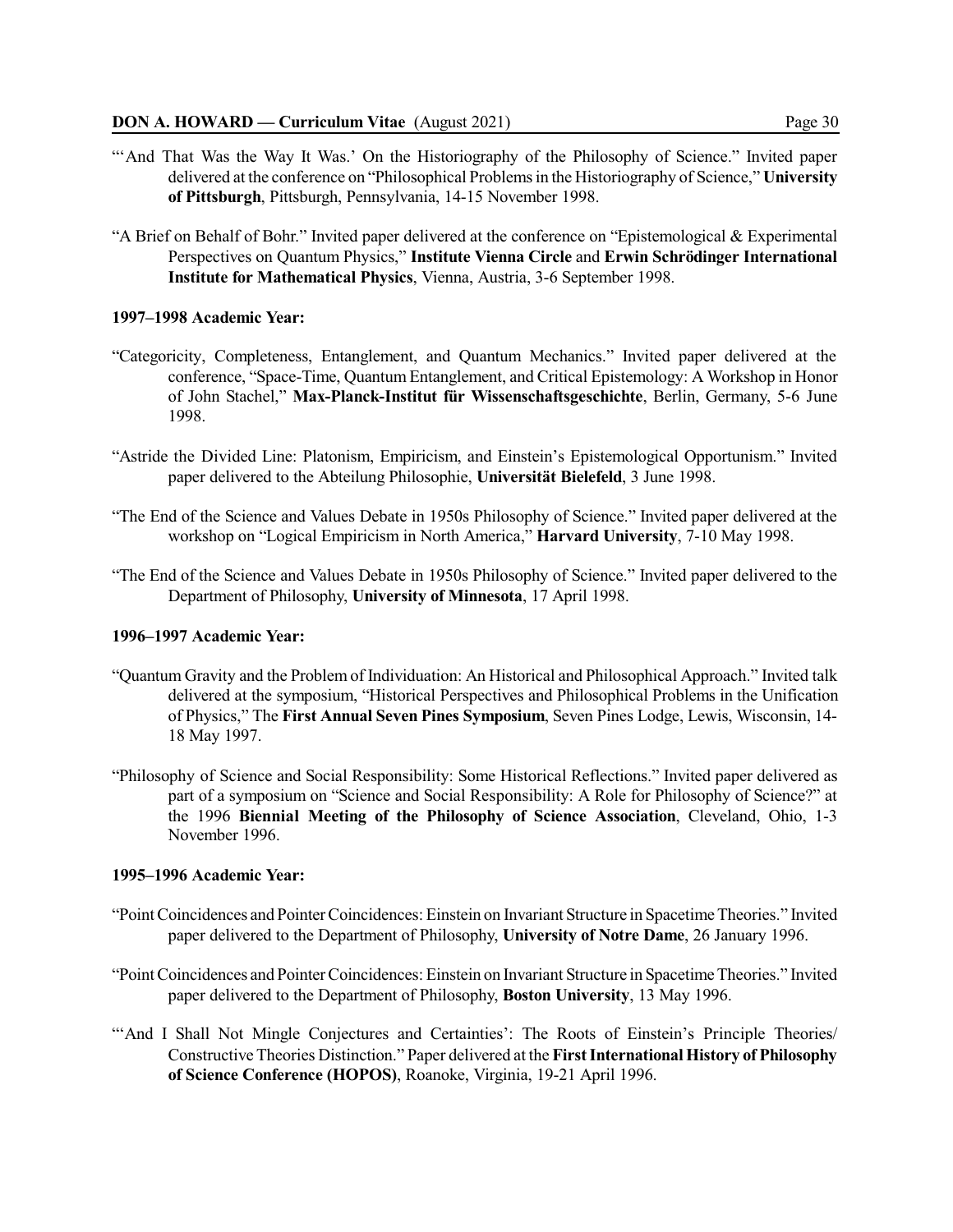"Point Coincidences and PointerCoincidences: Einstein on Invariant Structure in Spacetime Theories." Paper delivered at the **IVth International Conference on the History of General Relativity**, Max-Planck-Institut für Wissenschaftsgeschichte, Berlin, Germany 31 July-3 August 1995.

#### **1994–1995 Academic Year:**

- "Common Sense and the Mathematical Contagion: Einstein, Bohr, and the Role of Mathematics in Fundamental Physics." Invited paper delivered at the session on "Mathematics and the Description of Nature" at the 61st Meeting of the **Southeastern Section of the American Physical Society,** Newport News, Virginia, 10-12 November 1994.
- "Spacetime and Separability: Problems of Identity and Individuation in Fundamental Physics." Invited paper delivered at the Symposium in Honor of Abner Shimony, **Boston Colloquium for Philosophy of Science**, 19-20 September 1994.

#### **1993–1994 Academic Year:**

- "A Peek behind the Veil of Maya: The Historical Background of the Conception of Space as a Ground for the Individuation of Physical Systems." Invited paper delivered to the Institut für Wissenschaftsgeschichte, **Georg-August-Universität Göttingen**, 31 May 1994.
- "The History that We Are: Philosophy as Discipline and the Multiculturalism Debate." Invited paper delivered at the Symposium on "Cross-Cultural Conversations," Centre for Cultural Research, **Aarhus University**, Denmark, 26-27 May 1994.
- "The Truth about EPR: Quantum Non-separability and the Historical Background to Einstein's Objections to the Quantum Theory." Invited talk to the Departments of Philosophy and Physics, **University of Cincinnati**, 16 May 1994.
- "A Peek behind the Veil of Maya: The Historical Background of the Conception of Space as a Ground for the Individuation of Physical Systems." Invited paper delivered, at the annual meeting of the North American Division of the Schopenhauer Society, **American Philosophical Association Central Division Annual Meeting**, Kansas City, Missouri, 4-7 May 1994.
- "A Peek behind the Veil of Maya: The Historical Background of the Conception of Space as a Ground for the Individuation of Physical Systems." Invited paper delivered to the Department of Philosophy, **Boston University**, 18 February 1994.
- "A Peek behind the Veil of Maya: The Historical Background of the Conception of Space as a Ground for the Individuation of Physical Systems." Invited paper delivered to the Department of Philosophy, **University of Notre Dame**, 15 February 1994.
- "Relativity, *Eindeutigkeit,* and Monomorphism: Rudolf Carnap and the Development of the Categoricity Concept in Formal Semantics." Invited paper delivered at the workshop on "The Origins of Logical Empiricism," Minnesota Center for Philosophy of Science, **University of Minnesota**, 21-24 October 1993.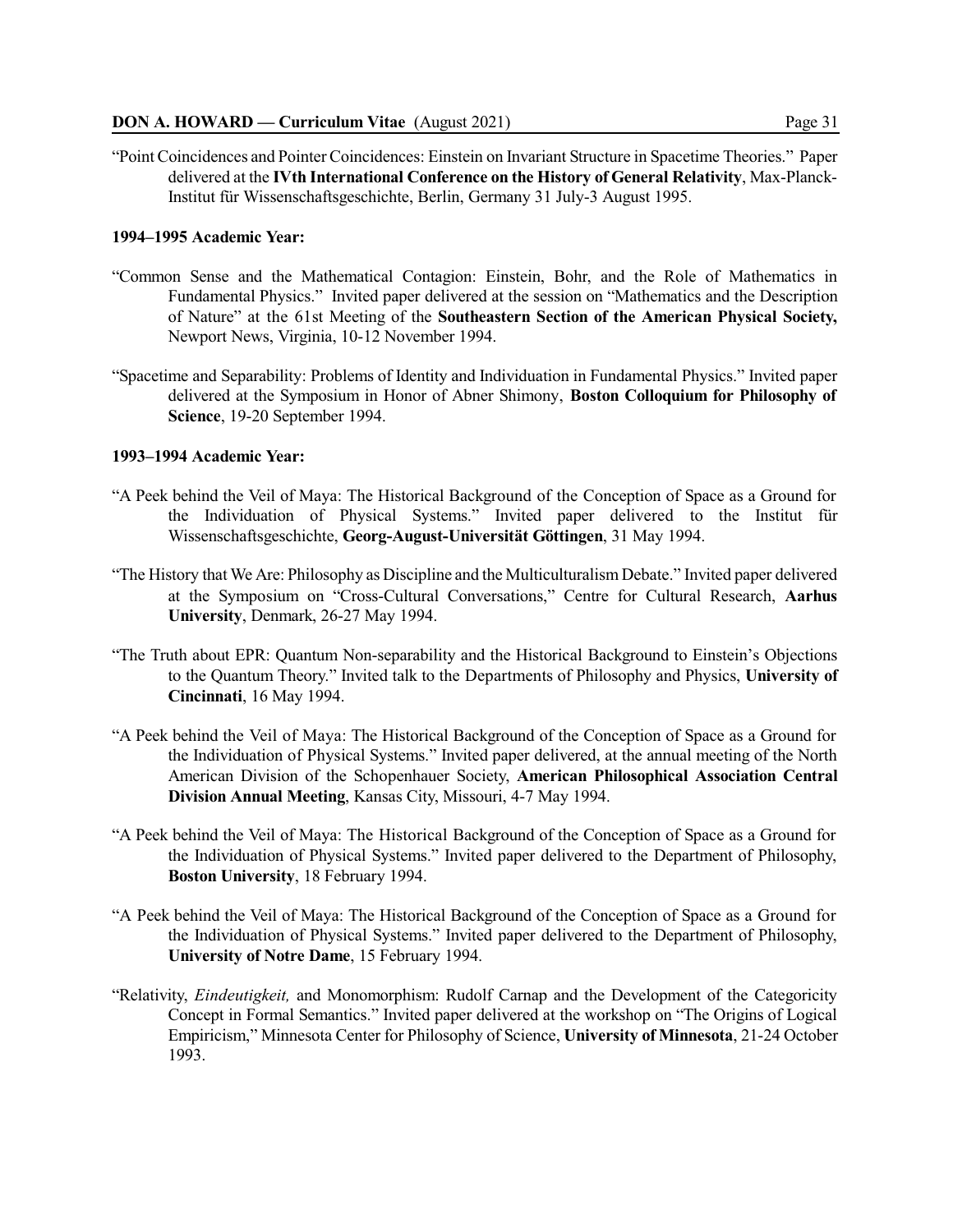- "The Prehistory of EPR: Einstein's Early Worries about Quantum Nonlocality and Nonseparability, 1905-
- 1935." Invited talk given to the School of Physics and Astronomy Colloquium Series, **University of Minnesota**, 20 October 1993.
- "Complementarity, Separability, and the Problem of Space in Niels Bohr's Interpretation of Quantum Mechanics." Invited paper delivered at the **XIXth International Congress of History of Science**, Zaragoza, Spain, 26 August 1993.

### **1992–1993 Academic Year:**

- "'A kind of vessel in which the struggle for eternal truth is played out'—Albert Einstein and the Role of Personality in Science." Invited paper delivered at the College of Arts and Sciences Institute on "The Natural History of Paradigms: Science and the Process of Intellectual Evolution," **University of Indianapolis**, 13 May 1993.
- "A Peek behind the Veil of Maya: The Historical Background of the Conception of Space as a Ground for the Individuation of Physical Systems." Invited paper delivered to the Department of Philosophy, **Northwestern University**, 19 February 1993.
- "A Peek behind the Veil of Maya: The Historical Background of the Conception of Space as a Ground for the Individuation of Physical Systems." Invited paper delivered as part of the Twenty-third Annual Lecture Series, Center for Philosophy of Science, **University of Pittsburgh**, 12 February 1993.

## **1991–1992 Academic Year:**

- "Quantum Mechanics in Einstein's Eyes." Invited talk delivered at the conference on "Albert Einstein --Life and Work," **Haus der Begegnung**, Ulm, Germany, 13-16 March 1992.
- "Einstein's Conventionalism." Invited talk delivered to the **Centro Fiorentino di Storia e Filosofia della Scienza**, Florence, Italy, 10 October 1991.
- "Locality, Separability, and the Physical Implications of the Bell Experiments." Invited paper delivered at the conference on "Bell's Theorem and the Foundations of Modern Physics," **Centro Interdepartimentale di Ricerca in Epistemologia e Storia delle Scienze "F. Enriques"** of Bologna University, Cesena, Italy, 7-10 October 1991.

#### **1990–1991 Academic Year:**

- "Out of the Labyrinth? Einstein, Hertz, and the Göttingen Answer to the Hole Argument." Coauthored with John Norton. Invited paper delivered at the conference on "History and Philosophy of General Relativity," **University of Pittsburgh at Johnstown**, 27-30 June 1991.
- "Einstein, Kant, and the Origins of Logical Positivism." Invited paper delivered at the Carnap-Reichenbach Centennial Conference, **University of Konstanz**, Germany, 21-24 May 1991.
- "Old Quine in New Bottles: Empiricism, Naturalism, and Antifoundationalism in the Study of Science." Invited paper delivered at the conference on "Science and Rhetoric," Center for the Study of Science in Society, **Virginia Polytechnic Institute and State University**, Blacksburg, Virginia, 19-21 April 1991.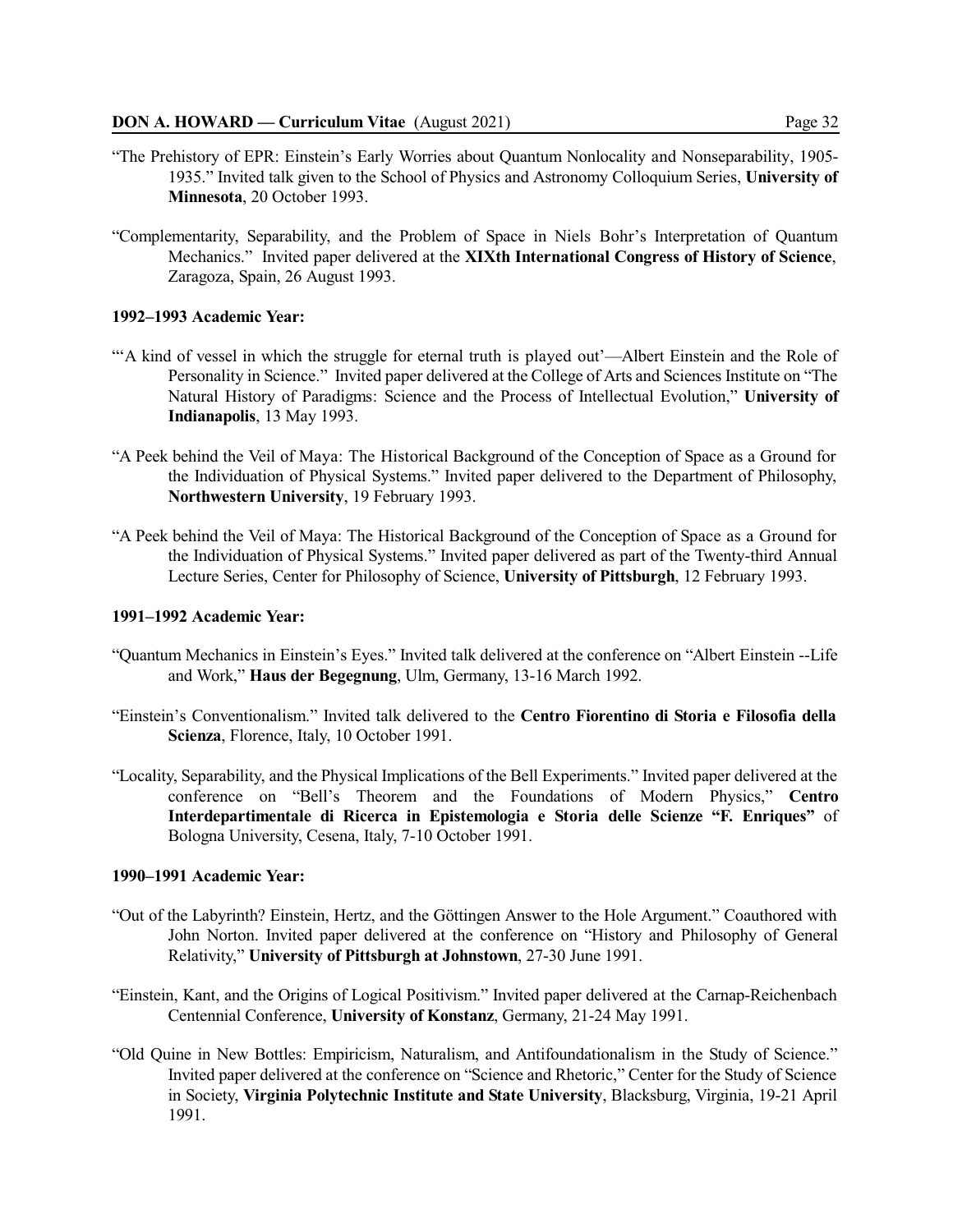"'And I Shall Not Mingle Conjectures and Certainties': The Roots of Einstein's Principle Theories Constructive Theories Distinction." Invited paper delivered at the **1990 Osgood Hill Conference** on "Einstein, the Early Years," North Andover, Massachusetts, 4-6 October 1990.

#### **1989–1990 Academic Year:**

- "Einstein and Duhem." Invited paper delivered at the Conference on "Einstein in Context," **Institute for the History and Philosophy of Science and Ideas, Tel Aviv University/Van Leer Jerusalem Institute**, Tel Aviv and Jerusalem, Israel, 23-26 April 1990.
- "Einstein and Duhem." Invited paper delivered to the Program in the History and Philosophy of Science and Technology, **Cornell University**, 14 March 1990.
- "Einstein and *Eindeutigkeit*: A Neglected Theme in the Philosophical Background to General Relativity." Invited paper delivered at the workshop on "Perspectives on Philosophy of Science: Antecedents and Revisions," **Northwestern University**, 2-3 March 1990.
- "Einstein and Duhem." Invited paper delivered to the Department of Philosophy, **Pennsylvania State University**, 26 January 1990.
- "Nicht sein kann was nicht sein darf,' or the Prehistory of EPR, 1909-1935: Einstein's Early Worries about the Quantum Mechanics of Composite Systems." Invited paper delivered at the Conference on "Sixty-Two Years of Uncertainty: Historical, Philosophical, and Physics Inquiries into Quantum Mechanics," **"Ettore Majorana" Centre for Scientific Culture, International School of History of Science**, Erice, Italy, 5-14 August 1989.

### **1988–1989 Academic Year:**

- "Einstein and Duhem." Paper delivered at the Conference on "Pierre Duhem: Historian and Philosopher of Science," Center for the Study of Science in Society, **Virginia Polytechnic Institute and State University**, Blacksburg, Virginia, 16-18 March 1989.
- "Ask Not for Whom Bell's Theorem Tolls, It Tolls for Thee: The Jarrett Decomposition Theorem and the Physical Significance of Bell Non-Locality." Invited talk given to the Department of Physics, **University of Kentucky**, 20 January 1989.
- "Locality, Separability, and the Bell Experiments: What Would Einstein Have Said, and Would He Have Been Right?" Invited talk given to the Department of Physics, **Miami University**, Oxford, Ohio, 30 November 1988.
- "Einstein and *Eindeutigkeit*: A Neglected Theme in the Philosophical Background to General Relativity." Invited paper delivered at the Second International Conference on the History of General Relativity, **Centre International de la Rencontres Mathématiques**, **Campus Universitaire de Marseille-Luminy**, France, 6-9 September 1988.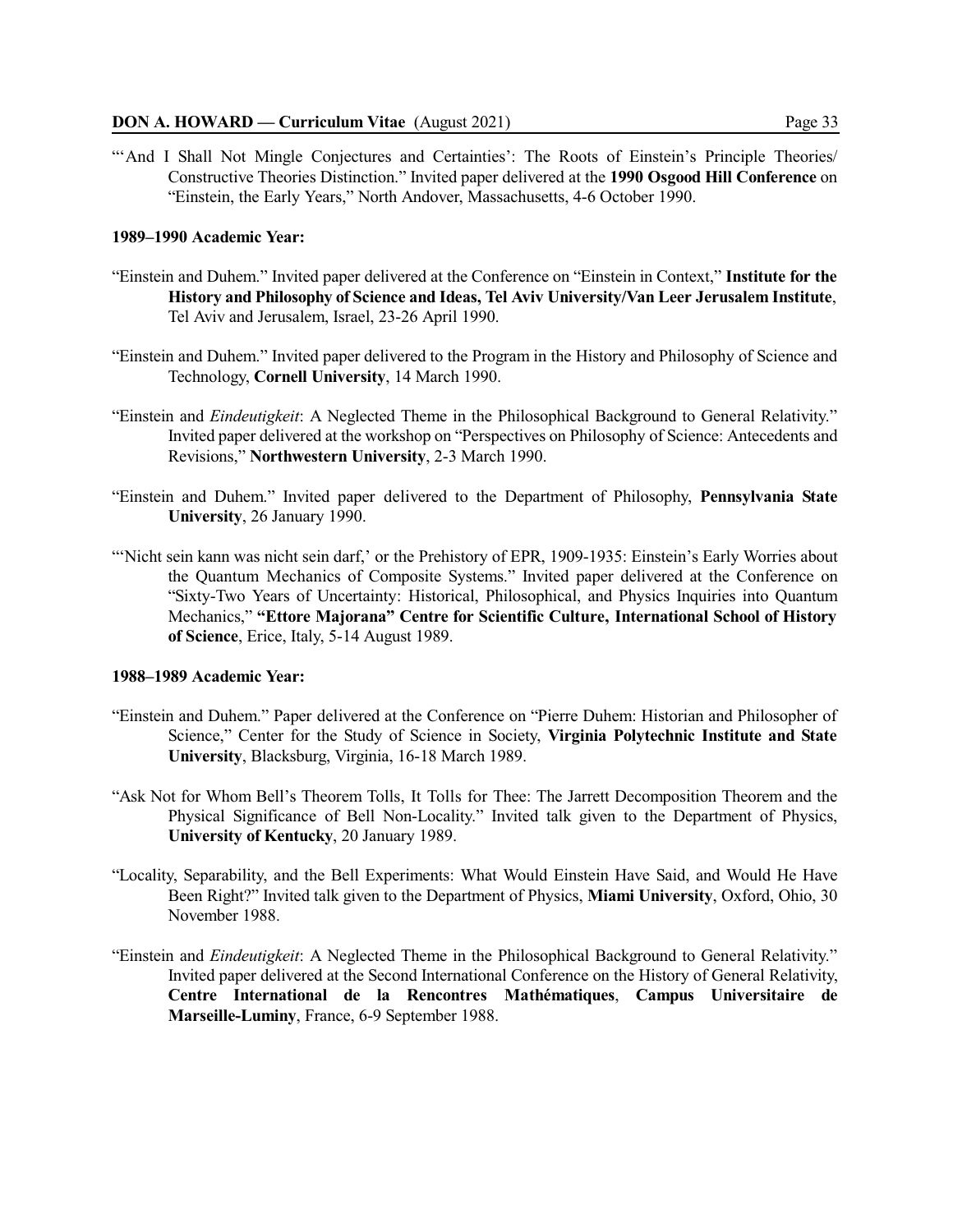#### **1987–1988 Academic Year:**

"Holism, Separability, and the Ontological Implications of the Bell Experiments." Invited paper delivered at the Conference on "Philosophical Lessons from Quantum Theory," **University of Notre Dame**, 1-3 October 1987.

### **1986–1987 Academic Year:**

"Einstein's Conventionalism." Invited paper delivered to the Department of Philosophy, **Johns Hopkins University**, 25 February 1987.

### **1985–1986 Academic Year:**

- "What Makes a Classical Concept Classical? Toward a Reconstruction of Niels Bohr's Philosophy of Physics." Invited paper delivered to the Laboratorium für Physikalische Chemie, **ETH**, Zurich, 27 May 1986.
- "Einsteins Wissenschaftsphilosophie." Invited talk given to the Abteilung Philosophie, **Universität Bielefeld**, 12 May 1986.
- "Einstein über Trennbarkeit und Lokalität. Die eigentliche Gründe Einsteins für die Unvollkommenheit der Quantenmechanik." Invited talk given to the Institut für Geschichte der Naturwissenschaften, Mathematik und Technik, **Universität Hamburg**, 6 May 1986.
- "Einsteins Konventionalismus." Invited talk given to the Philosophisches Seminar, **Universität Heidelberg**, 25 April 1986, and to the Forschungsinstitut für Technik- und Wissenschaftsgeschichte, **Deutsches Museum**, Munich, 14 April 1986.
- "The Role of Classical Concepts in Bohr's Philosophy of Nature." Invited paper delivered to the **Boston Colloquium for the Philosophy of Science**, 11 March 1986.
- "Locality, Separability, Einstein, and the Bell Experiments." Invited talk given to the Foundations of Physics Seminar, Department of Physics, **Boston University**, 11 October 1985.

#### **1983–1984 Academic Year:**

- "Quantum Mechanics and Scientific Realism." Invited paper read to the Departments of Philosophy, **Bellarmine College**, 28 February 1984
- "Einstein on Locality and Separability." Invited paper delivered to the **Boston Colloquium for the Philosophy of Science**, 14 February 1984.
- "Realism and Conventionalism in Einstein's Philosophy of Science: The Einstein-Schlick Correspondence." Contributed paper read at the **7th International Congress for Logic, Methodology and Philosophy of Science**, Salzburg, Austria, 12 July 1983.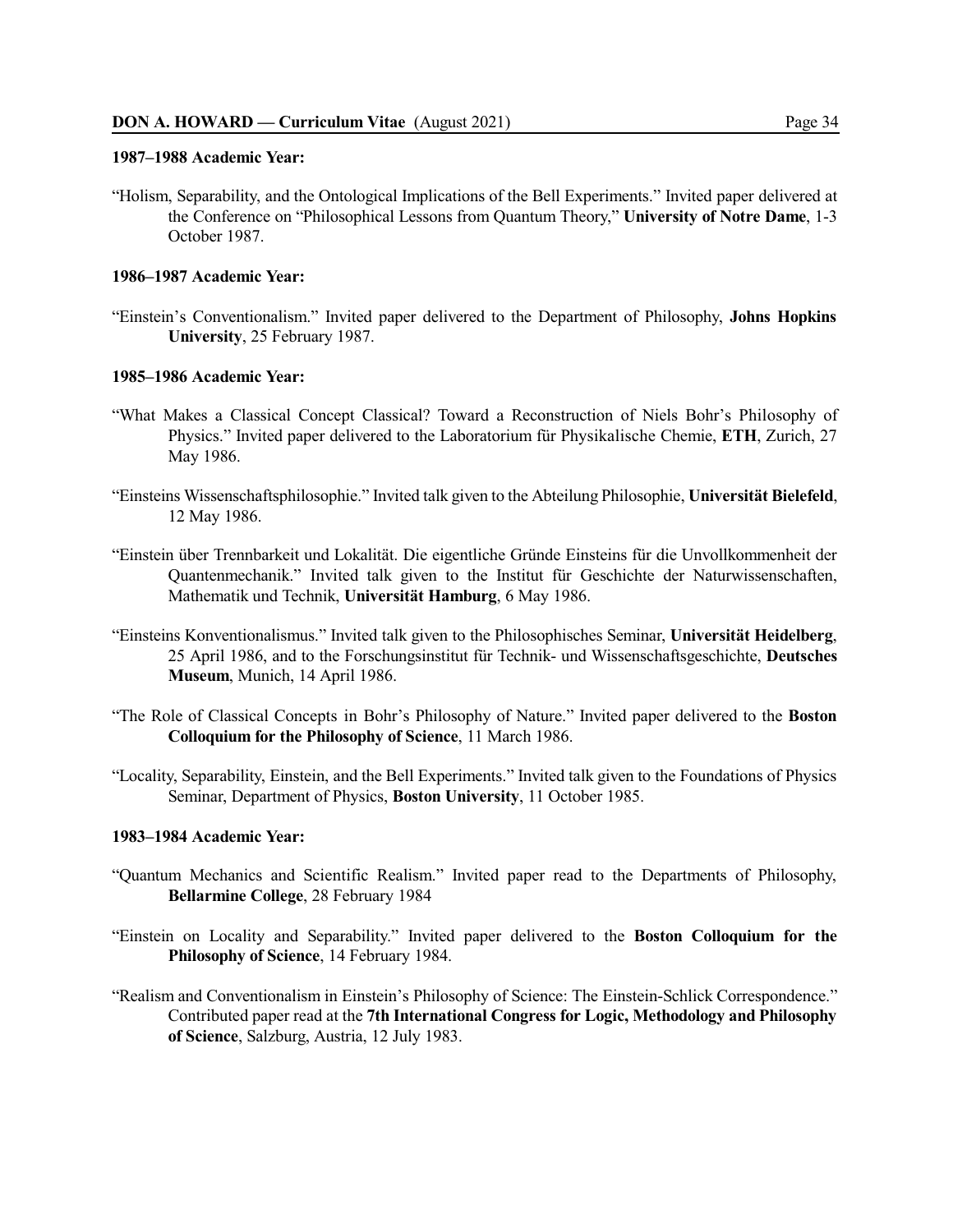#### **1982–1983 Academic Year:**

- "Was Einstein Really a Realist?" Invited paper delivered to a meeting of the Society of Fellows in the Humanities, **Columbia University**, 19 April 1983.
- "Einstein's Late Views on Separability and Locality." Invited talk given at the Physics Department Colloquium, **University of Kentucky**, 4 March 1983.
- "How to Naturalize Epistemology. Outlines of an Operant Theory of Knowledge." Invited paper read to the Department of Social and Philosophical Studies, College of Education, **University of Kentucky**, 25 February 1983.
- "Quantum Mechanics and Scientific Realism." Invited paper read to the Department of Philosophy, **Transylvania University**, 9 November 1982.

#### **1980–1981 Academic Year:**

- "What Makes a Classical Concept Classical? Toward a Radical Reconstruction of Niels Bohr's Philosophy of Physics." Invited paper read to the University History and Philosophy of Science Seminar, **Columbia University**, 14 April 1981.
- "Quantum Mechanics and Scientific Realism." Invited paper read to the Philosophy Department Colloquium, **Columbia University**, 19 February 1981.
- "Galileo, Descartes, and the Scientific Revolution." Invited talk given to the staff of Contemporary Civilization, **Columbia University**, 22 October 1980.

### *PANEL DISCUSSIONS*

- "The Future of Legal Personhood for Superintelligent AI Systems." Invited panelist for the online "Artificial Intelligence and Robotics (AI) Virtual National Institute 2020," sponsored by the **American Bar Association**, Chicago, IL, 28 October 2020.
- "The Use of AI and the Ethical Question." Invited panelist for the online forum on "Artificial Intelligence and Catholic Universities," hosted by the **International Federation of Catholic Universities**, Paris, 19- 20 October 2020.
- "Ethics, Technology and the Future of War & Security." Invited panelist for the conference, "The Future of War: Ethical, Legal and Social Implications," **Purdue University**, 14 May 2019.
- "AI, Automation, and the Good Life." Invited panelist the public forum in conjunction with the 2016 Pacific Division Meeting of the American Philosophical Association, **San Francisco, California**, 31 March 2016..
- "Can We Save the World with Nuclear Energy?" Invited panelist for the discussion following Gwyneth Cravens's talk about her book, *Power to Save the World: The Truth about Nuclear Energy*. **University of Notre Dame**, 6 October 2015.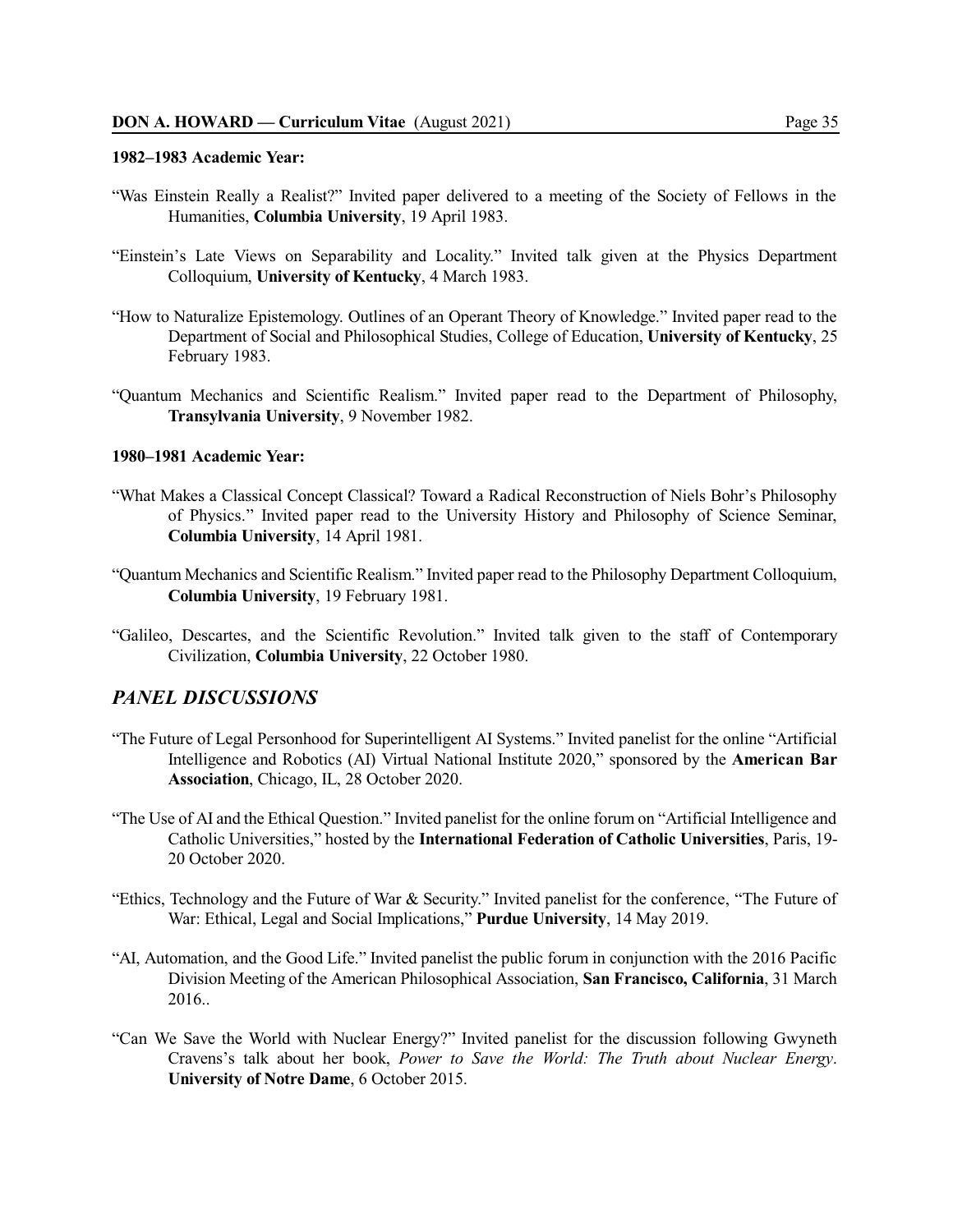- "Cyberwarfare and Ethics." Invited panel presentation, Naval Leadership Weekend, **University of Notre Dame**, 22 February 2014.
- "I Sing the Body Electric." Invited presentation for a panel discussion on "Machine/Human Interface" at the 2013 Fall conference, "Fearfully and Wonderfully Made: The Body and Human Identity," Notre Dame Center for Ethics and Culture, **University of Notre Dame**, 8 November 2013.
- "Which Wars Do We Fight? Executing the Right Decisions under Fire?" Invited panel presentation at the Naval Leadership Weekend, **University of Notre Dame**, 23 February 2013.
- "What Do We Have to Say to One Another? On Relations between the Sciences, Engineering, and Humanities." Invited panelist at the History of Science Society Welcoming Conference, **University of Notre Dame**, 8 June 2012.
- "How Philosophers of Science Can Take Up More Socially Relevant Roles." Invited panelist at the Twenty-first Biennial Meeting of the Philosophy of Science Association, **Pittsburgh, Pennsylvania**, 8 November 2008.
- Roundtable Discussion leader. "Historical and Philosophical Perspectives on the Interplay of Physics and Mathematics," The **Second Annual Seven Pines Symposium**, Seven Pines Lodge, Lewis, Wisconsin, 13-17 May 1998.
- "Philosophy and Classical Physics: HPS for Science and Engineering Majors." Organizer and panelist at the **Third International History, Philosophy, and Science Teaching Conference**, Minneapolis, Minnesota, 29 October-2 November 1995.
- "Electronic Communication in Science Studies." Invited panelist at the meeting of the **Society for Social Studies of Science,** New Orleans, Louisiana, 13-16 October 1994.
- "Political Correctness." Invited panelist at a meeting of the **North American Society for Social Philosophy, American Philosophical Association Central Division Meeting**, Louisville, Kentucky, 24-26 April 1992.

"Cultural Diversity and the Feminist Mission." Invited panelist. **University of Kentucky**, 11 April 1992.

"Editing of Scientific Papers." Invited panelist at the conference on History and Philosophy of General Relativity, **University of Pittsburgh at Johnstown**, 27-30 June 1991.

# *COMMENTARIES*

- Matthew Stanley, "The Virtue of Productive Uncertainty, or, What to Do When You Don't Know Something." Conference on **Practicing Science: Virtues, Values, and the Good Life**. University of Notre Dame London Global Gateway, 9 August 2018.
- Tom McLeish, "Academic Freedom, Religion, and the Natural Sciences." Conference on **Transcending Orthodoxies: Re-examining Academic Freedom in Religiously-Affiliated College and Universities**. University of Notre Dame, 30 October 2015.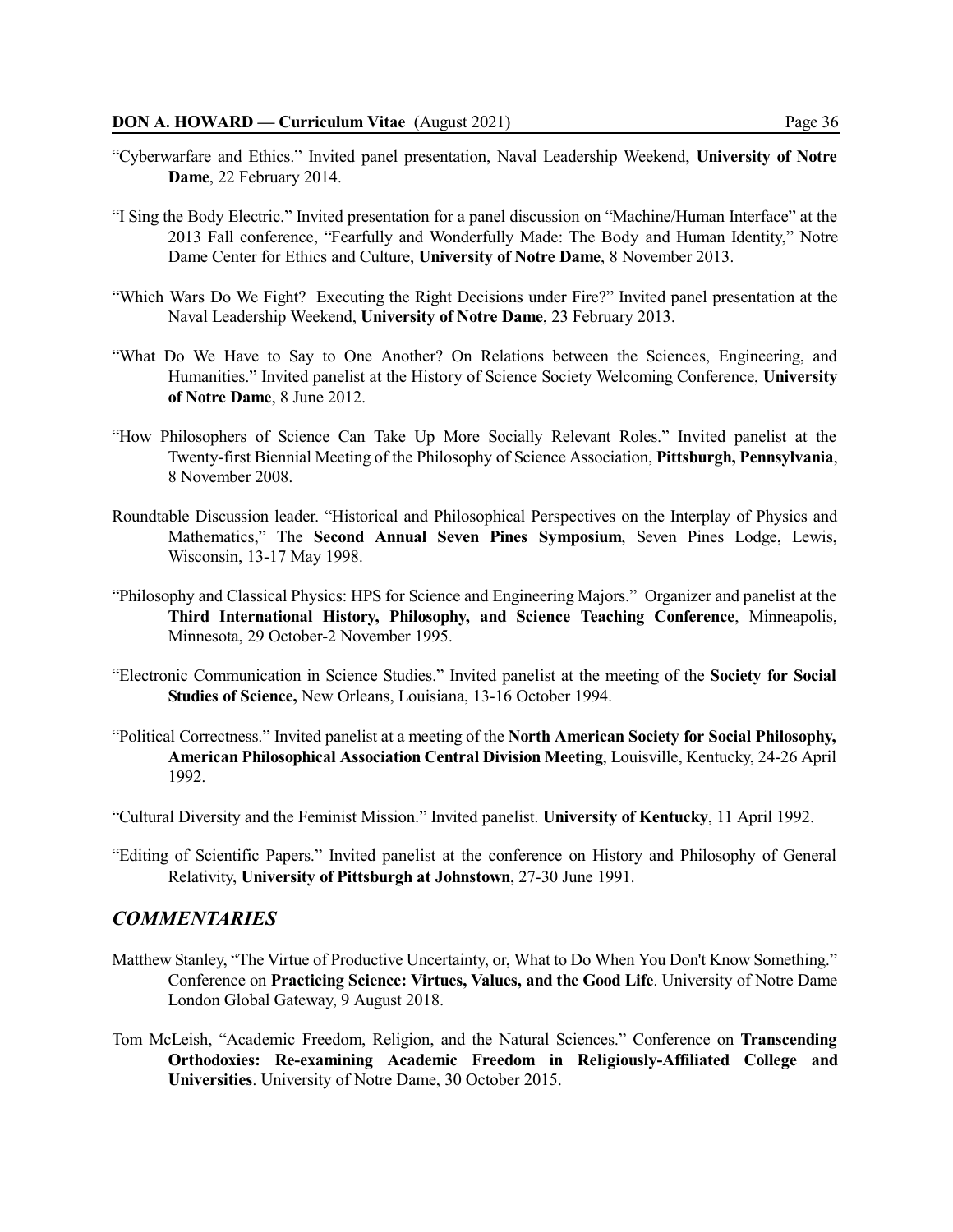- Peter Achinstein, "Theory, Experiment, and Cathode Rays." **Conference on the Role of Experiment in Scientific Change**, Virginia Polytechnic Institute and State University, 30 March-1 April 1990.
- Rudolf Haller, "Atomism and Holism in the Vienna Circle Philosophy of Science." **Boston Colloquium for the Philosophy of Science**, 12 April 1988.
- Jon Jarrett, "Quantum Mechanics, Holism, and Locality." **American Philosophical Association Central Division Meeting**, Chicago, 30 April-2 May 1987.
- Howard Stein, "On Metaphysics and Method in Newton." **Boston Colloquium for the Philosophy of Science**, 28 April 1987.
- Larry Mayhew, "Bridging vs. Reducing the Indeterminacy of Translation," **Kentucky Philosophical Association**, **Spaulding College**, Louisville, Kentucky, 14 November 1981.

## *REFEREEING*

- Publishers: Bloomsbury; Cambridge University Press; Oxford University Press; Princeton University Press; University of Chicago Press; Kluwer; Routledge; Columbia University Press; Birkhäuser Boston; University of Pittsburgh Press; Johns Hopkins University Press; State University of New York Press; Blackwell; University of Notre Dame Press.
- Journals: *American Journal of Physics; Studies in History and Philosophy of Modern Physics; Physics in Perspective; Philosophy of Science; International Studies in the Philosophy of Science; Noûs; Foundations of Physics; Synthese; Journal of Philosophy; Review of Metaphysics; Journal for the History of Philosophy; Perspectives on Science; Studies in History and Philosophy of Science*; *Philo*; *Hypatia*, *Ecological Psychology*.
- Foundations: National Science Foundation; Social Sciences and Humanities Research Council of Canada; Humboldt Stiftung.

## *OTHER PROFESSIONAL ACTIVITIES*

- Editorial Board, *The Journal of Sociotechnical Critique*, 2020 to present.
- Co-organizer (with Liu Zhe) of the conference on "Humanity and Legal Governance in the Digital Era," Beijing Forum, Peking University, 1-3 November 2019.
- Chair, Committee on the International Freedom of Scientists, American Physical Society, January 2016- December 2017.
- Member, Committee on the International Freedom of Scientists, American Physical Society, January 2015- December 2019.
- Co-organizer (with Laurel Riek, Woody Hartzog, Ajung Moon, and Ryan Calo) of the daylong workshop, " The Emerging Policy and Ethics of Human Robot Interaction," as part of the 2015 annual Human-Robot Interactions meeting, Portland, Oregon, March 2-5, 2015.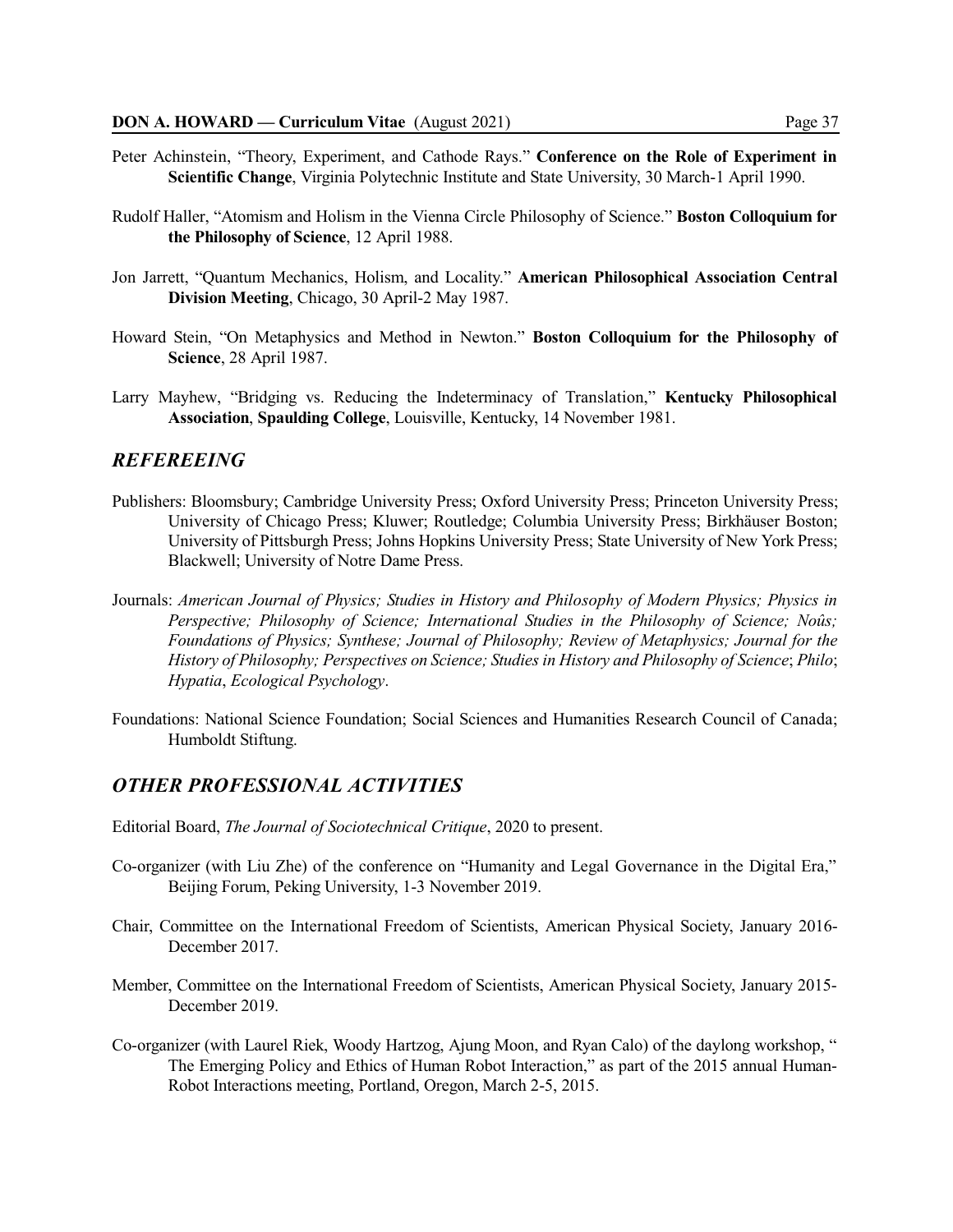- Organizer of the conference, "Ahead Of The Curve: Anticipating Ethical, Legal, and Societal Issues Posed by Emerging Weapons Technologies," University of Notre Dame, April 22-23, 2014.
- Editorial Board, *The Journal of Philosophy, Science & Law*, 2013 to 2017.
- Editorial Advisory Board, *Philinq: Philosophical Inquiries*, Edizioni ETS, Pisa, 2012 to present.
- Editorial Board, History and Philosophy of Technoscience, Pickering and Chatto Publishers, London., 2012 to present.
- Chair, Forum for the History of Physics, American Physical Society, May 2013-April 2014
- Program Committee for the conference "Time and Matter (TAM 2013)," Venice, Italy, 4-8 March 2013.
- Executive Secretary for ISME, the International Society for Military Ethics, June 2012 to present.
- Chair, Cyberconflict Thrust Group, CETMONS–ConsortiumonEmergingTechnologies, Military Operations, and National Security, July 2011-present.
- Member, Executive Committee, CETMONS–Consortium on Emerging Technologies, Military Operations, and National Security, July 2011-present.
- Vice-Chair, Forum for the History of Physics, American Physical Society, May 2012-April 2013.
- Co-organizer, with Martin Carrier, of the conference on "The Social Relevance of Philosophy of Science," Zentrum für interdiziplinäre Forschung, Universität Bielefeld, 11-13 June 2012.
- Chair-Elect, Forum for the History of Physics, American Physical Society, May 2011-April 2012.
- National Science Foundation, Various review panels.
- Committee on Publications, History of Science Society, 2009-2012; Chair, 2012.
- Founding Co-editor, *HOPOS – The Journal of the International Society for History of Philosophy of Science*, University of Chicago Press. Launched in 2010, with publication beginning in 2011.
- Wissenschaftlicher Beirat/Editorial Advisory Board, *Philosophia Naturalis*, Vittorio Klostermann Verlag, Frankfurt am Main.
- Advisory Committee for the conference, "Time and Matter (TAM 2010), Budva, Montenegro, 4-8 October 2010.
- Program Committee, HOPOS 2010 The Biennial Meeting of the International Association for the History of Philosophy of Science, Budapest, Hungary, 23-27 June 2010.
- Co-organizer of the faculty workshop on "The 'Two Cultures' at Fifty: Reconsidering the Roles of Science, Engineering, and the Humanities in a 'Liberal Education.'" University of Notre Dame, Fall Semester 2010.
- Governing Board, International History, Philosophy & Science Teaching Group, 2007 to 2010.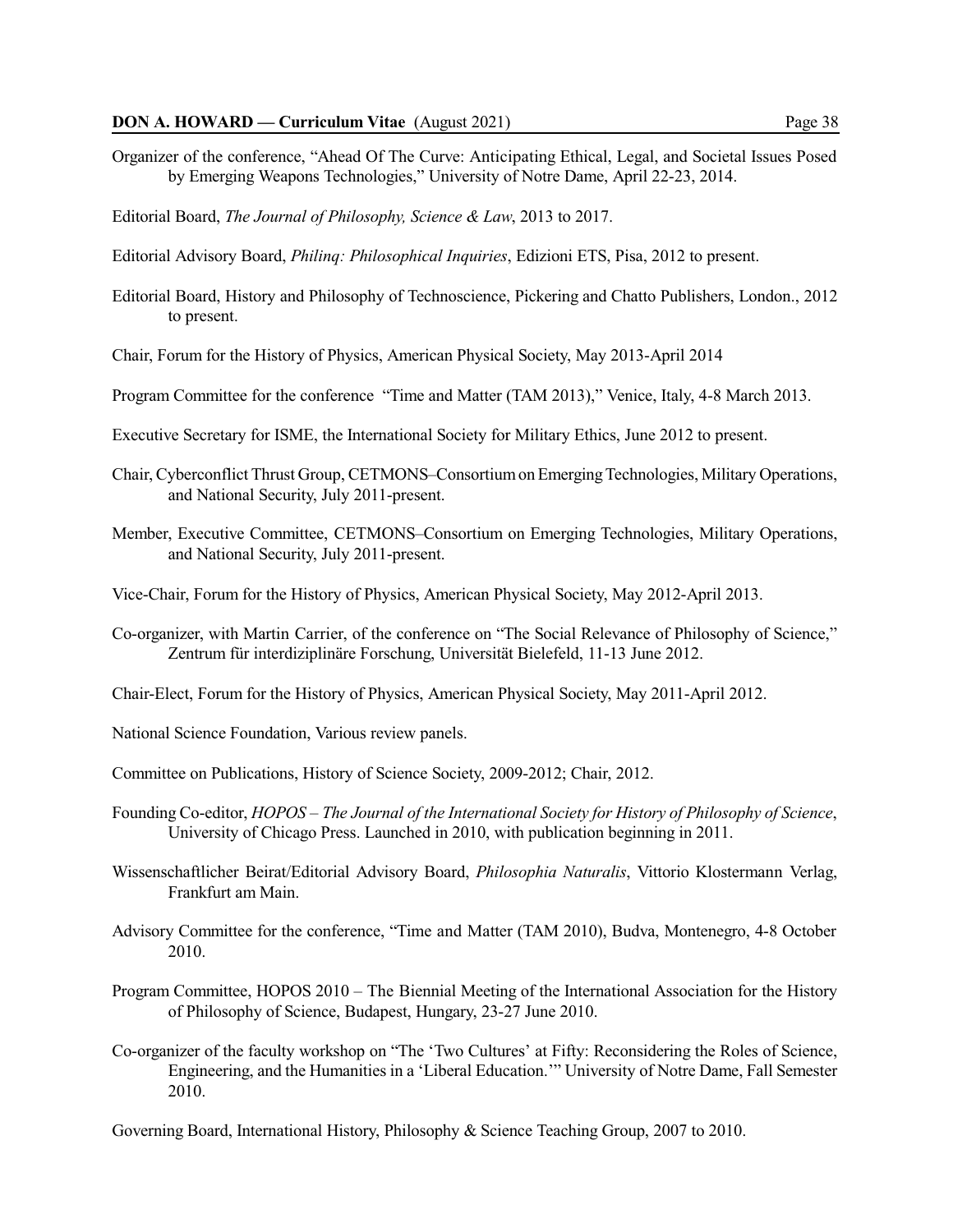- Program Director for the 2009 meeting of IHPST, the International History and Philosophy of Science Teaching Group. University of Notre Dame, 24-28 June 2009.
- Steering Committee for the conference series, &HPS Integrated History and Philosophy of Science, 2007 to present.
- Co-Convener, with John Norton, of "&HPS2 The Second Conference on Integrated History and Philosophy of Science," University of Notre Dame, March 12-15, 2009.
- Alumni Advisory Board, Lyman Briggs School, Michigan State University.
- Co-Convener, with John Norton, of "&HPS Integrated History and Philosophy of Science," University of Pittsburgh, 11-14 October 2007.
- Program Committee for the conference "Time and Matter (TAM 2007)," Bled, Slovenia, 26-31 August 2006.
- Committee on Programs and Meetings, History of Science Society, 2006-2009.
- Co-Director. "History and Foundations of Quantum Physics" (HFQP) Project. A collaborative research initiative involving the Max Planck Institute for History of Science (MPIWG), the Fritz Haber Institute (FHI), Johns Hopkins University, the University of Minnesota, Notre Dame, and the University of Pittsburgh.
- Co-organizer, with Michael Wiescher, of the lecture series, "Thoughts on the Unthinkable: Perspectives on Nuclear Weapons and Warfare," University of Notre Dame, Fall 2005.
- Co-organizer, with Martin Carrier and Peter Weingart, of the "Notre Dame–Bielefeld Interdisciplinary Conference on Science and Values," Zentrum für interdiziplinäre Forschung, Universität Bielefeld, 9-12 July 2003.
- Wissenschaftlicher Beirat, Moritz-Schlick-Projekt.
- Co-organizer, with Ernan McMullin, of the conference, "Philosophical Issues in Physics: A Conference in Honor of James T. Cushing (1937-2002)," University of Notre Dame, 5-6 November 2002.
- Program Committee for the conference "Time and Matter: An International Colloquium on the Science of Time," Venice, Italy, 11-17 August 2002.
- Advisory Board of the Charles Morris Papers Project.
- Organizer, Ernan McMullin Perspectives Lectures, "Kant, Kuhn, and the Rationality of Science," with speakers Michael Friedman, Rob DiSalle, and Alan Richardson, University of Notre Dame, 6-7 April 2001.
- Scientific Board of the Institute Vienna Circle and Advisory Editorial Board of its series "Vienna Circle Institute Yearbooks," published by Kluwer.
- Program Committee, Third International Conference on the History of the Philosophy of Science, Vienna, Austria, 6-9 July 2000.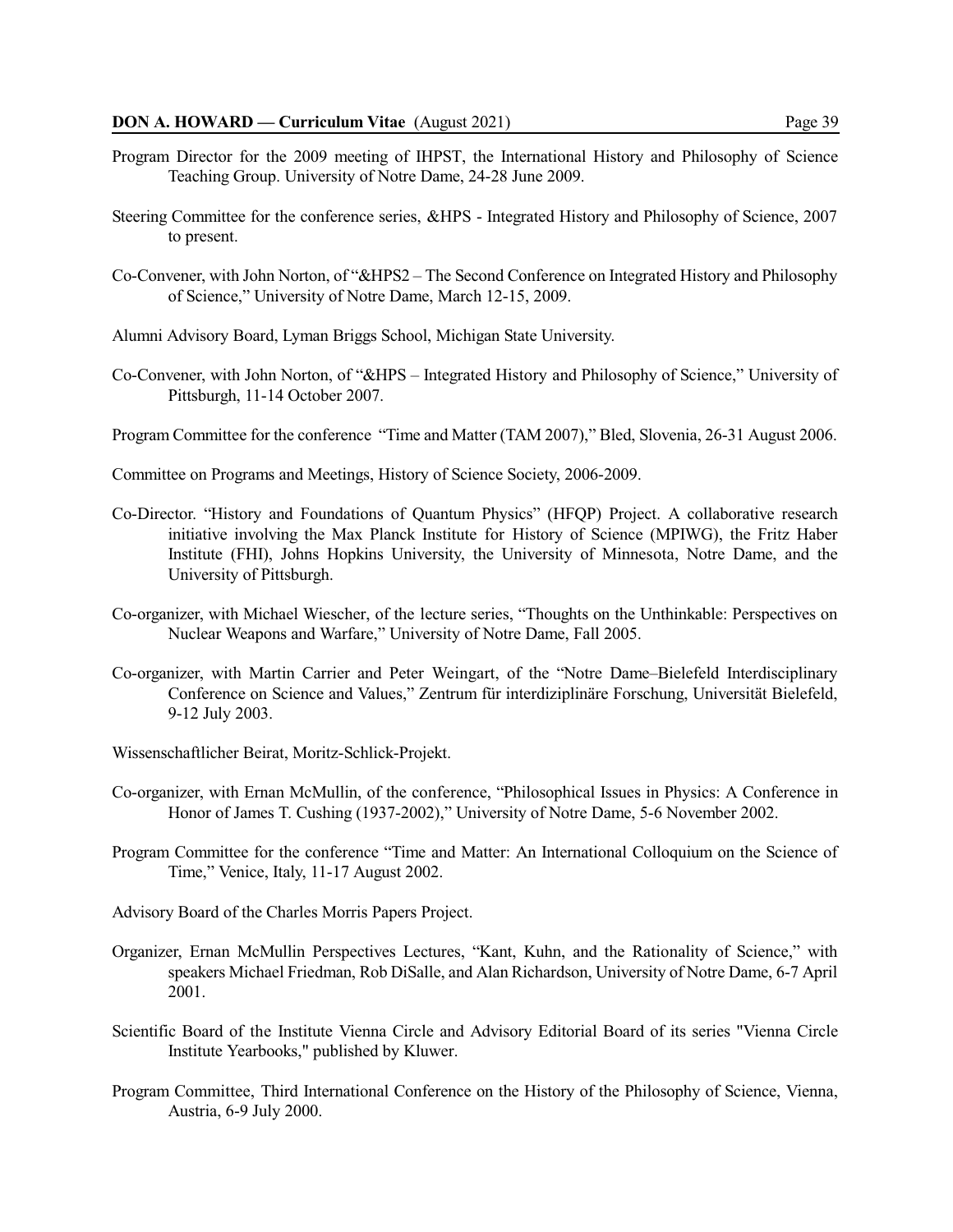### **DON A. HOWARD — Curriculum Vitae** (August 2021) Page 40

- Chair of Program Committee and Organizer, Fifth International Conference on the History and Foundations of General Relativity, University of Notre Dame, 9-11 July 1999.
- Chair of Program Committee, Sixteenth Biennial Meeting of the Philosophy of Science Association, Kansas City, Missouri, October 1998.
- ProgramCommittee, Second International Conference on the History of the Philosophy of Science, University of Notre Dame, 12-15 March 1998.
- Co-organizer, with Ernan McMullin, of the conference, "Dissent and Orthodoxy in Quantum Mechanics" (in honor of James T. Cushing's Sixtieth Birthday), University of Notre Dame, 26-27 September 1997.
- Executive Council, Phi Sigma Tau Philosophy Honorary, 1996-present.
- Advisory Board, Seven Pines Symposium Series, 1996-present.
- Co-chair of Program Committee, First International Conference on the History of the Philosophy of Science, Roanoke, Virginia, 19-21 April 1996.
- Organizer and chair of symposium, "Philosophy and Classical Physics: HPS for Science and Engineering Majors," at the October/November 1995 Third International History, Philosophy, and Science Teaching Conference, Minneapolis, Minnesota.
- Chair of colloquium session, "Positivism: 19th and 20th Century," at the Annual Meeting of the History of Science Society, Minneapolis, Minnesota, 26-29 October 1995.
- Visiting Scholar for a Faculty Development Project, *Discovering Modernity: Western Visions of the Modern*, at Southern Maine Technical College, Portland, Maine, 5-9 June 1995.
- Nominating Committee, Philosophy of Science Association, 1994-1996.
- Chair of colloquium session, "Spacetime and Related Matters," at the Biennial Meeting of the Philosophy of Science Association, New Orleans, Louisiana, 13-16 October 1994.
- Program Committee, Fourteenth Biennial Meeting of the Philosophy of Science Association, New Orleans, Louisiana, 14-16 October 1994.
- Co-organizer, with Catherine Chevalley, of session on "The Construction of Quantum Mechanics. Physical Problems and Philosophical Traditions," at the XIXth International Congress of History of Science, Zaragoza, Spain, 26 August 1993.
- Organizer and chair ofsymposium, "Recent Work in the History of the Philosophy of Science," at the October 1990 Philosophy of Science Association Biennial Meeting, Minneapolis, Minnesota.
- HOPOS, the History of Philosophy of Science Working Group: Co-founder (with Alan Richardson); Steering Committee, 1993-2004 (Chair, 1993-94); Manager of HOPOS-L electronic discussion list (1992-2007).
- Advisory Editor for the journal, *Perspectives on Science*.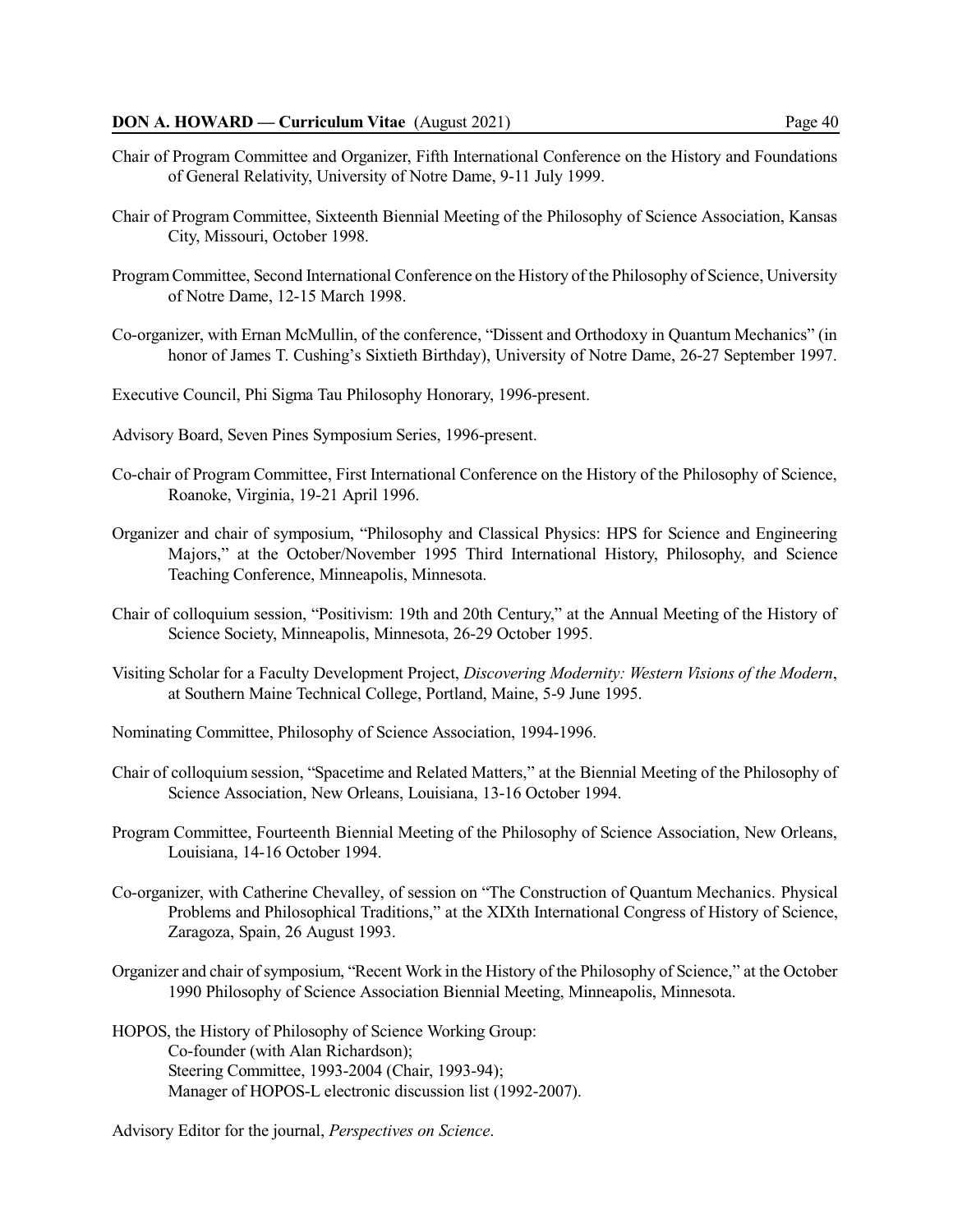### **DON A. HOWARD — Curriculum Vitae** (August 2021) Page 41

Member of the Editorial Boards of the journals, *Journal of Sociotechnical Critique, Philosophy of Science, Physics in Perspective*, *Studies in History and Philosophy of Modern Physics*, and *International Studies in the Philosophy of Science*.

Consultant for the Kentucky Humanities Council.

# *PROFESSIONAL SOCIETIES*

Philosophy of Science Association; History of Science Society; HOPOS—International Society for the History of Philosophy of Science; American Philosophical Association; American Physical Society; American Association for the Advancement of Science; Sigma Xi; Phi Sigma Tau Philosophy Honorary; International Society for Military Ethics.

# *UNIVERSITY SERVICE*

- *Departmental and Program Committees and Offices*: **Notre Dame:** History and Philosophy of Science Graduate Program Steering Committtee; Full Professors Committee; Committee on Appointments and Promotions; Graduate Committee; Undergraduate Committee; Junior Philosophy of Physics Position Search Committee; Junior Philosophy of Science Position Search Committee. **University of Kentucky:** Department Chair; Executive Committee (Chair); Curriculum Committee (Chair); History of Philosophy Examination Committee; Metaphysics and Epistemology Examination Committee (Chair); Speakers Committee; Computer Liaison; Library Liaison.
- *College Committees and Offices*: **Notre Dame:** Director, Reilly Center for Science, Technology, and Values; Director, History and Philosophy of Science Graduate Program; Ad Hoc Committee to Review Ph.D. in Literature Program; College Council; Reilly Center Advisory Committee; Science, Technology, and Values Program Steering Committee. **University of Kentucky:** Judaic Studies Program Planning Committee; Undergraduate German Studies Program Coordinating Committee; German Studies Program Planning Committee; Political Science Department Performance Review Committee; Experimental General Studies Program Planning Committee; Endowed Humanities Professorship Search Committee; Physics Department Performance Review Committee; Library Committee; Area C Curriculum Committee.
- *Graduate School Committees and Offices*: **Notre Dame:** Ad Hoc Committee to Review Professional Masters' Degree Programs; Ad Hoc Committee on the Creation of a Campus-wide Program in Research Ethics Training; Ad Hoc Committee on the Creation of a University Postdoctoral Fellowship Program; Graduate Council. **University of Kentucky:** Graduate Council; Ad Hoc Master of Liberal Arts Degree Committee; William Sturgill Award Committee.
- *University Committees and Offices*: **Notre Dame:** Notre Dame Technology Ethics Center Curriculum Committee; Science and Tecchnology Policy Initiative Planning Committee; Multidisciplinary Research Building Advisory Committee; Advisory Committee for GLOBES - Global Linkages of Biology, Engineering, and Society Graduate Minor; Internal Advisory Board for cSEND - the Center for Sustainable Energy; FSRP Review Panel, Office of Research; University Senate, Chair of Senate Committee on Academic Affairs. **University of Kentucky:** University Senate; University Senate Research Committee (Chair); University Senate Ad Hoc Committee on Committees; James Still Fellowship Board; University Forum/ Professorship Committee (Chair); Major Research Equipment Grant Committee; Ad Hoc Merit Review Appeal Committee (Chair); Western Civilization Subcommittee of the General Studies Review Committee.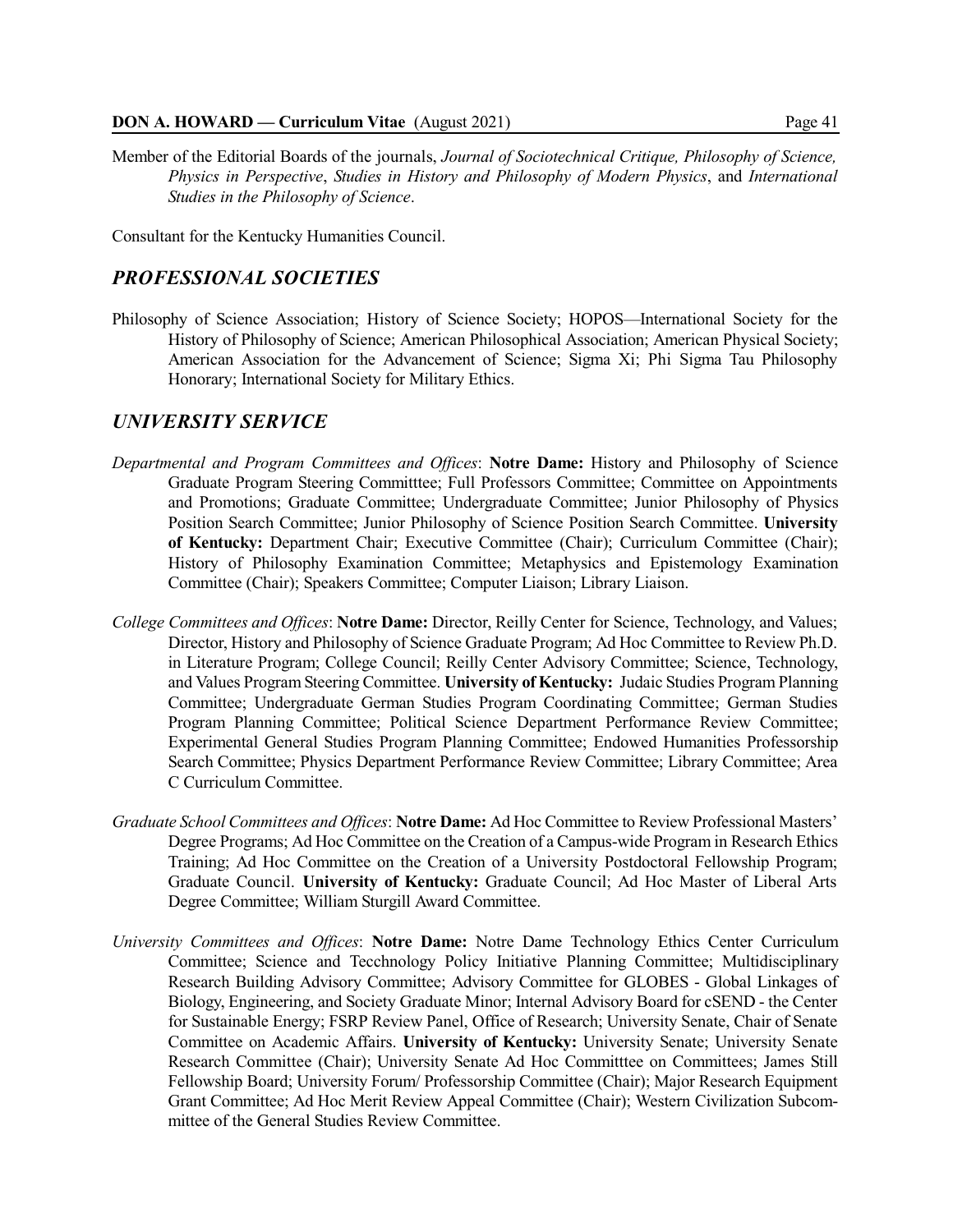# *COURSES TAUGHT*

- *Graduate Seminars and Courses*: **Notre Dame:** Einstein's Philosophy of Science; Dewey, Quine, and Twentieth-century American Naturalism; Historical Foundations of the QuantumTheory; Philosophy of Space and Time; Philosophy of Science; History of the Philosophy of Science, 1700-1900. **University of Kentucky:** Philosophy of Space and Time; Einstein as a Philosopher of Science; History of the Vienna Circle; Foundations of Quantum Mechanics; Feminist Philosophy of Science; Social Constructivist Theories of Science; Quine's Philosophy of Language; Richard Rorty and Contemporary Anti-Foundationalism.
- *Advanced Undergraduate/Graduate*: **Notre Dame:** Ethics and Policy in Technology Management; Science and Theology; Philosophy of Science; Einstein's Philosophy of Science. **University of Kentucky:** History of Analytic Philosophy; Philosophy of Scientific Method; Philosophy of Space and Time; Analytic Philosophy; Philosophy of the Social Sciences; Symbolic Logic II: Introductory Metatheory.
- *Introductory and Intermediate Undergraduate*: **Notre Dame:** Data Ethics; Technology and Innovation Ethics; Robot Ethics; Ethics of Emerging Weapons Technologies; Introduction to Philosophy, Philosophical Issues in Physics; Philosophy and Classical Physics; Modern Physics and Moral Responsibility. **University ofKentucky:**Introduction to Philosophy; Introductory Logic;ContemporaryCivilization; The Social History of Twentieth-Century Physics; Philosophy and Classical Physics; Philosophy and Modern Physics; Symbolic Logic I, Individualism and the Birth of the Modern.

# *DISSERTATIONS DIRECTED*

- Jamee Elder. "The Epistemology of Gravitational-Wave Astrophysics." University of Notre Dame, 2020.
- Jude Galbraith. "Researcher Responsibilities in Climate Engineering: Values, Ethics, and Environmentally Disruptive Technology Innovation." University of Notre Dame, 2020.
- Jeremy Steeger. "Quantum Probabilism: New Foundations for Subjective Quantum Probabilities." (Codirected with Nicholas J. Teh.) University of Notre Dame, 2019.
- Mark Mills. "Émile Meyerson's Neo-Kantian *Épistémologie*." (Co-directed with Gary Gutting.) University of Notre Dame, 2015.
- Daniel Hicks. "Science, Ends, and Democracy." University of Notre Dame, 2012.
- IulianToader. "Hermann Weyl's Symbolic Constructivism." (Co-directed withMichael Detlefsen.) University of Notre Dame, 2012.
- Lee Mayo. "A Philosophical Inquiry into the Experimental Use of Monte Carlo Computer Simulations in Science." University of Notre Dame, 2012.
- Elise Crull. "Quantum Decoherence and Interlevel Relations." University of Notre Dame, 2011.
- Brandon Fogel. "Epistemology of a Theory of Everything: Weyl, Einstein, and the Unification of Physics." University of Notre Dame, 2008.